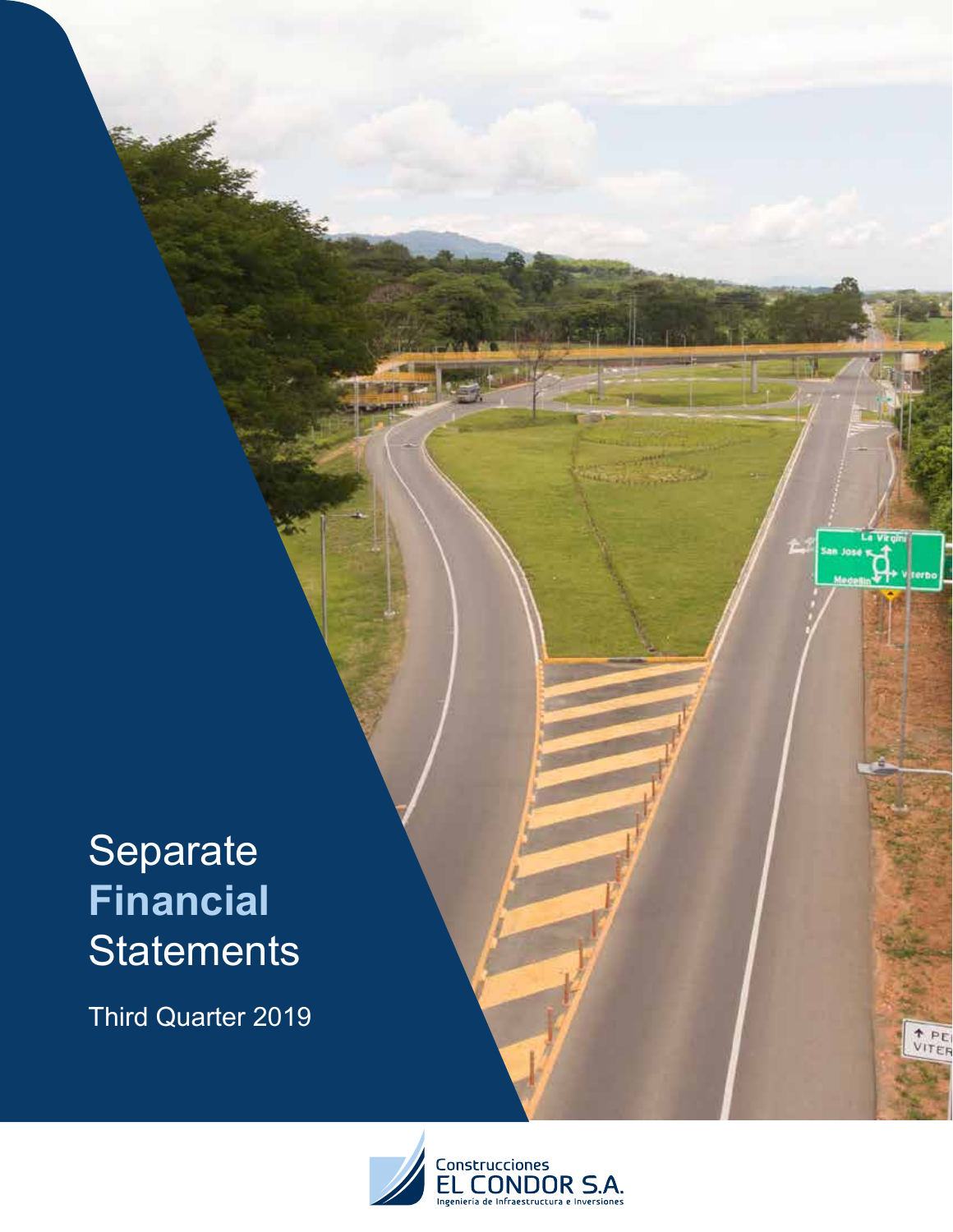

Crowe CO S.A.S. Member Crowe Global

Av. Las Palmas Nº 15B-143 Of 501 Edificio 35 Palms Medellín, Colombia NIT 830.000.818-9 57.4.479.66.06 MAIN www.crowe.com.co medellin@crowe.com.co

### **EXTERNAL AUDITOR'S REPORT ON INTERIM FINANCIAL STATEMENTS**

October 28, 2019

### **To the members of the Board of CONSTRUCCIONES EL CÓNDOR S.A.**

### **Introduction**

I have audited the accompanying separate financial situation attached hereto of CONSTRUCCIONES EL CÓNDOR S.A., as of September 30, 2019, and the separate income statements of results per duty and other integrated results, the separate changes in equity, and the separate cash flow statements of nine months ended on that date, including a summary of the significant accounting policies and other explanatory information. Management is responsible for the preparation and fair presentation of this interim financial information in accordance with the Accounting and Financial Information Standards generally accepted in Colombia. My responsibility is to express an opinion on these interim financial statements based on my audits.

#### **Scope**

I have conducted my audit in accordance with the International Standards on Review Engagements 2410 – Review of Interim Financial Information Performed by the Independent Auditor of the Entity. A review of interim financial information comprises performing procedures to obtain evidence, primarily before those responsible of financial and accounting matters, and to apply analytical and other review procedures. The scope of a review is substantially smaller than that of an audit conducted in accordance with the International Audit Standards, and consequently, I am not sure I was made aware of every significant matter which could be identified in an audit. Consequently, this is not an opinion rising from an audit per se.

### **Conclusion**

Based on my review, nothing has come to my attention that causes me to believe that the accompanying interim financial statement do not present fairly, in all material respects, the financial situation of CONSTRUCCIONES EL CÓNDOR S.A. as of September 30, 2019, as well as its results and cash flows for the nine period ended on that date, in accordance with the accounting and financial information standards generally accepted in Colombia.

Sincerely,

uner Taur

JAVIER EMILIO TÁMARA TORRES Revisor Fiscal T.P. 208595 – T Designado por: CROWE CO S.A.S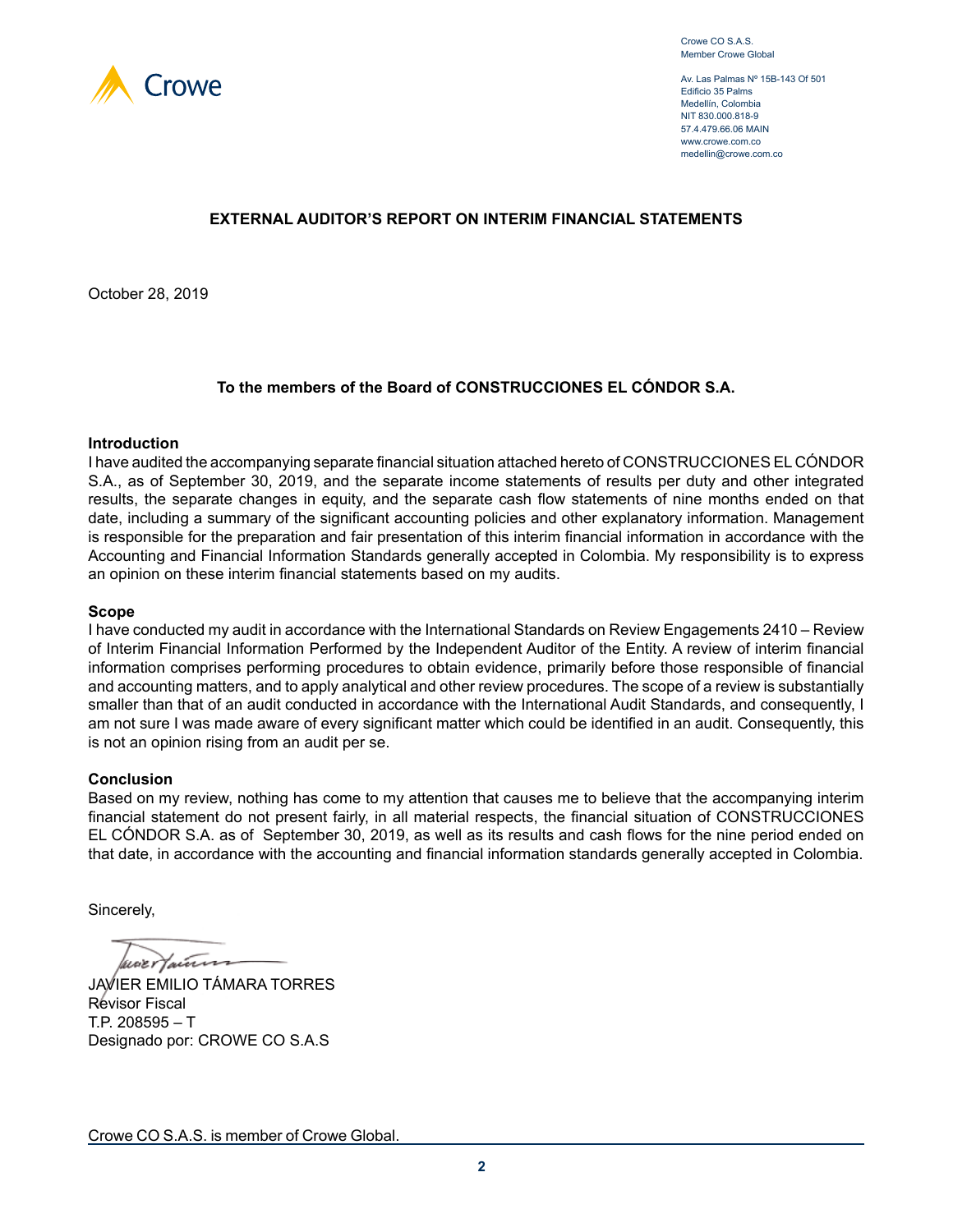### **CONSTRUCCIONES EL CÓNDOR S.A. CERTIFICATION OF FINANCIAL STATEMENTS**

October 28, 2019

**Gentlemen SHAREHOLDERS CONSTRUCCIONES EL CÓNDOR S.A. Medellín**

Greetings,

Pursuant to article 47 of Law 964 of 2005, the Legal Representative of Construcciones El Cóndor S.A. informs the shareholders that the operational efficiency of the controls established by the Company were been verified by the undersigned, and that the existing systems have been satisfactorily assessed in terms of financial information disclosure and control. All controls and systems above mentioned were found in proper operation.

Sincerely,

and  $\bigcirc$ 

**ANA MARÍA JAILLIER CORRE A** Legal Representative C.C. 42.895.563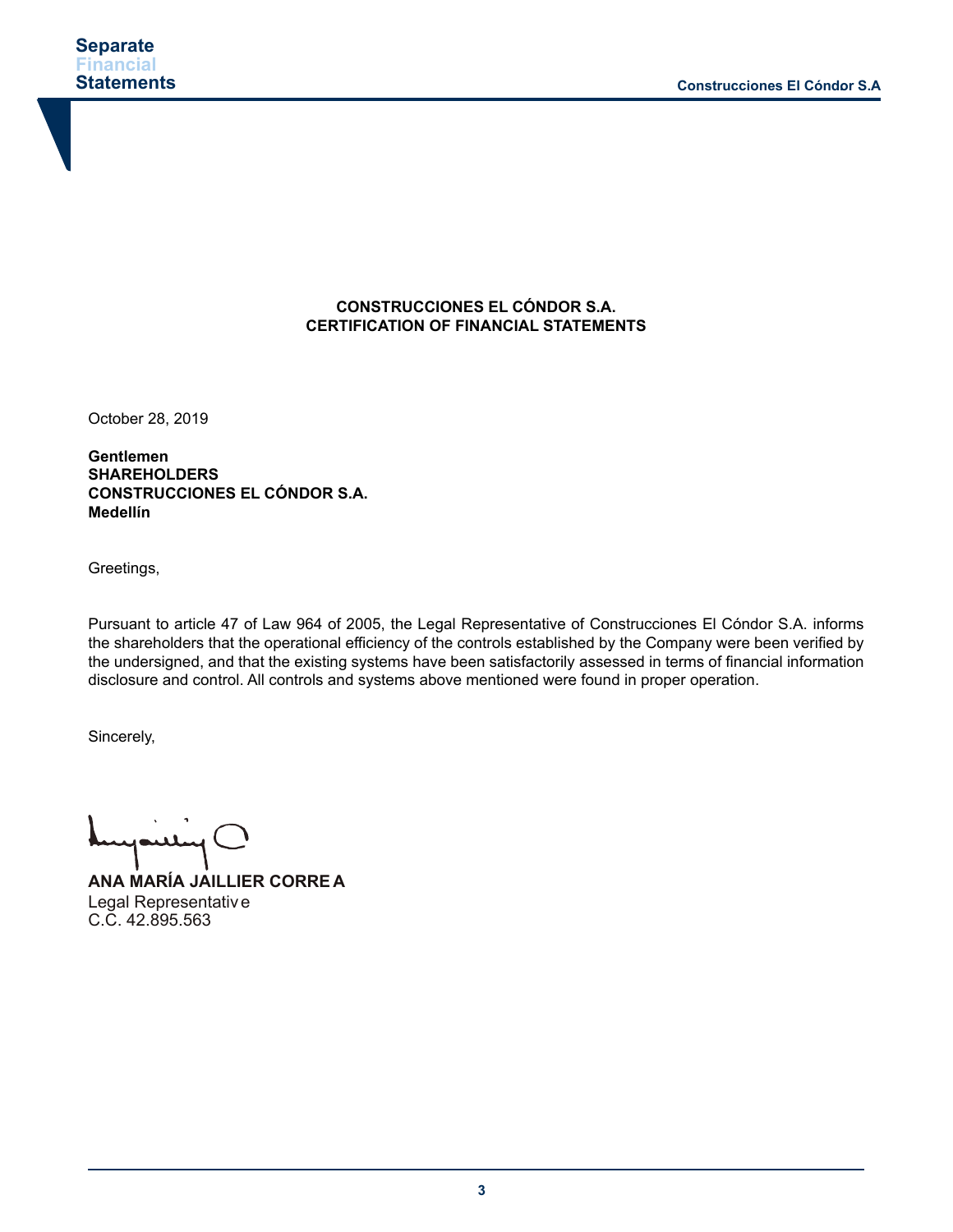### **CONSTRUCCIONES EL CÓNDOR S.A. CERTIFICATION OF FINANCIAL STATEMENTS**

**October 28, 2019**

**Gentlemen SHAREHOLDERS CONSTRUCCIONES EL CÓNDOR S.A. Medellín**

### The undersigned Legal Representative and the Accountant of CONSTRUCCIONES EL CÓNDOR S.A.

**CERTIFY** 

That the Separate Financial Statements and other reports relevant to the public and the operations of the Company as of September 30, 2019, do not contain any inaccuracies or errors which restrain from knowing its true equity condition.

The above is to comply with Article 46 of Law 964 of 2005.

mpuling

**ANA MARÍA JAILLIER CORRE A** Legal Representative C.C. 42.895.563

Anal González V

**ANA ISABEL GONZÁLEZ VAHOS Accountant** Professional Card No. 47345-T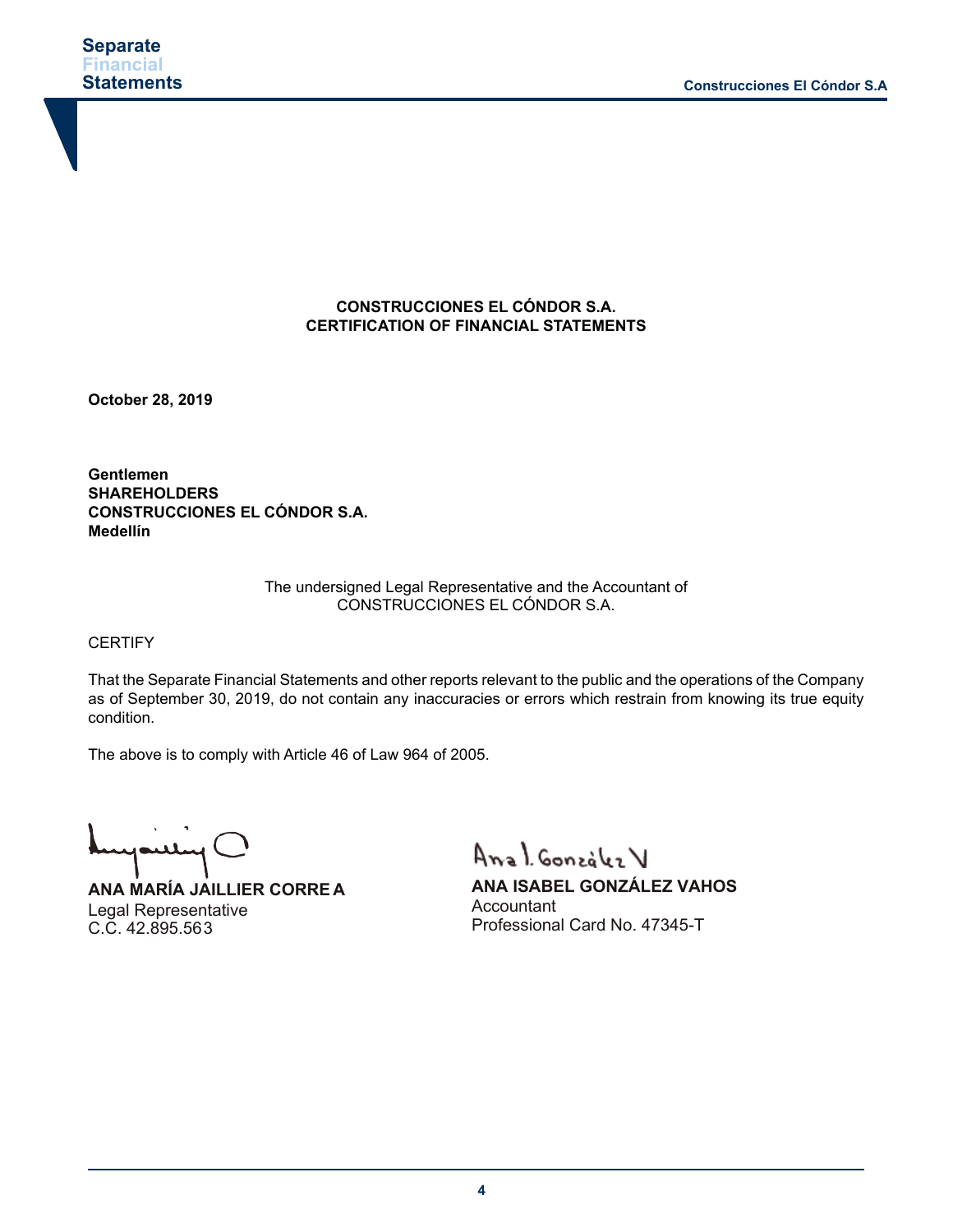### **CERTIFICATION OF FINANCIAL STATEMENTS**

We, ANA MARIA JAILLIER CORREA, acting as the Legal Representative, and ANA ISABEL GONZALEZ VAHOS, acting as the Accountant, hereby state that we have prepared the statements of financial position, comprehensive income, changes in equity and cash flows as of September 30, 2019 of CONSTRUCCIONES EL CÓNDOR S.A. with Tax I.D. No. 890.922.447- 4. This task was prepared applying the International Financial Reporting Standards applicable in Colombia affirming that they reasonably present the financial standing as of September 30, 2019, and furthermore:

- 1. We are responsible for the reasonable preparation and presentation of the financial statements of the Corporation, and hereby state that the figures were truly taken from the official accounting books and their corresponding complementary documents.
- 2. We are not aware in any way of:
- Irregularities involving members of the administration or employees, which may hinder the financial statements of the Corporation.
- Communications from regulators which by law should exercise control over the corporation, due to the breach of legal provisions in force or to the improper presentation of the information requested.
- Possible breach of laws or regulations that may create lawsuits or taxes, with effects that should be deemed worth disclosing on the financial statements or taken as a foundation to estimate contingent liabilities.
- Assets or liabilities other than those registered in the books, or revenues or costs that hurt the results and that should be disclosed in accordance with the International Financial Reporting Standards of Colombia.
- 3. The Corporation has satisfactorily protected all of the assets it owns as well as those of third parties in its power; there are no pledges or liens on said assets.
- 4. The Corporation has fully met all contractual agreements which if breached could have an effect on its financial information.
- 5. No events subsequent to the statement of financial position have taken place that could require an adjustment or disclosure on the financial statements as of September 30, 2019.

yoully

**ANA MARÍA JAILLIER CORRE A** Legal Representative C.C. 42.895.563

Anal González V

**ANA ISABEL GONZÁLEZ VAHOS** Accountant Professional Card No. 47345-T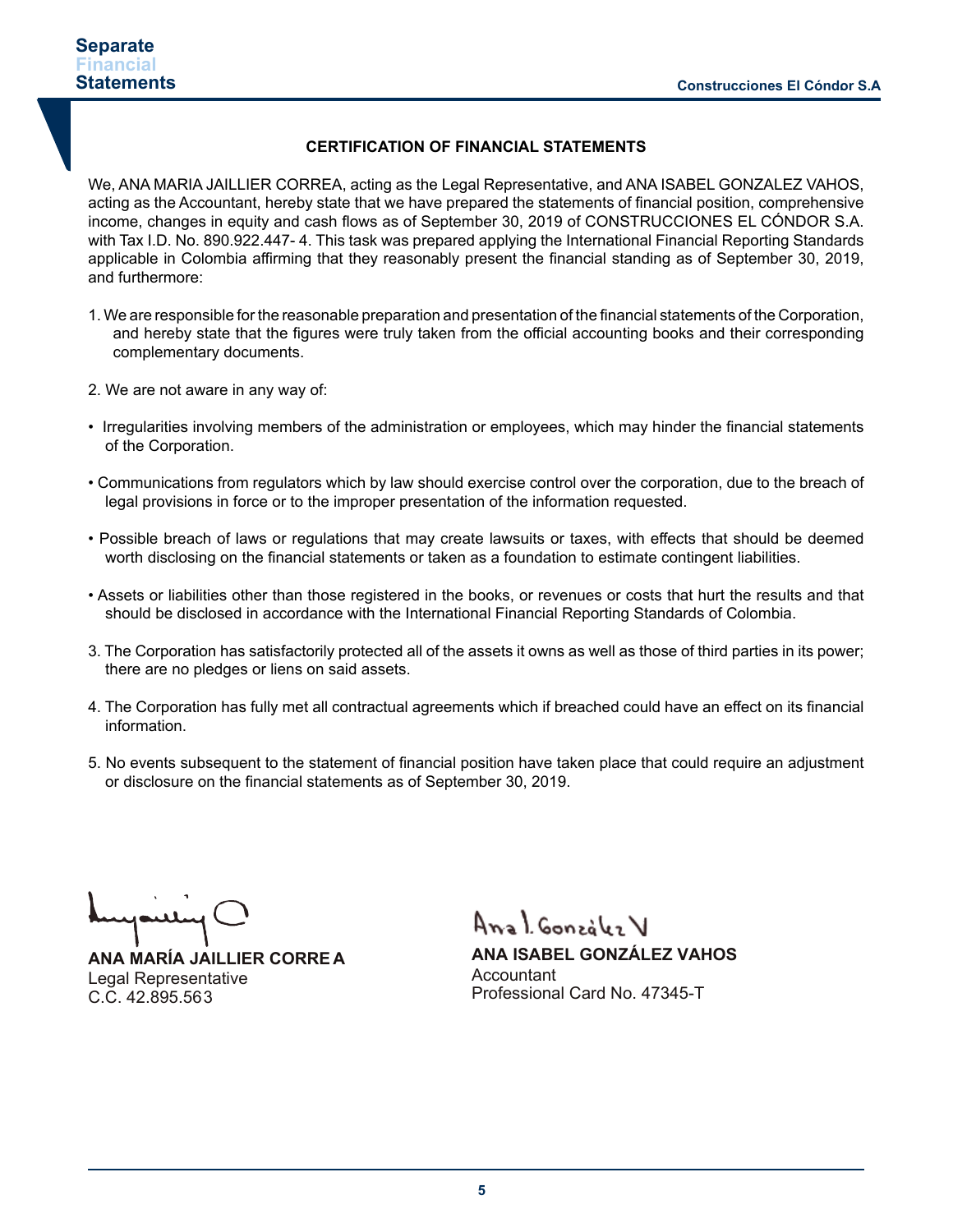As of September 30 As of December 31

# **Financial situation separate statement**

Figures in thousands of Colombian pesos

| Figures in thousands of Colombian pesos                                   |               |               |
|---------------------------------------------------------------------------|---------------|---------------|
| <b>ASSETS</b>                                                             | 2019          | 2018          |
| Cash and cash equivalents (Note 3)                                        | 10.489.750    | 24.771.422    |
| Current investments (Note 4)                                              | 0             | 11.791.043    |
| Commercial accounts receivable and other accounts receivable (Note 5)     | 471.192.974   | 715.009.867   |
| Accounts receivable, related parties (Note 5)                             | 241.271.477   | 248.703.149   |
| Asset for current taxes (Note 5)                                          | 26.540.337    | 1.557.519     |
| Inventory                                                                 | 54.992.928    | 55.211.226    |
| Prepaid expenses (Note 6)                                                 | 3.256.661     | 4.690.355     |
| Non-current assets maintained for sale (Note 7)                           | 40.828.865    | 879.172       |
| <b>CURRENT ASSET</b>                                                      | 848.572.993   | 1.062.613.753 |
| Investments in financial instruments (Note 4)                             | 947.224       | 947.224       |
| Investments in associates and joint businesses (Note 4)                   | 147.194.258   | 123.866.022   |
| Investments in subsidiaries (Note 4)                                      | 27.876.041    | 104.456.744   |
| Commercial accounts receivable and other accounts receivable (Note 5)     | 3.062.743     | 4.389.872     |
| Accounts receivable, related parties (Note 5)                             | 720.783.193   | 571.844.243   |
| Prepaid expenses (Note 6)                                                 | 20.828        | 628.196       |
| Intangible assets other than capital gain (Note 6)                        | 4.862.892     | 20.415.936    |
| Assets for deferred taxes (Note 6)                                        | 16.516.200    | 26.537.808    |
| Properties, plant and equipment (Note 8)                                  | 418.768.683   | 409.322.253   |
| Investment properties                                                     | 5.773.015     | 6.408.048     |
| <b>NON-CURRENT ASSETS</b>                                                 | 1.345.805.077 | 1.268.816.347 |
| <b>TOTAL ASSETS</b>                                                       | 2.194.378.070 | 2.331.430.098 |
| <b>LIABILITIES</b>                                                        |               |               |
|                                                                           | 472.198.706   | 460.468.599   |
| Financial obligations (Note 9)<br>Commercial financing companies (Note 9) | 50.180.040    | 65.121.669    |
| Commercial accounts receivable and other accounts receivable              | 124.790.333   | 315.070.531   |
| Accounts payable with current related parties                             | 1.820.231     | 3.861.082     |
| <b>Current taxes</b>                                                      | 308.204       | 10.485.243    |
| Labor obligations                                                         | 9.550.079     | 11.810.092    |
| Other liabilities and provisions                                          | 36.964.025    | 16.125.704    |
| Prepayments and advances received                                         | 62.887.214    | 68.923.013    |
| Prepaid revenues received                                                 | 52.222.261    | 71.802.522    |
| <b>CURRENT LIABILITY</b>                                                  | 810.921.093   | 1.023.668.455 |
| Financial obligations (Note 9)                                            | 127.500.000   | 35.515.637    |
| Commercial financing companies (Note 9)                                   | 139.852.388   | 122.923.330   |
| Commercial accounts receivable and accounts receivable                    | 1.249.221     | 4.687.456     |
| Accounts payable with non current related parties                         | 12.095.158    | $\Omega$      |
| Prepayments and advances received                                         | 17.732.160    | 12.497.693    |
| Liabilities for deferred taxes (Note 10)                                  | 83.960.511    | 88.554.100    |
| <b>NON-CURRENT LIABILITY</b>                                              | 382.389.439   | 264.178.215   |
| <b>TOTAL LIABILITY</b>                                                    | 1.193.310.532 | 1.287.846.670 |
|                                                                           |               |               |
| <b>EQUITY</b>                                                             |               |               |
| Stock capital                                                             | 15.701.606    | 15.701.606    |
| Premium in share placement                                                | 159.711.695   | 159.711.695   |
| Reserves                                                                  | 718.587.481   | 632.794.173   |
| Result of the period                                                      | (5.066.833)   | 115.155.365   |
| Retained earnings                                                         | 27.202.378    | 21.291.412    |
| Other integral result                                                     | 84.931.211    | 98.929.177    |
| <b>TOTAL EQUITY (NOTE 11)</b><br><b>TOTAL LIABILITY AND EQUITY</b>        | 1.001.067.539 | 1.043.583.428 |
|                                                                           | 2.194.378.070 | 2.331.430.098 |

The notes attached are an integral part of the financial statements

 $\mathcal{L}^{\pm}$  $\overline{\phantom{a}}$  $\bigcirc$ A سلسم ANA MARÍA JAILLIER CORREA Legal Representative C.C. 42.895.563 See certification attached

# Anal González V

ANA ISABEL GONZÁLEZ VAHOS Accountant Professional Card No. 47345-T See certification attached

leave mens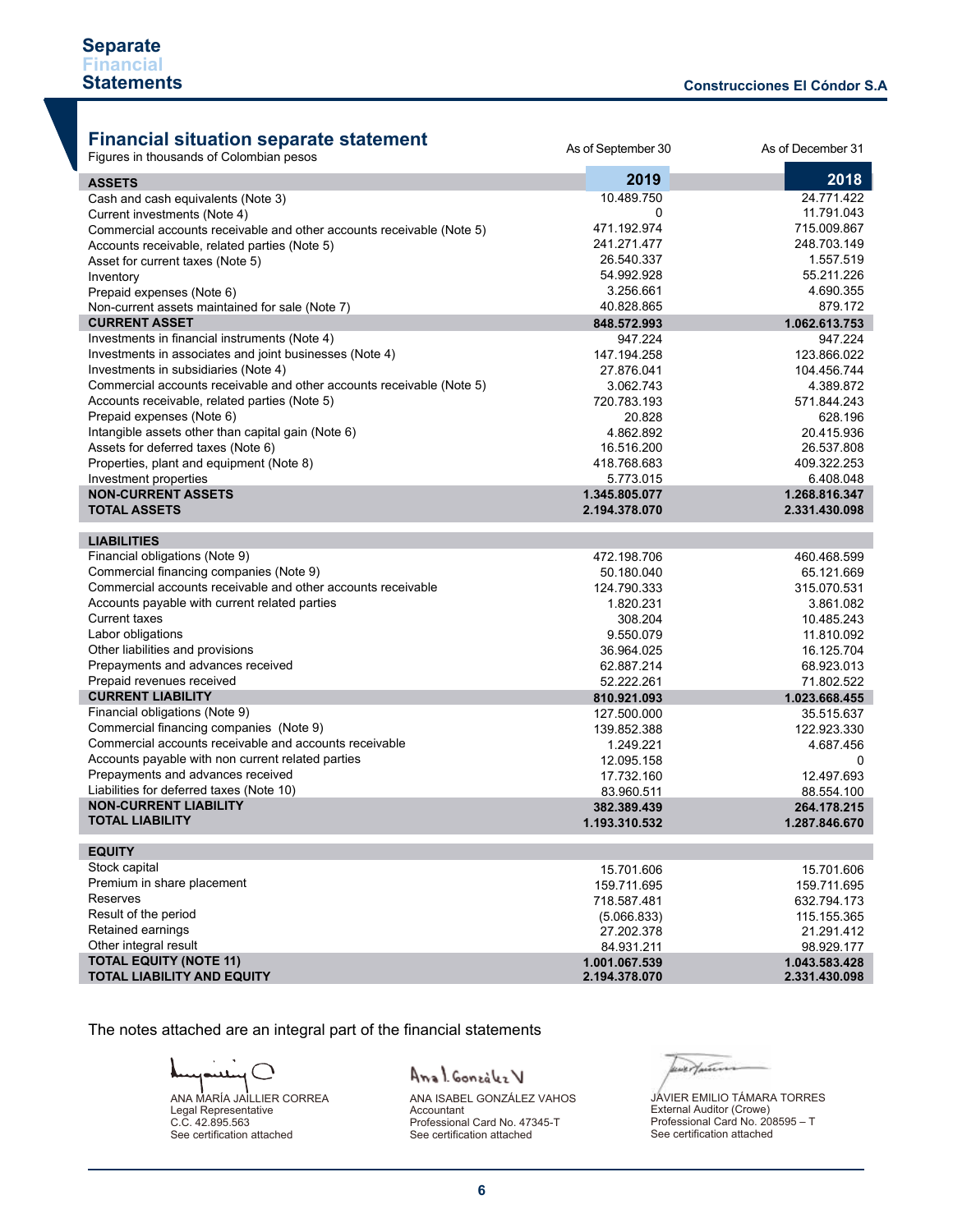## **Income per function statement - separate**

Figures in thousands of Colombian pesos, except net profit per share

|                                                                                                                              | From January 1 to September 30                        |                                                         | From July 1 to September 30                       |                                                 |
|------------------------------------------------------------------------------------------------------------------------------|-------------------------------------------------------|---------------------------------------------------------|---------------------------------------------------|-------------------------------------------------|
|                                                                                                                              | 2019                                                  | 2018                                                    | 2019                                              | 2018                                            |
| <b>REVENUES FROM NORMAL ACTIVITIES</b>                                                                                       |                                                       |                                                         |                                                   |                                                 |
| Sale of good<br>Services provided                                                                                            | 4.032.950<br>633.274.433                              | 5.964.655<br>670.024.350                                | 369.175<br>223.751.514                            | 805.890<br>269.810.797                          |
| <b>TOTAL REVENUES FROM NORMAL ACTIVITIES (NOTE 12)</b>                                                                       | 637.307.383                                           | 675.989.005                                             | 224.120.688                                       | 270.616.687                                     |
| Operating costs (Note 13)                                                                                                    | (539.861.118)                                         | (551.031.253)                                           | (190.109.897)                                     | (199.826.938)                                   |
| <b>GROSS PROFIT</b>                                                                                                          | 97.446.265                                            | 124.957.752                                             | 34.010.791                                        | 70.789.750                                      |
| Administration expenses (Note 14)<br>Other revenues (Note 15)<br>Other expenses (Note 16)<br>Other gains or losses (Note 17) | (23.662.061)<br>5.095.991<br>(4.451.048)<br>(166.501) | (23.129.536)<br>6.655.184<br>(1.842.074)<br>(1.959.209) | (7.025.104)<br>2.559.487<br>(750.389)<br>(52.517) | (7.211.394)<br>1.057.631<br>(449.049)<br>67.681 |
| <b>OPERATING PROFIT</b>                                                                                                      | 74.262.646                                            | 104.682.118                                             | 28.742.268                                        | 64.254.618                                      |
| Financial revenues (Note 18)<br>Financial expenses (Note 19)<br>Gain (loss), equity method (Note 20)                         | 43.688.203<br>(57.452.721)<br>(41.019.750)            | 27.306.868<br>(54.464.295)<br>36.413.625                | 12.502.082<br>(19.990.436)<br>(5.011.994)         | 8.596.173<br>(16.206.747)<br>18.637.900         |
| <b>PROFIT BEFORE TAXES</b>                                                                                                   | 19.478.378                                            | 113.938.315                                             | 16.241.920                                        | 75.281.945                                      |
| Provision for income tax and complementary (Note 21)                                                                         | (24.545.211)                                          | (30.154.708)                                            | (8.229.098)                                       | (21.809.577)                                    |
| <b>NET PROFIT OF THE PERIOD</b>                                                                                              | (5.066.833)                                           | 83.783.608                                              | 8.012.822                                         | 53.472.367                                      |
| Net profit per share                                                                                                         | (8, 82)                                               | 145,87                                                  | 13,95                                             | 93,10                                           |

The notes attached are an integral part of the financial statements

ANA MARÍA JAILLIER CORREA Legal Representative C.C. 42.895.563 See certification attached

Anal González V

ANA ISABEL GONZÁLEZ VAHOS Accountant Professional Card No. 47345-T See certification attached

lever punto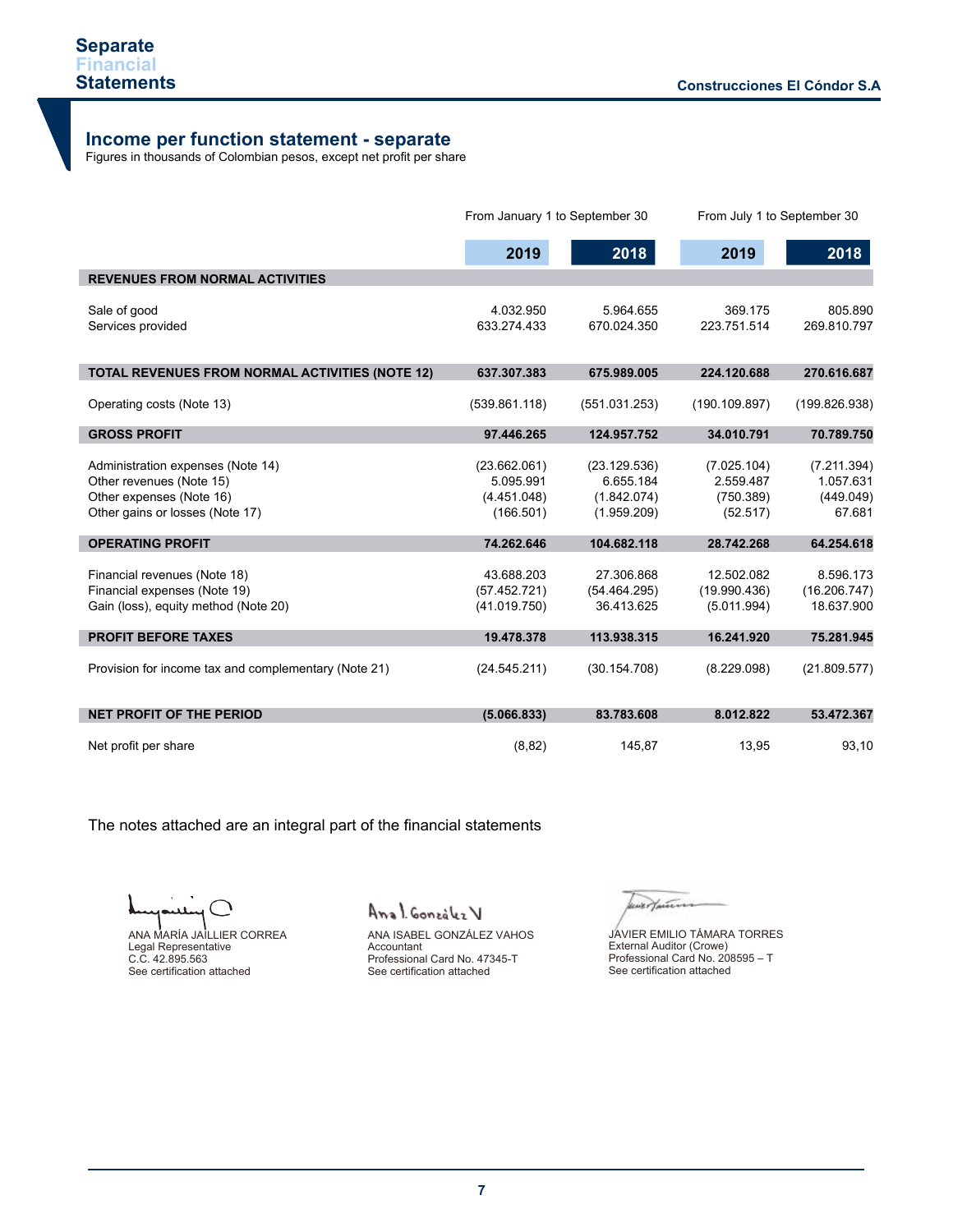# **Other integral results of the period separate statement**

Figures in throusands of Colombian pesos

|                                                                                                                                  |                        | From January 1 to September 30 | From July 1 to September 30 |                             |  |
|----------------------------------------------------------------------------------------------------------------------------------|------------------------|--------------------------------|-----------------------------|-----------------------------|--|
|                                                                                                                                  | 2019                   | 2018                           | 2019                        | 2018                        |  |
| <b>NET PROFIT OF THE PERIOD</b>                                                                                                  | (5.066.833)            | 83.783.608                     | 8.012.822                   | 53.472.367                  |  |
| <b>OTHER INTEGRAL RESULT</b>                                                                                                     |                        |                                |                             |                             |  |
| Gain (loss) from exchange difference from investment conversion<br>overseas<br>Gain (loss) for valuation of controlled companies | 535.294<br>(75.510)    | 0<br>4.875.577                 | 0<br>515.718                | 0<br>9.085.628              |  |
| Gain (loss) investments at fair value                                                                                            | (8.971.417)            | (4.515.199)                    | (2.576.916)                 | 9.540.667                   |  |
| Effect of tax on gains<br>Surplus from valuations in investments and properties, plant and equipment                             | 776.533<br>(9.238.365) | 2.089.942<br>(12.644.903)      | 257.692<br>(3.026.618)      | (1.174.864)<br>(11.376.003) |  |
| Effect of tax on gains                                                                                                           | 2.975.499              | 4.146.128                      | 907.215                     | 5.124.390                   |  |
|                                                                                                                                  |                        |                                |                             |                             |  |
| OTHER INTEGRAL RESULT OF THE PERIOD                                                                                              | (13.997.966)           | (6.048.454)                    | (3.922.909)                 | 11.199.819                  |  |
| TOTAL INTEGRAL RESULT OF THE PERIOD                                                                                              | (19.064.799)           | 77.735.153                     | 4.089.914                   | 64.672.186                  |  |

The notes attached are an integral part of the financial statements

J

ANA MARÍA JAILLIER CORREA Legal Representative C.C. 42.895.563 See certification attached

Anal González V

ANA ISABEL GONZÁLEZ VAHOS Accountant Professional Card No. 47345-T See certification attached

aux Januar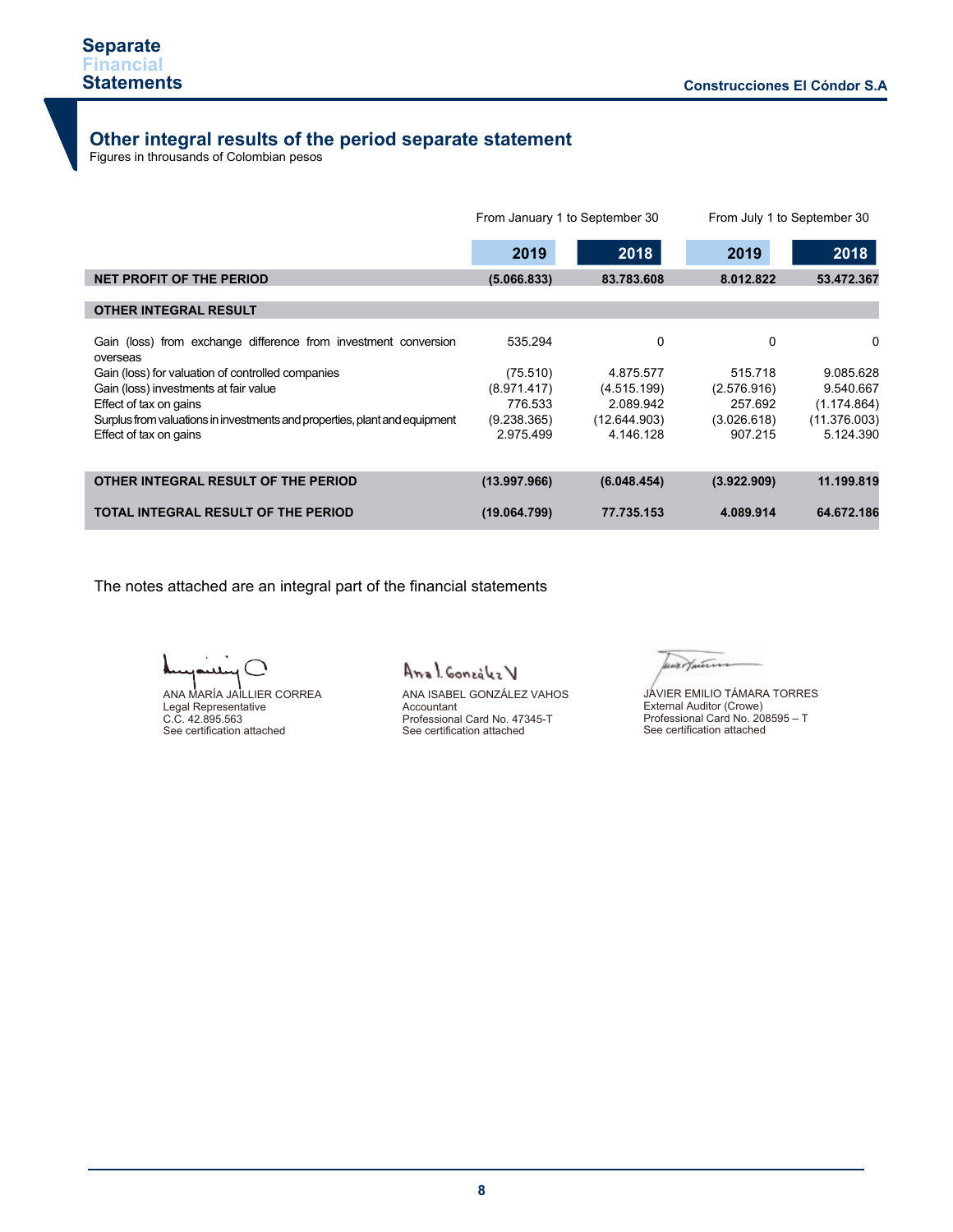### **Cash flow statement - separate** And As of September 30

Figures in throusands of Colombian pesos

| <b>Report in the cooliginal of Octombian posses</b>                                                     |                           |                           |
|---------------------------------------------------------------------------------------------------------|---------------------------|---------------------------|
| <b>OPERATING ACTIVITIES</b>                                                                             | 2019                      | 2018                      |
| Profit of the period<br>Items not affecting cash:                                                       | (5.066.833)               | 83.783.608                |
| Plus: depreciation and impairment of properties, plant and equipment                                    | 22.105.865                | 14.909.233                |
| Plus: depletion                                                                                         | 1.022.940                 | 592.535                   |
| Plus: amortization, policyholders and other<br>Plus: amortizations deferred charges                     | 2.974.248                 | 2.895.761<br>5.897.805    |
| Plus: provision of costs                                                                                | 9.241<br>934.624          | 1.791.980                 |
| Plus: investment provision                                                                              | 25                        | 6.774                     |
| Plus: provision for contingencies<br>Plus: expenses for difference in exchange                          | $\Omega$                  | 235.832                   |
| Minus: recovery from reimbursement of provisions                                                        | 2.660.541<br>(1.896.368)  | 3.660.250                 |
| Minus: recovery from reimbursement of costs and expenses                                                |                           | (1.826.914)               |
| Plus: loss in sales and withdrawal assets<br>Minus: profit from sale of properties, plant and equipment | 636.697                   | 2.550.700                 |
| Minus: income equity participation method                                                               | (340.844)<br>(42.480.367) | (581.357)<br>(41.324.988) |
| Minus: recovery of provisions                                                                           | Ω                         | (1.826.204)               |
| Minus: revenues from difference in exchange<br>Plus: loss equity method                                 | (2.839.468)               | (2.164.012)               |
| Plus: income tax caused                                                                                 | 83.500.118<br>24.545.211  | 4.911.362<br>30.154.708   |
| <b>CASH GENERATED IN OPERATION</b>                                                                      | 85.765.630                | 103.667.073               |
| <b>CHANGE IN OPERATING ITEMS</b>                                                                        |                           |                           |
| Plus: increased liabilities and decreased operating assets                                              | 133.959.274               | 88.530.776                |
| Decrease of commercial accounts receivable and other accounts                                           | 103.815.671               |                           |
| Decrease of assets for deferred taxes<br>Decrease of inventories                                        | 10.021.608                | 1.455.389                 |
| Decrease of assets for current taxes                                                                    | 218.297<br>$\Omega$       | 10.271.864                |
| Increase of accounts payable                                                                            | 0                         | 42.590.500                |
| Increase of labor obligations                                                                           | 0                         | 951.650<br>14.822.144     |
| Increase of other liabilities and provisions<br>Increase of prepayments and advances received           | 19.903.697<br>0           | 2.532.562                 |
| Increase of revenues received in advance                                                                | U                         | 15.906.667                |
| Minus: increased assets and decreased operating liabilities                                             | 269.641.206               | 250.629.337               |
| Increase of commercial accounts receivable and other accounts receivable<br>Increase of inventories     | 0<br>0                    | 193.209.133<br>11.462.792 |
| Increase of prepaid expenses                                                                            | 933.186                   | 177.785                   |
| Increase of assets for current taxes                                                                    | 24.982.819                | 0                         |
| Decrease of accounts payable<br>Decrease of payment of tax                                              | 181.767.758<br>34.722.250 | $\Omega$<br>39.834.126    |
| Decrease of deferred tax liability                                                                      | 4.593.589                 | 5.945.501                 |
| Decrease of of labor obligations                                                                        | 2.260.012                 | $\Omega$                  |
| Decrease of revenues received in advance<br>Decrease of of prepayments and advances received            | 19.580.261<br>801.331     | 0<br>0                    |
| <b>NET CASH FOR OPERATING ACTIVITIES</b>                                                                | (49.916.303)              | (58.431.488)              |
| <b>CASH FLOWS IN INVESTMENT ACTIVITIES</b>                                                              |                           |                           |
| Plus: decrease in investment activities                                                                 | 40.202.571                | (11.652.622)              |
| Intangible assets other than capital gain                                                               | 15.543.802                |                           |
| Investments                                                                                             | 24.023.735                | 11.115.291                |
| Investment properties<br>Non-current assets maintained for sale                                         | 635.034<br>$\Omega$       | 537.331                   |
| Minus: increases in investment activities                                                               | 72.820.782                | 46.235.200                |
| Non-current assets maintained for sale                                                                  | 39.949.693<br>0           | $\Omega$<br>34.645        |
| Intangible assets other than capital gain<br>Properties, plant and equipment                            | 32.871.089                | 44.245.743                |
| Investment properties                                                                                   | n                         | 1.954.812                 |
| <b>NET CASH FOR INVESTMENT ACTIVITIES</b>                                                               | (32.618.210)              | (34.582.578)              |
| <b>NET CASH FOR FINANCING ACTIVITIES</b>                                                                |                           |                           |
| Plus: increase for financing activities                                                                 | 112.405.013               | 145.841.993               |
| <b>Financial obligations</b><br>Increase of reserves                                                    | 105.701.899<br>792.149    | 143.383.822               |
| Increase of retained earnings                                                                           | 5.910.965                 | $\mathbf 0$               |
| Other integral result                                                                                   | 0                         | 2.450.320                 |
| Increase of reserves (tax on wealth)<br>Minus: decreases in financing activities                        | 0<br>44.152.171           | 7.851<br>46.892.031       |
| Dividends decreed                                                                                       | 30.154.206                | 29.292.657                |
| Decrease other integral result                                                                          | 7.735.099                 | 0                         |
| Decrease of surplus for revaluation<br>Decrease of retained earnings                                    | $\Omega$<br>6.262.866     | 8.498.774<br>9.100.600    |
|                                                                                                         |                           |                           |
| <b>NET CASH FOR FINANCING ACTIVITIES</b>                                                                | 68.252.842                | 98.949.962                |
| Cash increase-decrease                                                                                  | (14.281.672)              | 5.935.896                 |
| Cash beginning the period                                                                               | 24.771.422                | 20.754.818                |
| CASH AÑD CĂSH EQUIVALENTS AS OF SEPTEMBER 30                                                            | 10.489.750                | 26.690.714                |

The notes attached are an integral part of the financial statements

ANA MARÍA JAILLIER CORREA Legal Representative C.C. 42.895.563 See certification attached

# Anal Gonzalez V

ANA ISABEL GONZÁLEZ VAHOS Accountant Professional Card No. 47345-T See certification attached

aux Hauten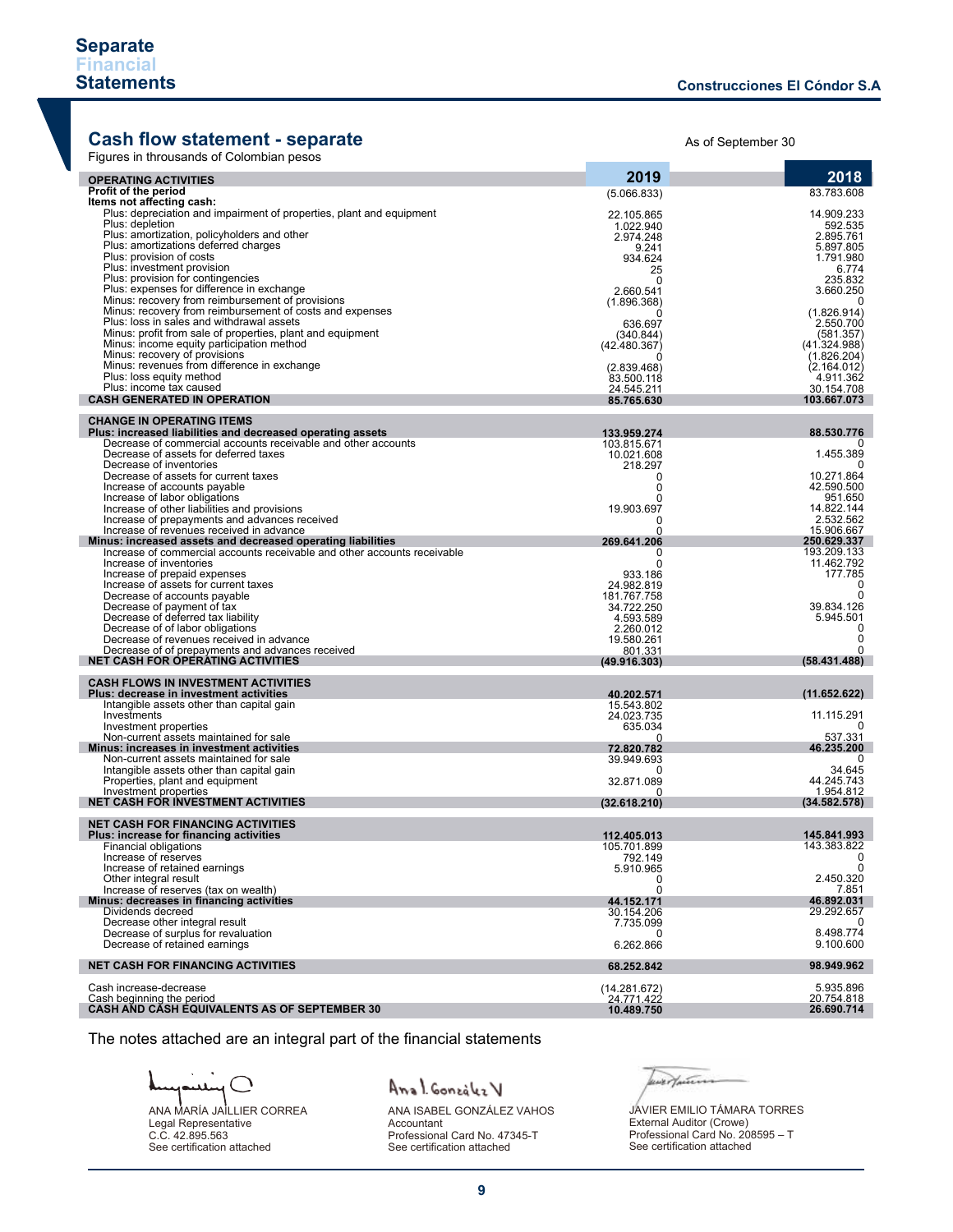### **Changes in equity statement - separate**

Figures in thousands of Colombian pesos

|                                                        | Subscribed<br>and paid<br>capital | Capital<br>surplus | Earnings<br>retained | Results of<br>the period | Result of<br>previous<br>periods | Other<br>integral<br>result | <b>Revaluation</b><br>surplus | Changes in<br>equity |
|--------------------------------------------------------|-----------------------------------|--------------------|----------------------|--------------------------|----------------------------------|-----------------------------|-------------------------------|----------------------|
| <b>BALANCE AT DECEMBER 31, 2017</b>                    | 15.701.606                        | 159.711.695        | 477.170.240          | 184.908.738              | 3.425.333                        | 33.512.663                  | 47.043.837                    | 921.474.112          |
| Reserves                                               |                                   | 0                  | 184.916.590          | (184.908.738)            |                                  |                             |                               | 7.852                |
| For transfer to results of previous periods            |                                   |                    |                      |                          | 10.145.992                       |                             |                               | 10.145.992           |
| Adjustments and reclassifications                      |                                   |                    |                      |                          |                                  | 2.450.320                   |                               | 2.450.320            |
| Results of the period                                  |                                   |                    |                      | 83.783.608               |                                  |                             |                               | 83.783.608           |
| Earnings retained                                      |                                   |                    |                      |                          | (21.234.772)                     |                             |                               | (21.234.772)         |
| <b>Dividends</b>                                       |                                   |                    | (29.292.657)         |                          |                                  |                             |                               | (29.292.657)         |
| Revaluation surplus                                    |                                   |                    |                      |                          |                                  |                             | (8.498.774)                   | (8.498.774)          |
| Revaluation reclassification                           |                                   |                    |                      |                          | 1.204.393                        |                             |                               | 1.204.393            |
| Effects of application of IFRS 15-Concessions          |                                   |                    |                      |                          | 783.787                          |                             |                               | 783.787              |
| <b>BALANCE AT SEPTEMBER 30, 2018</b>                   | 15.701.606                        | 159.711.695        | 632.794.173          | 83.783.608               | (5.675.267)                      | 35.962.983                  | 38.545.063                    | 960.823.861          |
|                                                        |                                   |                    |                      |                          |                                  |                             |                               |                      |
| <b>BALANCE AT DECEMBER 31, 2018</b>                    | 15.701.606                        | 159.711.695        | 632.794.173          | 115.155.365              | 21.291.412                       | 9.297.132                   | 89.632.045                    | 1.043.583.428        |
| Reserves                                               |                                   | 0                  | 115.947.514          | (115.155.365)            |                                  |                             |                               | 792.149              |
| Profits and / or accumulated surpluses                 |                                   |                    |                      |                          | (70.784)                         |                             |                               | (70.784)             |
| Adjustments investments in associates and subsidiaries |                                   |                    |                      |                          |                                  | (7.735.099)                 |                               | (7.735.099)          |
| Results of the period                                  |                                   |                    |                      | (5.066.833)              |                                  |                             |                               | (5.066.833)          |
| Revaluation reclassification                           |                                   |                    |                      |                          | 5.981.750                        |                             |                               | 5.981.750            |
| <b>Dividends</b>                                       |                                   |                    | (30.154.206)         |                          |                                  |                             |                               | (30.154.205)         |
| Revaluation surplus                                    |                                   |                    |                      |                          |                                  |                             | (6.262.866)                   | (6.262.866)          |
| <b>BALANCE AT SEPTEMBER 30, 2019</b>                   | 15.701.606                        | 159.711.695        | 718.587.481          | (5.066.833)              | 27.202.378                       | 1.562.033                   | 83.369.179                    | 1.001.067.539        |

The notes attached are an integral part of the financial statements

 $\left( \begin{array}{c} \lambda \\ \lambda \end{array} \right)$ سللته

ANA MARÍA JAILLIER CORREA Legal Representative C.C. 42.895.563 See certification attached

Anal Gonzalez V

ANA ISABEL GONZÁLEZ VAHOS Accountant Professional Card No. 47345-T See certification attached

werthiers

JAVIER EMILIO TÁMARA TORRES External Auditor (Crowe) Professional Card No. 208595 – T See certification attached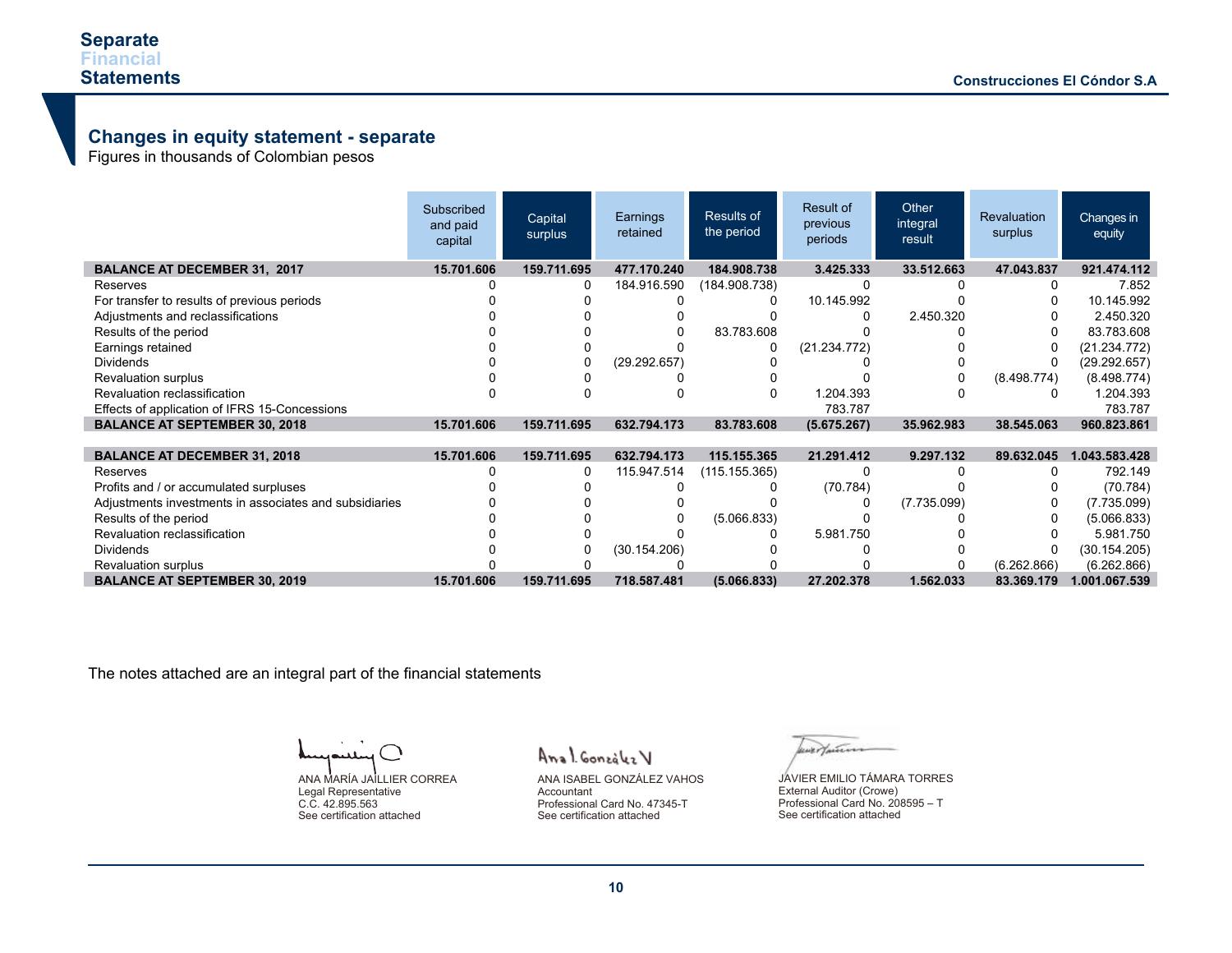# **Notes to the financial statements As of September 30, 2019 and 2018**

# **Note 1. General Information**

### **1.1 Entity and corporate purpose**

Construcciones El Cóndor S.A. was initially incorporated by Public Deed No. 510 granted at Notary 11 of Medellín in March 6, 1979, and in turn has experienced several amendments registered before the Medellín Chamber of Commerce. On April 8, 1994, the Corporation changed from limited to joint - stock under Public Deed No. 944 granted by Notary 7 of Medellín.

Public Deed 3385 dated December 12, 2008, granted by Notary 7 of Medellin, formalized the absorption - type merger agreement of Sociedad Construcciones El Cóndor S.A., which took over Grupo Cóndor Inversiones S.A.

On the other hand, Public Deed 2868 dated November 30, 2009, granted by Notary 7 of Medellín, formalized the absorption - type merger agreement of Sociedad Construcciones El Cóndor S.A., which took over Agregados San Javier S.A.

The Corporation's primary corporate purpose involves the study, design, planning, contracting, implementing, construction, financing, exploitation and management of infrastructure businesses, and to implement all activities and works related to engineering and architecture in its every form, mode and specialty, within Colombia and abroad. Moreover, the corporate purpose includes the mining exploitation and construction of any other type of civil works, such as dams, viaducts, etc. as well as the use of resources or cash available of the corporation in enterprises incorporated in any manner authorized by the Law.

Overall, the Corporation, in compliance with its corporate purpose, may carry out all necessary or complementary activities for its development.

Legal term: The Corporation is in force until March 6, 2079.

The Corporation's domicile is set in the city of Medellín.

Since the Corporation issues securities and subscribes its capital in the Colombian Securities Exchange (BVC), the Colombian Finance Superintendence exercises sole control over the Company.

# **Note 2. Interim financial information**

### **2.1. Summary of significant accounting policies of the Corporation**

The accounting principles used derive from the assumption of the continuity of operations of the accounting entity, that is, a business in course, unless otherwise indicated. The Corporation is an entity with a background of a business in course due to the economic movement of its operations and to the time it has to continue operating in the future according to its incorporation.

The same accounting policies and calculation methodologies applied in the financial statements of Construcciones El Cóndor S.A. as of December 2018, have been applied in these interim financial statements, except for the initial application of IFRS 16 Leases as of January 1, 2019.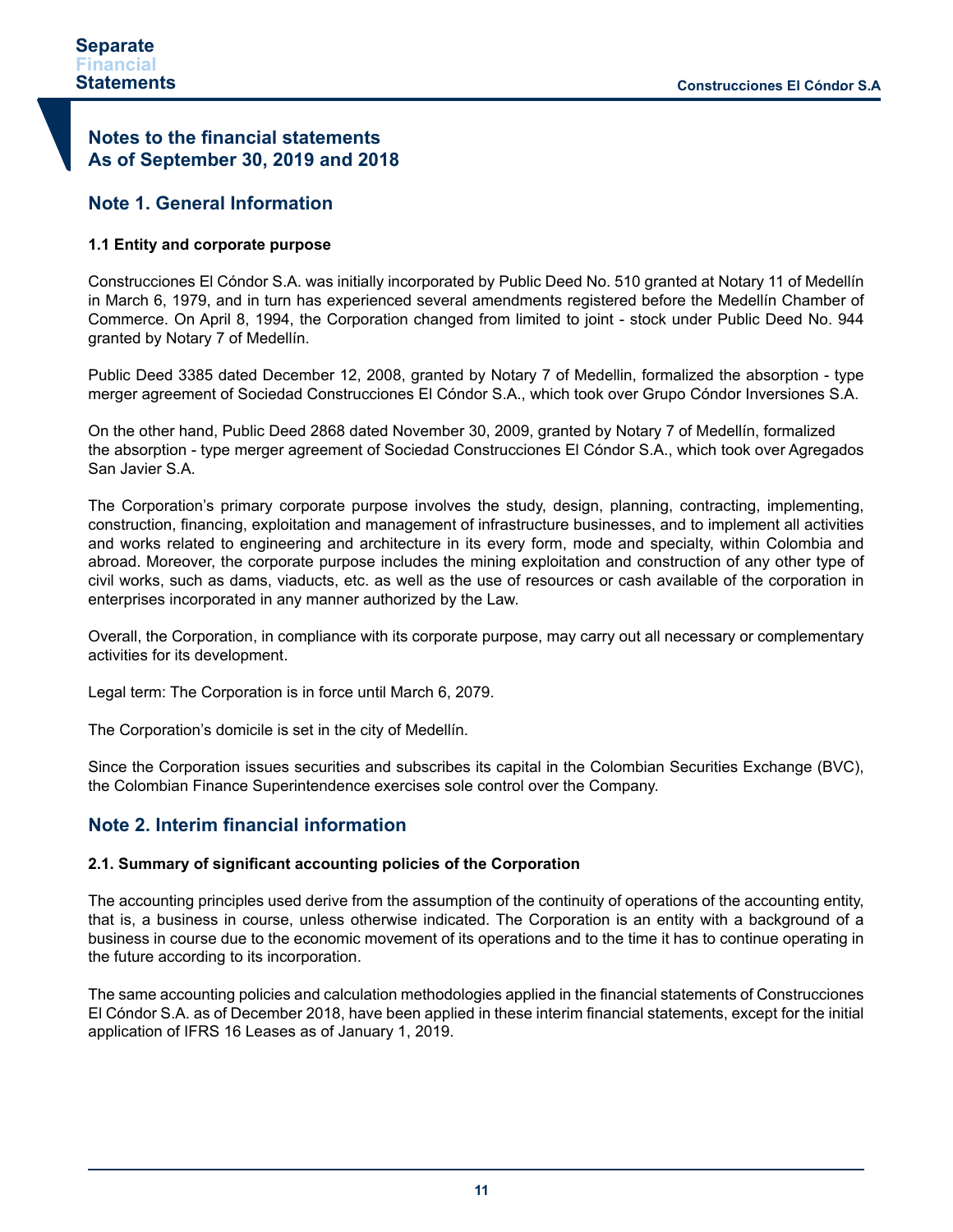### **IFRS 16 Leases**

The Company may elect not to recognize leases if these are:

- Short-term leases; and
- The underlying asset has a low value.

If the Company elects to not apply the requirements of financial leases on short-term leases or leases in which the underlying asset has a low value, the lessee shall recognize lease payments as an expense on a straight-line basis over the lease term or another systematic base.

### **Lease identification and lease term**

On the commencement of the contract, the Company shall assess if it explicitly is or contains a lease. A contract is or contains a lease if it conveys the right to control the use of an identified asset for a period of time in exchange for consideration.

The Company shall determine the term of the lease as the period not-cancellable, plus:

- Periods covered by an extension option if exercise of that option by the lessee is reasonable certain; and
- Periods covered by termination option if the lessee is reasonably certain not to exercise that option.

When assessing if a lessee is reasonably certain to exercise the extension option or the termination option, an entity shall consider every fact and relevant circumstance that creates an economic incentive so that the lessee can exercise the extension option of the lease or the termination option of the lease.

A lessee shall assess again if it is reasonable to exercise the extension option or not to exercise the termination option, at the time an event or a significant change of circumstances takes place, which:

- Is under control of the lessee; and
- Affect the reasonable certainty that the lessee will exercise an option not included in its determination before the lease term, or will not exercise an option included in its determination before the lease term.

### **Recognition**

On the commencement date, a lessee shall recognize a right-of-use asset and a lease liability.

### **Measurement**

On the commencement date, the Company shall measure a right-of-use asset at its cost.

The cost of the right-of-use asset shall comprise:

- The cost of the initial measurement of the lease liability.
- Payments of leases at or prior to the commencement date, less lease incentives received;
- Initial direct costs incurred by the lessee; and
- An estimate of costs incurred by the lessee to dismantle and eliminate the underlying asset, restoring the place where it is set or restoring the underlying asset to the condition required by the terms and conditions of the lease, unless these costs are incurred to produce inventories. The lessee incurs in obligations due to these costs either on the commencement date or as a result of using the underlying asset during a specific period.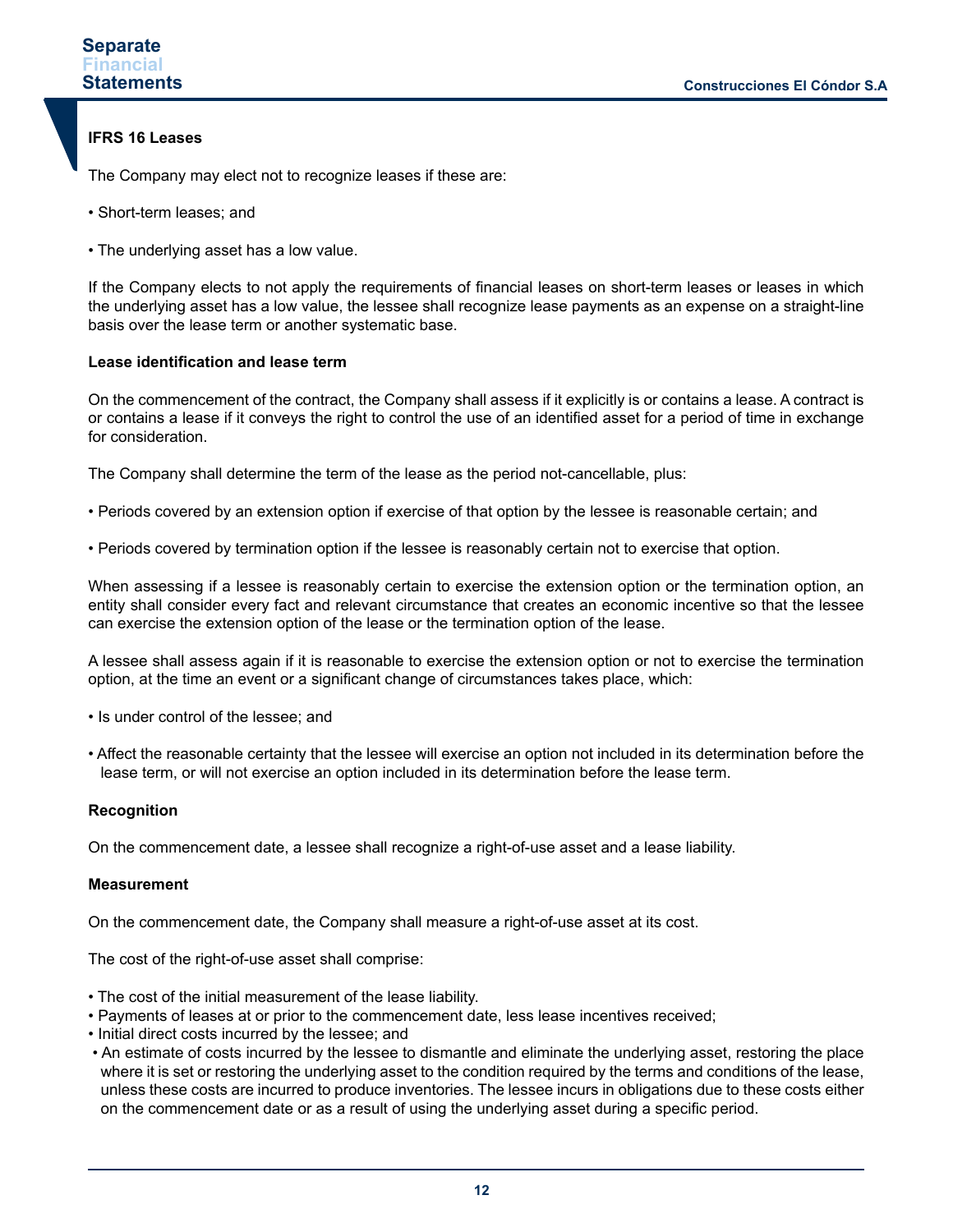On the commencement date, the Company shall measure the lease liability at the present value of the lease payments payable on that date. Lease payments shall be discounted at the interest rate implicit in the lease, if that can be readily determined. If that rate cannot be readily determined, the lessee shall use the incremental rate for loans thereof.

On the commencement date, lease payments included in the measurement of the lease liability include payments after the right-of-use asset underlying during the lease term not paid on the commencement date:

- Payments less any lease incentive receivable;
- Variable lease payments that depend on an index or a rate, initially measured using the index or rate on the commencement date;
- The amounts expected to be payable by the lessee under residual value guarantees;
- The price of a purchase option if the lessee is reasonably certain to exercise that option; and
- Payments for sanctions derived from the lease termination, if the lease term reflect that the lessee will exercise an option to terminate the lease.

The Company, in accordance with the policy of properties, plant and equipment, has opted to measure subsequently the right-of-use of the following types of assets:

| <b>Type</b>                        | <b>Subsequent measurement model</b> |
|------------------------------------|-------------------------------------|
| Land                               | <b>Revaluation model</b>            |
| Constructions and buildings        | <b>Revaluation model</b>            |
| Machinery                          | <b>Revaluation model</b>            |
| Fleet and transportation equipment | <b>Revaluation model</b>            |

On the other hand, the financial liability is subsequently measured at amortized cost.

### **2.2. Bases for preparing the financial statements**

The financial statements have been prepared in accordance with the Accounting and Financial Information Standards accepted in Colombia (or NCIF) established in Law 1314 of 2009, and ruled by the Sole Regulatory Decree 2483 of 2018. The NCIF is based on the International Financial Reporting Standards (IFRS) along with its interpretations issued by the International Accounting Standards Board – IASB); the base standards correspond to those translated to Spanish and issued on January 1, 2015.

The basis for preparing IFRS financial statements requires estimates and assumptions that affect the amounts reported and disclosed in the financial statements, without reducing the reliability of said information, and understanding that the real results may differ from said estimates. Consequently, estimates and assumptions are constantly reviewed and recognized when they affect a period; or during the period of revision and future periods, if they affect the current and future period.

Management concludes that the interim financial statements reasonably present the Company's financial situation. These interim financial statements do not include all of the information required for complete financial statements and hence, should be read and interpreted along with the annual financial statements and notes of Construcciones El Cóndor S.A., published for the period ending in December 31, 2018.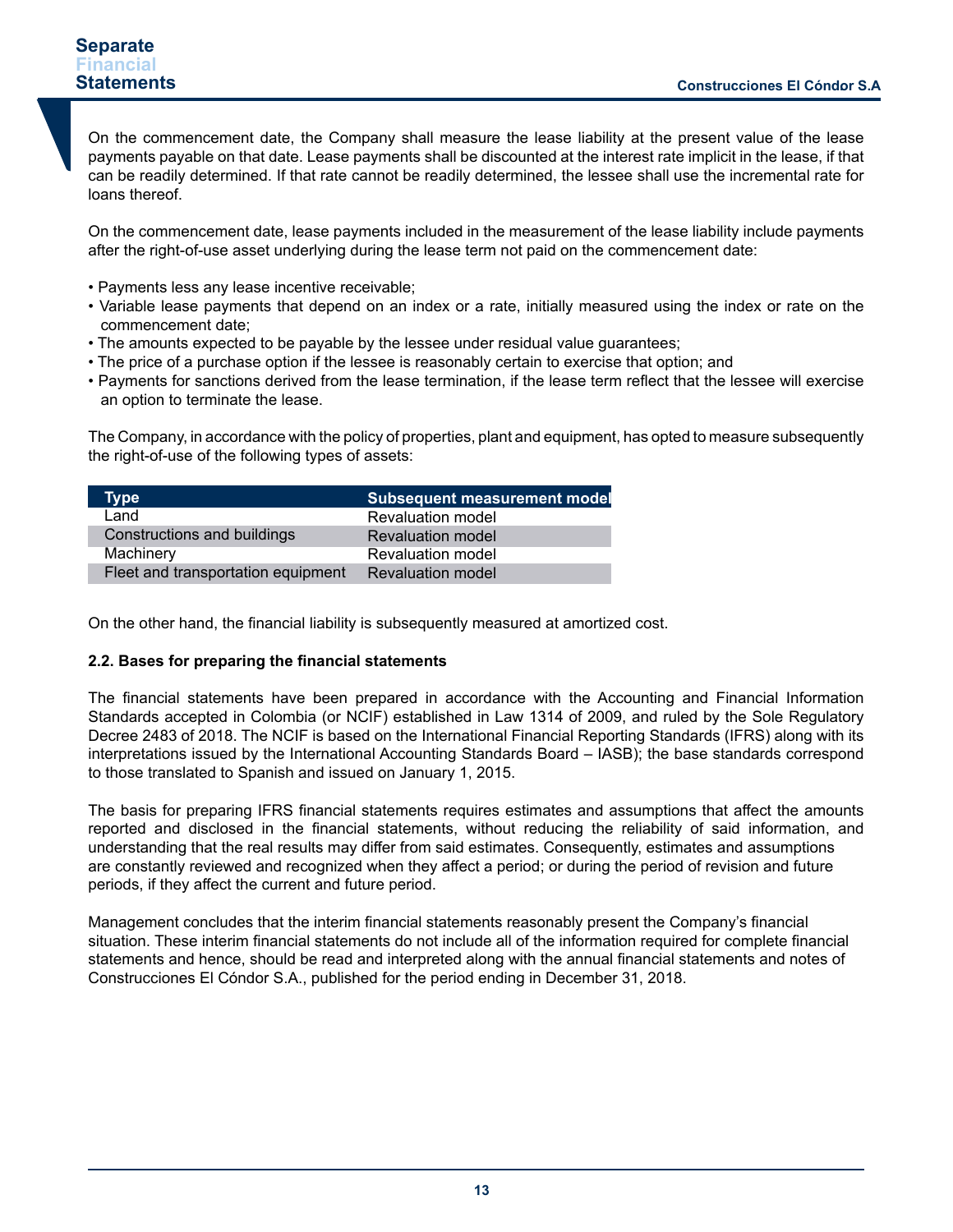# **Note 3. Cash and cash equivalents**

The total of these items was duly reconciled with the corresponding external information obtained from different financial entities.

Includes a portfolio of investments in pesos in joint accounts receivable; there are no restrictions regarding balance of cash available, banks and savings accounts on the financial statement's date.

|                                                                                       | As of September 30 | As of December 31 |
|---------------------------------------------------------------------------------------|--------------------|-------------------|
|                                                                                       | 2019               | 2018              |
| Cash                                                                                  | 25.939             | 23.705            |
| Banks                                                                                 | 1.408.488          | 12.790.534        |
| Joint banking operations (incorporation of consortiums)                               | 4.971.485          | 11.345.877        |
| Restricted cash and cash equivalents                                                  | 3.490.056          |                   |
| Savings account                                                                       | 4.877              | 21.469            |
| Negotiable investments, fixed income                                                  | 93.352             | 106.621           |
| Negotiable investments, fixed income, joint operations (incorporation of consortiums) | 495.553            | 483.216           |
| <b>TOTAL CASH AND CASH EQUIVALENTS</b>                                                | 10.489.750         | 24.771.422        |

# **Note 4. Investments Investments at fair value**

|                                        | As of September 30 | As of December 31 |
|----------------------------------------|--------------------|-------------------|
|                                        | 2019               | 2018              |
| Concesión Pacifico Tres S.A.S.         |                    | 11.791.043        |
| <b>TOTAL TEMPORARY INVESTMENTS (1)</b> |                    | 11.791.043        |

(1) Asset in negotiation process

### **Permanent investments**

Investments in associates and joint businesses

a. The major associates and their main activity are listed below:

|                                                                             | As of Sept 30       |           |                     |         | As of Dec 31 |                           |                                                                                                               |
|-----------------------------------------------------------------------------|---------------------|-----------|---------------------|---------|--------------|---------------------------|---------------------------------------------------------------------------------------------------------------|
|                                                                             | Number of<br>shares | Share (%) | <b>Observations</b> | 2019    | 2018         | Incorporation<br>domicile | Corporate purpose                                                                                             |
| <b>FINANCIAL ASSETS</b><br><b>FINANCIAL</b><br><b>INSTRUMENTS</b>           |                     |           |                     |         |              |                           |                                                                                                               |
| Empresa de Generación<br>y Promoción de Energía<br>de Antioquia S.A. E.S.P. | 47.942              |           |                     | 47.942  | 47.942       | Nov/2008<br>Riohacha      | Public Service Company,<br>Public Deed No. 13636                                                              |
| C.C.I. Marketplace S.A.                                                     | 132.057             | 2,63%     |                     | 35.787  | 35.787       | Abr/2007<br>Bogotá        | Website and/or webpage<br>creation, maintenance.                                                              |
| Hidroeléctrica del Río<br>Aures                                             | 1.019.450           | 16.60%    |                     | 863.495 | 863.495      | Jul/1997<br>Medellín      | Electric power generation and<br>sale through a hydroelectric<br>station in the municipality of<br>Abejorral. |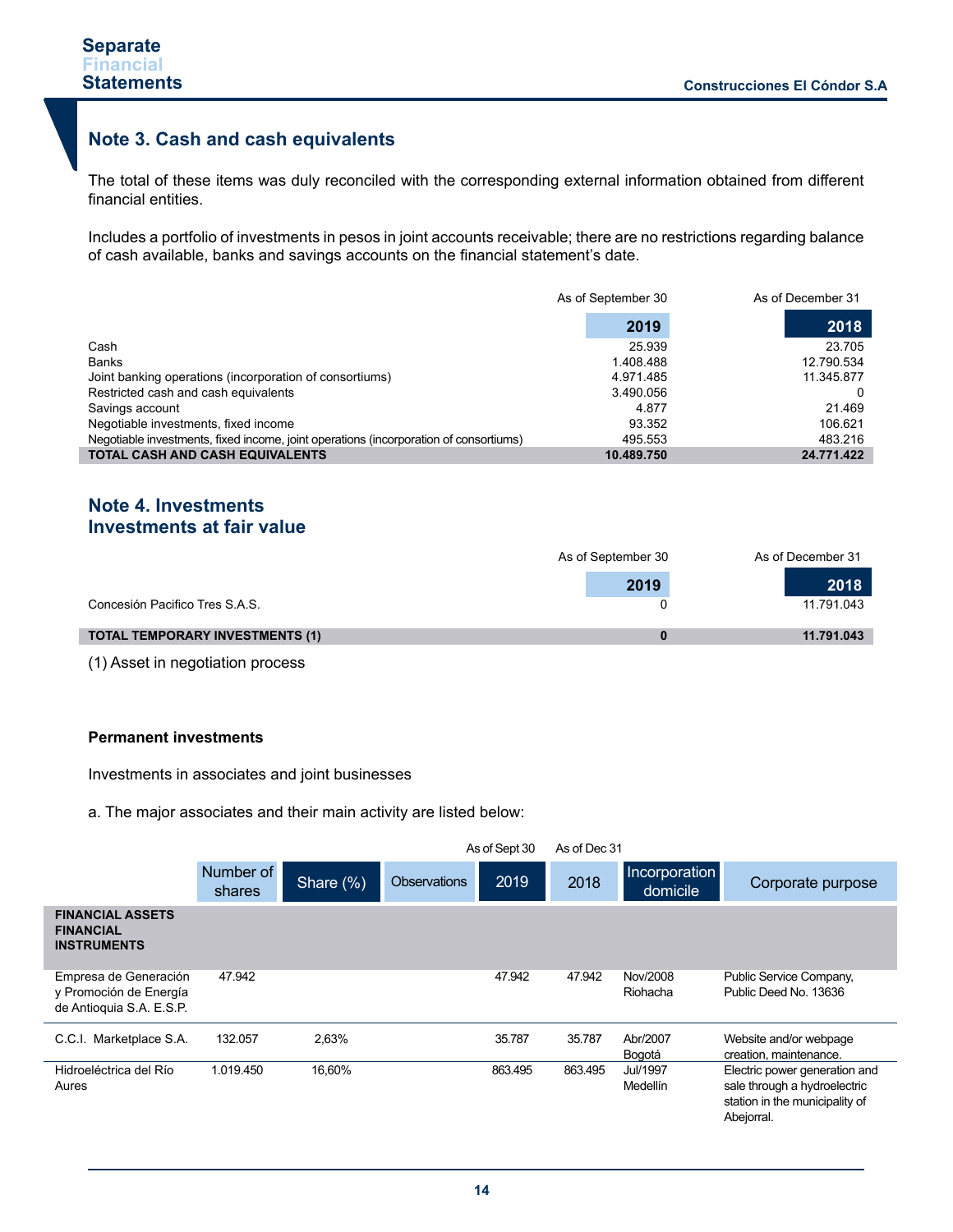### **Construcciones El Cóndor S.A .**

|                                                                                                 |                     |           |                                                                                  | As of Sept 30 | As of Dec31 |                           |                                                                                                                                                                                                                                                                                             |
|-------------------------------------------------------------------------------------------------|---------------------|-----------|----------------------------------------------------------------------------------|---------------|-------------|---------------------------|---------------------------------------------------------------------------------------------------------------------------------------------------------------------------------------------------------------------------------------------------------------------------------------------|
|                                                                                                 | Number of<br>shares | Share (%) | <b>Observations</b>                                                              | 2019          | 2018        | Incorporation<br>domicile | Corporate purpose                                                                                                                                                                                                                                                                           |
| <b>TOTAL INVESTMENTS</b><br><b>INFINANCIAL</b><br><b>INSTRUMENTS</b><br><b>JOINT BUSINESSES</b> |                     |           |                                                                                  | 947.224       | 947.224     |                           |                                                                                                                                                                                                                                                                                             |
| Constructora Túnel de<br>Oriente S.A.S.                                                         | 2.629.361.939       | 12,66%    |                                                                                  | 9.980.077     | 8.702.032   | Oct/2011<br>Medellín      | To be a shareholder of Concesión<br>Túnel de AburráOriente S.A. and<br>to develop theactivities necessary<br>to build theworks.                                                                                                                                                             |
| Concesión Túnel de<br>Aburrá Oriente                                                            | 236.700             | 12,51%    |                                                                                  | 0             | 23.297.915  | Dec/1997<br>Medellín      | State concession contract for<br>the design, construction,<br>operation and maintenance of<br>the road connection Aburrá<br>Oriente.                                                                                                                                                        |
| Concesión Vial Los<br>Llanos S.A.S.<br><b>ASSOCIATES (1)</b>                                    | 550.000             | 11,00%    |                                                                                  | 19.621.446    | 19.902.192  | Apr/2015<br>Villavicencio | Construction of roads and<br>railroads.                                                                                                                                                                                                                                                     |
| Concesión Aburrá Norte<br>S.A. -Hatovial S.A.                                                   | 1.582.886           | 21,11%    |                                                                                  | 14.748.498    | 15.162.533  | Oct/1997<br>Copacabana    | Enter and execute a state<br>concession contract of a road<br>project called "Desarrollo Vial<br>del Aburrá Norte" and its<br>complementary road system.                                                                                                                                    |
| Concesión Vías del Nus<br>S.A.S.                                                                | 25.326.000          | 21,11%    |                                                                                  | 26.811.935    | 2.010.889   | Dec/2015-<br>Medellín     | Enter and execute a state<br>concession contract<br>established in article 32 of law<br>80 of 1993.                                                                                                                                                                                         |
| Concesión La Pintada<br>S.A.S.                                                                  | 8.490.799           | 21,15%    |                                                                                  | 15.254.076    | 18.050.317  | Jun/2014<br>Medellín      | The sole corporate purpose of<br>the corporation is to execute a<br>contract with the ANI toconduct<br>studies, designs, financing,<br>environmental, property and social<br>management, construction,<br>improvement, revamping,<br>operation, maintenance and<br>reversion of concession. |
| Concesión Pacífico Tres<br>S.A.S.                                                               | 4.800               | 48,00%    |                                                                                  | 46.605.257    | 31.745.111  | Aug/2014<br>Bogotá        | Execute an APP concession<br>contract, conduct studies, designs,<br>financing, environmental,<br>property and social<br>management, construction,<br>improvement, revamping,<br>operation, maintenance and<br>reversion of concession.                                                      |
| Transmilenio Carrera 7<br>SC S.A.S.                                                             |                     |           | The Associate<br>reported losses<br>exceeding the<br>amount of the<br>investment | 15.000        | 15.000      |                           |                                                                                                                                                                                                                                                                                             |
| Deterioro inversión<br>Transmilenio Carrera 7<br>SC S.A.S.                                      |                     |           |                                                                                  | $-15.000$     | $-15.000$   |                           |                                                                                                                                                                                                                                                                                             |
| Trans NQS Sur S.A.S.                                                                            | 24.990              | 50,00%    | The Associate<br>reported losses<br>exceeding the<br>amount of the<br>investment | 0             | $\mathbf 0$ | Sep/2003<br>Bogotá        | Execution of civil works design,<br>construction and execution of<br>civil works.                                                                                                                                                                                                           |
| Transmilenio del Sur<br>S.A.S.                                                                  | 25.000              | 50,00%    |                                                                                  | 416.385       | 419.544     | Dec/2003<br>Bogotá        | Execution of civil works design,<br>construction and execution of<br>civil works.                                                                                                                                                                                                           |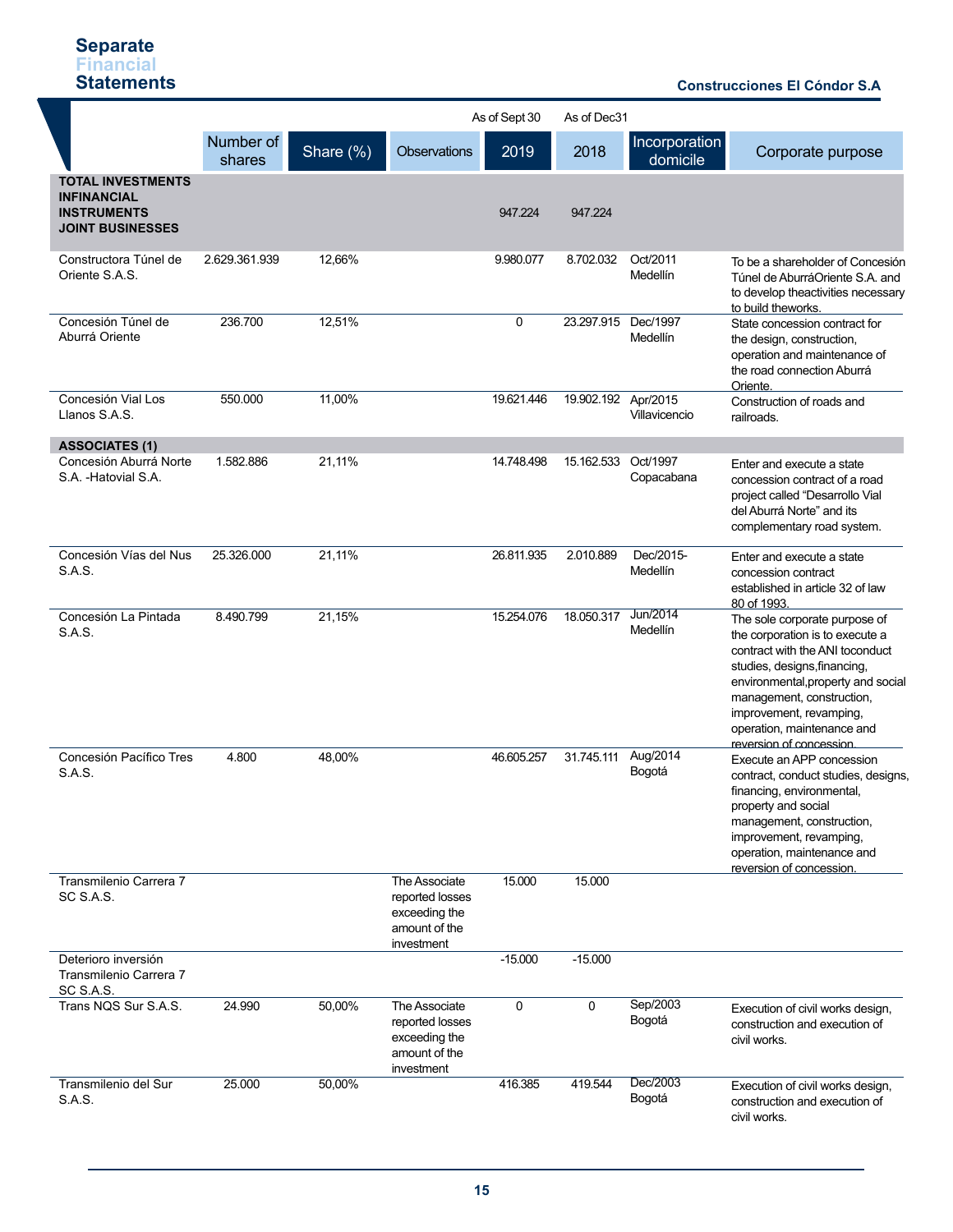### **Construcciones El Cóndor S.A .**

|                                                                                                                                    |                     |           |              | As of Sept 30 | As of Dec31             |                                                                                                                                                               |                                                                                                                                                                                                                                                                                                                                                                                              |
|------------------------------------------------------------------------------------------------------------------------------------|---------------------|-----------|--------------|---------------|-------------------------|---------------------------------------------------------------------------------------------------------------------------------------------------------------|----------------------------------------------------------------------------------------------------------------------------------------------------------------------------------------------------------------------------------------------------------------------------------------------------------------------------------------------------------------------------------------------|
|                                                                                                                                    | Number of<br>shares | Share (%) | Observations | 2019          | 2018                    | Incorporation<br>domicile                                                                                                                                     | Corporate purpose                                                                                                                                                                                                                                                                                                                                                                            |
| Agregados Argos S.A.S. 1.512.000.000                                                                                               |                     | 24,00%    |              | 1.652.877     | 1.427.997               | Jul/2017<br>Medellín                                                                                                                                          | Exploration, exploitation,<br>transformation, transportation<br>and sale of stone materials<br>from mines and quarries.                                                                                                                                                                                                                                                                      |
| Concesión Ruta al Mar<br>S.A.S. (CORUMAR) (1.1)                                                                                    | 350.000             | 50,00%    |              | 12.103.706    | 3.147.491               | Sep/2015<br>Medellín                                                                                                                                          | A corporation with the sole<br>purpose of entering and<br>executing the APP concession<br>contract for the construction,<br>improvement, operation,<br>maintenance and reversion of<br>the road system to connect the<br>departments of Antioquia -<br>Bolivar.                                                                                                                              |
| <b>INVESTMENTS</b><br><b>OVERSEAS (2)</b>                                                                                          |                     |           |              |               |                         |                                                                                                                                                               |                                                                                                                                                                                                                                                                                                                                                                                              |
| Industrias Selma (2.1)                                                                                                             | 5.000               | 49,75%    |              | 0             | 0                       | <b>Jul/2005</b><br>Islas Vírgenes<br><b>Británicas</b>                                                                                                        | Its corporate purpose is<br>detailed on page of the<br>by-laws: "(5. Capacity and<br>powers"). Here it is stated that<br>its object is not restricted (is<br>indefinite) and the Company<br>has full powers to carry out<br>lawful activities which are not<br>prohibited for commercial<br>companies created under BVI<br>standards in accordance with<br>act of 2004 or any other BVI law. |
| <b>TOTAL INVESTMENTS</b><br><b>IN ASSOCIATES AND</b><br><b>JOINT BUSINESSES</b><br><b>INVESTMENT IN</b><br><b>SUBSIDIARIES (3)</b> |                     |           |              |               | 147.194.258 123.866.022 |                                                                                                                                                               |                                                                                                                                                                                                                                                                                                                                                                                              |
| <b>Condor Investment USA</b><br>INC (3.1)                                                                                          | 2.621.000           | 100,00%   |              | 6.716.417     | 5.272.391               | Condor<br><b>Investments USA</b><br>INC (2015)<br>bajo Estado<br>de Delaware. La<br>filial Condor<br>Construction<br>Corp (2015)<br>bajo Estado de<br>Florida | Construction contracts are<br>entered in virtue of cost<br>contracts plus margin, fixed<br>price contracts, fixed price<br>contracts modified by<br>provisions of: incentives,<br>sanctions, time and material.<br>The duration of Company<br>contracts varies, but is usually<br>less than a year.                                                                                          |
| Concesión Vías de las<br>Américas S.A.S. (3.2)                                                                                     | 173.342             | 66,67%    |              | 14.593.276    | 87.368.189 Feb/2012     | Montería                                                                                                                                                      | Study, design, planning,<br>financing exploitation and<br>administration of infrastructure<br>businesses.                                                                                                                                                                                                                                                                                    |
| Concesión Cesar<br>Guajira S.A.S (3.3)                                                                                             | 700.000             | 100,00%   |              | 6.566.348     | 11.816.164              | Jun/2015<br>Medellín                                                                                                                                          | The sole corporate purpose of<br>the Company is to execute the<br>APP (Public-Private Association)<br>concession contract under the<br>terms established in law 1508 of<br>2012.                                                                                                                                                                                                             |
| <b>TOTAL INVESTMENT</b><br><b>INSUBSIDIARIES</b>                                                                                   |                     |           |              | 27.876.041    | 104.456.744             |                                                                                                                                                               |                                                                                                                                                                                                                                                                                                                                                                                              |
| <b>TOTAL INVESTMENT</b><br><b>IN SHARES IN</b><br><b>ASSOCIATES</b><br><b>AND SUBSIDIARIES</b>                                     |                     |           |              |               | 176.017.523 229.269.990 |                                                                                                                                                               |                                                                                                                                                                                                                                                                                                                                                                                              |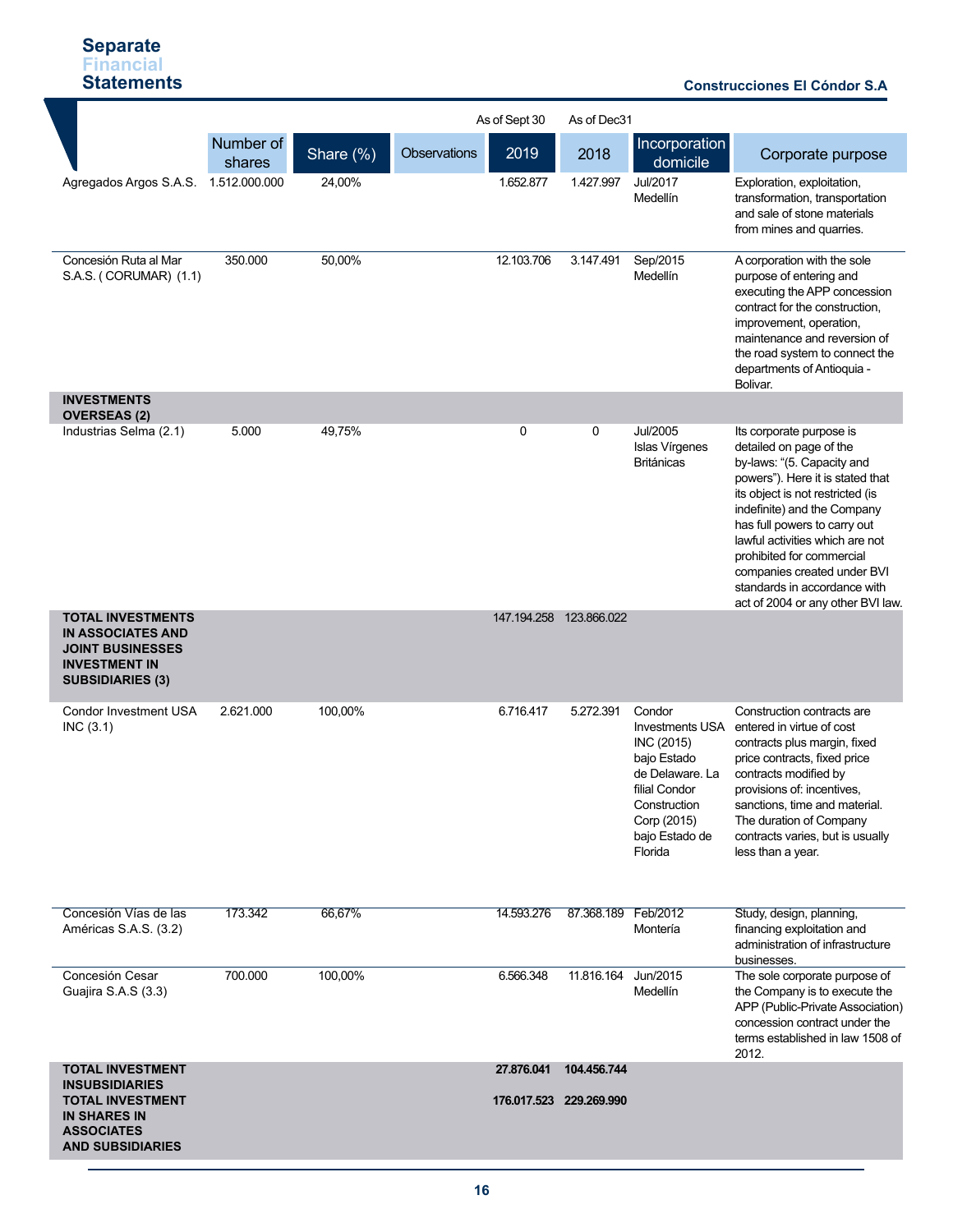### **(1) ASSOCIATES**

1.1. Concesión Ruta al Mar S.A.S.: As of the date of presentation of these financial statements, Construcciones El Cóndor has lost control over the Concesión Ruta al Mar S.A.S., due to the fact that all the preceding conditions were accredited and the required authorizations were obtained the improvement of the purchase agreement signed between Construcciones El Cóndor S.A. and InfraRed Infrastructure RAM, S.L., with this operation, Construcciones El Cóndor is left with a 50% of shares in the Concesión Ruta al Mar S.A.S. considering it as a joint venture.

### **(2) INVESTMENTS OVERSEAS**

(2.1.) lndustria Selma: Corporation tied to the Company domiciled overseas.

### **(3) INVESTMENTS IN SUBSIDIARIES**

(3.1.) Condor Investment USA INC: Corporation tied to the Company domiciled overseas.

(3.2.) Concesión Vías de las Américas S.A.S.: Incorporated through the Assembly of Shareholders held on August 5, 2010, under number 0140918 of book IX. .

Concesión Vías de las Américas, the primary corporate purpose is to study, design, plan, exploit and manage the infrastructure business and to execute all of the activities related to engineering and arquitecture in all their manifestations, modes and specialties inside and out of Colombia under any system. To develop its corporate purpose, the corporation may: execute activities of design and construction of civil works, infrastructure of all types, project management, and toll collection and management, road operation and road maintenance activities, and road infrastructure. To enter and execute the concesion contract that corresponds to public bid SEA-LP-002-2009 for the works necessary for the construction, revamp, expansion, improvement and conservation, whichever the case, of road project Transversal de las Américas.

Constructions El Cóndor S.A. acquired 100% of the rights of Organización de Ingeniería Internacional S.A. (ODINSA) in the Concesión Vías de las Américas S.A.S. which corresponded to 33,34% with which it acquires control of the entity. As part of the payment, Bancolombia authorized the novation for change of debtor in the equity contract for COP \$ 41.675.000, replacing ODINSA with Construcciones El Cóndor S.A.

To date, there are pledges on shares to guarantee the payment of obligation acquired with Bancolombia. For the loan, Construcciones El Cóndor S.A. granted a pledge in favor of the bank without hold in the first degree all of the shares owned of Vías de las Américas S.A.S. for the amount of \$8.665.800.

(3.3.) Concesión Cesar-Guajira S.A.S.: incorporated with private document dated June 12, 2015 by the sole shareholder, and registered at the Medellín Chamber of Commerce on June 19, 2015, in book 9, under number 11719.

La Concesión Cesar-Guajira S.A.S. the sole corporate purpose is to execute the concession contract under the Public-Private scheme (APP) under the terms of Law 1508 of 2012, derived from the awarding process VJ-VE-APP-IPV-003-2015 granted by ANI (Agencia Nacional de Infraestructura) through resolution No. 823 of May 19, 2015. The purpose is the construction, revamp, operation, maintenance and reversion of the road system to connect the departments of Cesar and Guajira in accordance with the concession contract.

Through the minute signed by Agencia Nacional de Infraestructura and Concesión Cesar Guajira S.A.S., an anticipated cause for termination was declared which began the reversal stage of the contract.

### **b. Subsidiaries present the following financial situation.**

|                                     | <b>CONCESIÓN VÍAS DE</b><br><b>LAS AMÉRICAS S.A.S.</b> |             | <b>CONCESIÓN CESAR</b><br><b>GUAJIRA S.A.S.</b> |             | <b>CONDOR INVESTMENTS</b><br>USA, Inc. |             |
|-------------------------------------|--------------------------------------------------------|-------------|-------------------------------------------------|-------------|----------------------------------------|-------------|
|                                     | 2019                                                   | 2018        | 2019                                            | 2018        | 2019                                   | 2018        |
| <b>EQUITY COMPOSITION</b>           |                                                        |             |                                                 |             |                                        |             |
| Assets                              | 222.210.633                                            | 319.210.212 | 140.498.066                                     | 132.473.048 | 7.631.416                              | 6.110.979   |
| Liabilities                         | 200.321.813                                            | 188.164.482 | 133.931.718                                     | 120.656.884 | 914.999                                | 838.588     |
| Stock capital                       | 26,000,000                                             | 26,000,000  | 700.000                                         | 700.000     | 7.768.723                              | 6.596.373   |
| Capital surplus                     | 122.491.573                                            | 122.491.573 |                                                 |             |                                        |             |
| Surplus from valuation              | 0                                                      | 0           |                                                 |             |                                        |             |
| Exchange difference from conversion | 0                                                      | 0           | $\Omega$                                        | 0           | 995.078                                | 535.294     |
| Results of previous periods         | (17.445.842)                                           | (9.709.708) | 11.116.164                                      | 306.135     | (1.859.276)                            | (1.383.977) |
| Results of the period               | (109.156.911)                                          | (7.736.134) | (5.249.816)                                     | 10.810.029  | (188.108)                              | (475.298)   |
| <b>TOTAL LIABILITY AND EQUITY</b>   | 222.210.633                                            | 319.210.212 | 140.498.066                                     | 132.473.048 | 7.631.416                              | 6.110.980   |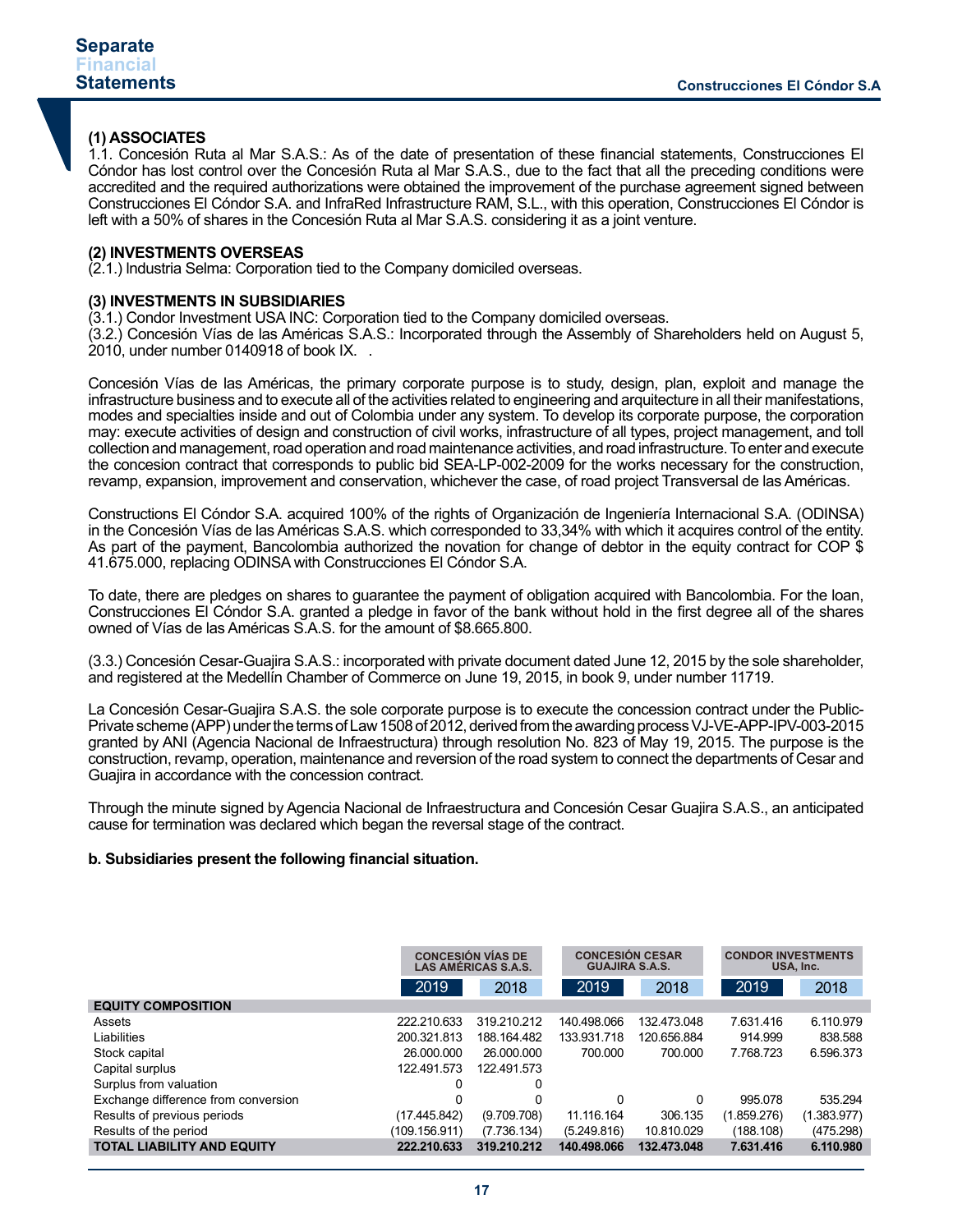Concesión Vías de las Américas S.A.S.: of a total of 260.000 ordinary stocks, Construcciones El Cóndor S.A. owns 173.342 stocks which represent 66.67%.

Concesión Cesar Guajira S.A.S.: of a total of 700.000 ordinary stocks, Construcciones El Cóndor S.A. owns 100%.

Condor Investment USA: of a total of 1.032.762 ordinary stocks, Construcciones El Cóndor S.A. owns 100%.

During the periods reported, Construcciones El Cóndor S.A., which is the parent company, did not display any investment reclassifications or transfer in subordinates.

# **Note 5. Commercial accounts receivable and other accounts receivable**

### **a. Commercial accounts receivable and other current accounts receivable**

|                                      | As of Sept 30 | As of Dec 31 |                                      | As of Sept 30 | As of Dec 31 |
|--------------------------------------|---------------|--------------|--------------------------------------|---------------|--------------|
|                                      | 2019          | 2018         |                                      | 2019          | 2018         |
| <b>DETAIL</b>                        |               |              | <b>DETAIL - RELATED PARTIES</b>      |               |              |
| Domestic clients                     | 120.140.794   | 170.421.634  | Domestic clients                     | 81.394.910    | 22.191.725   |
| Accounts receivable, consortiums     | 15.362.853    | 146.280.313  | Income receivable, internal minutes  | 55.618.421    | 91.681.991   |
| Prepayments and advances             | 36.210.523    | 50.531.321   | Prepayments and advances             | 35.278        |              |
| Claims                               | 2.344.401     | 2.344.401    | Dividends and interest receivable    | 0             | 121.725.479  |
| Accounts receivable, workers         | 127.982       | 286.748      | Debtors, related parties             | 76.654.522    | 0            |
| Sundry debtors                       | 54.758.264    | 55.087.873   | Withholding over contracts           | 27.568.346    | 13.103.954   |
| Withholding over contracts           | 39.328.046    | 30.883.533   | <b>Deposits</b>                      | 0             |              |
| Income receivable                    | 202.918.309   | 259.172.243  | <b>TOTAL COMMERCIAL ACCOUNTS</b>     | 241.271.477   | 248.703.149  |
| Deposits                             | 1.800         | 1.800        | <b>RECEIVABLE AND OTHER ACCOUNTS</b> |               |              |
| <b>TOTAL COMMERCIAL ACCOUNTS</b>     | 471.192.974   | 715.009.867  | <b>RECEIVABLE (**)</b>               |               |              |
| <b>RECEIVABLE AND OTHER ACCOUNTS</b> |               |              |                                      |               |              |
| <b>RECEIVABLE</b>                    |               |              |                                      |               |              |

(\*\*) Details of accounts receivable with related parties are found on note 22.

### **Domestic clients**

There are no restrictions or encumbrances, accounts receivable do not guarantee any type of obligation.

|                                                       | As of sept 30 | As of Dec 31 |
|-------------------------------------------------------|---------------|--------------|
|                                                       | 2019          | 2018         |
| Clientes Agregados San Javier                         | 705.428       | 5.526.192    |
| Consorcio Constructor Américas (1)                    | 112.828.748   | 131.396.930  |
| Consorcio Constructor Pacifico 3 (2)                  | 3.648.713     | 16.187.236   |
| Servicios de Ingeniería Civil S.A.                    | 191.667       | 283.417      |
| Concesión Constructor Pacifico 3                      | 1.284.549     | $\Omega$     |
| Constructora Kalamary S.A.S. (1)                      | 251.835       | 251.835      |
| Consorcio Vial Urabá                                  | 371.512       | 0            |
| Sanchez C. Hermanos S.A.S.                            | 195.709       | 0            |
| Empresa Minera de Caldas S.A.S.                       |               | 209.244      |
| Fideicomiso BBVA Fiduciaria Santa Marta - Paraguachon |               | 16.060.762   |
| Menores a 50 millones                                 | 277.896       | 121.281      |
| Consorcio Minero del Cesar S.A.S.                     | 384.737       | 384.737      |
| <b>TOTAL CURRENT DOMESTIC CUSTOMERS</b>               | 120.140.794   | 170.421.634  |

(1) These amounts correspond to works executed in the project Américas Cóndor Urabá, Montería, San Marcos, Santa Ana - La Gloria.

(2) The amount corresponds to works executed in La Virginia and Irra.

| Accounts receivable of consortiums                         | As of sept 30 | As of Dec 31 |
|------------------------------------------------------------|---------------|--------------|
|                                                            | 2019          | 2018         |
| Debtors, joint operations (incorporation of consortiums)   | 12.836.815    | 119.209.218  |
| Accounts receivable, related companies in joint operations | 282.371       | 1.653.768    |
| (incorporation of consortiums)                             |               |              |
| Commercial banking accounts, joint operations              | 2.243.666     | 25.417.327   |
| (incorporation of consortiums)                             |               |              |
| TOTAL ACCOUNTS RECEIVABLE, CONSORTIUMS                     | 15.362.853    | 146.280.313  |
|                                                            |               |              |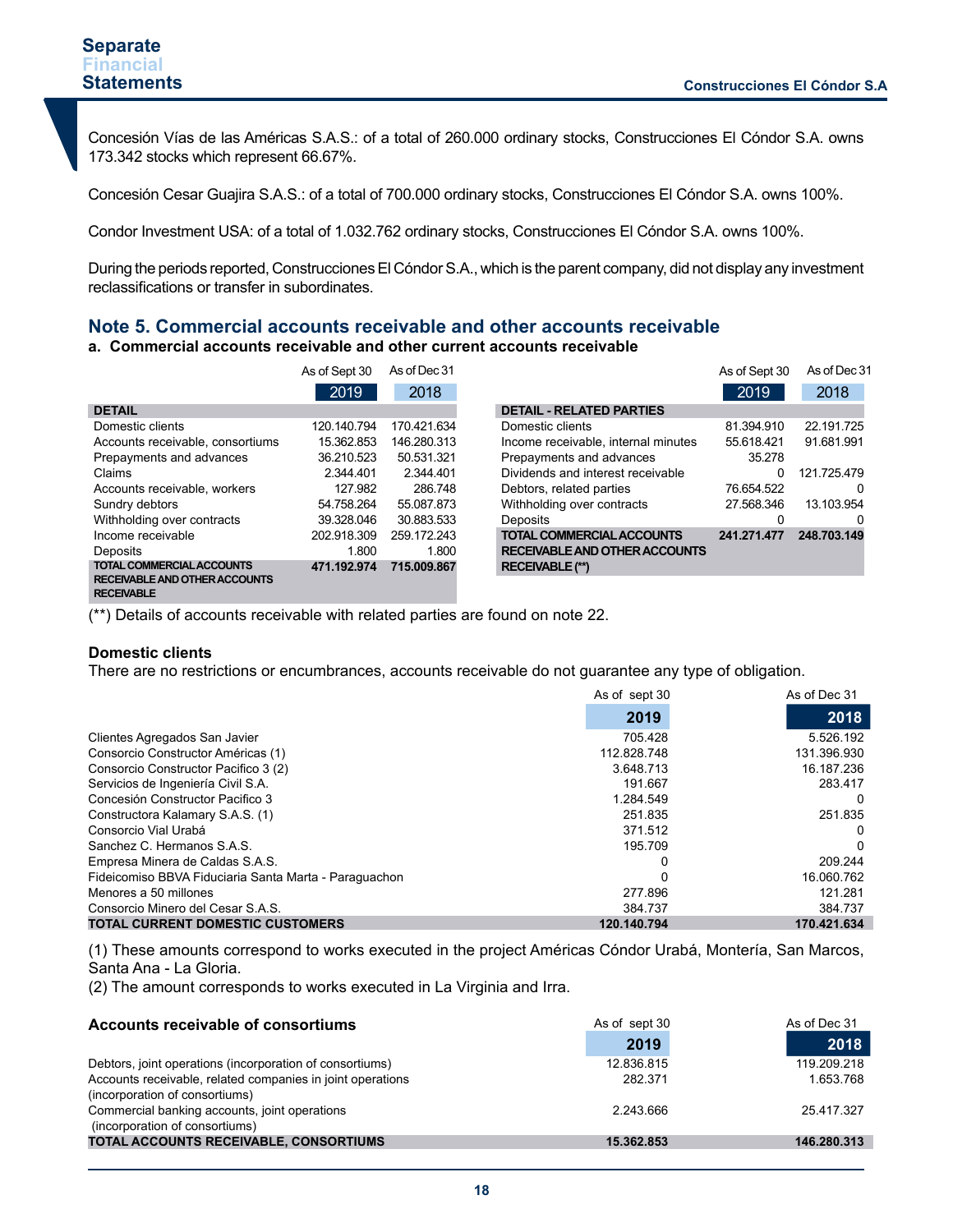# **Prepayments and advances**

These advances to contractors are considered financial instruments since, if the contract is not fulfilled, the money is reimbursed by the contractor, according to compliance policies signed between them.

|                                                              | As of Sept 30 | As of Dec 31 |
|--------------------------------------------------------------|---------------|--------------|
|                                                              | 2019          | 2018         |
| Prepayments, joint operations (incorporation of consortiums) | 24.091.907    | 36.893.746   |
| Concesión Ruta al Mar S.A.S.                                 | 266.980       | 124.961      |
| Básculas Prometálicos S.A.                                   | 510.965       | 700.676      |
| Internacional de Eléctricos S.A.S                            | 917.914       | 1.251.164    |
| MGM Ingeniería y Proyectos S.A.S.                            | 605.596       | 2.704.155    |
| SIEMENS S.A.                                                 | 4.657.132     | 5.167.367    |
| G & R Ingeniería y Desarrollo                                | 298.727       | 0            |
| CEI Enterprises INC.                                         | 0             | 77.639       |
| Reyes Aguirre Adriana                                        | 55.167        | 99.989       |
| Serna Gutierrez Jairo Rafael                                 | 80.000        | 0            |
| Mejía Monroy Edgardo Enrique                                 | 0             | 199.316      |
| Construcciones y Montajes EMMI S.A.S.                        | 81.959        | 0            |
| Corporación de Acero CORPACERO S.A.                          | 165.174       | 0            |
| Conalvias Construcciones S.A.S en Reorganización             | 77.293        | 0            |
| Gstión en Ingeniería Civil S.A.S. ENCIVIL S.A.S.             | 100.267       | 0            |
| Mincivil S.A.                                                | 55.077        | 0            |
| Certion S.A.S.                                               | 1.321.652     | 862.825      |
| ANTICIPO PARA GASTO MENORES                                  | 60.272        | 68.740       |
| Montajes y Estructuras Metálicas                             | 52.336        | 67.067       |
| Corporación Lonja Inmobiliaria                               | $\Omega$      | 93.524       |
| Montajes de Colombia moncol Ltda.                            | 66.567        | 0            |
| J.C. Ingeniería Eléctrica                                    | 283.866       | 342.956      |
| WB Ingeniería de Proyectos S.A.S.                            | 59.321        | 70.765       |
| Reparaciones y Aplicaciones en Concreto                      | 318.688       | 0            |
| Estación de Servoios CODIS S.A.S.                            | 300.000       | 0            |
| V & S. Comercial S.A.S.                                      | 0             | 101.345      |
| Arquitectura + Innovación S.A.S.                             | 68.168        | 0            |
| Industrias Concretodo S.A.                                   | 113.186       | 0            |
| Alquileres Arcalar S.A.S.                                    | 66.884        | 0            |
| Civiltech Ingenieros Consultores S.A.S.                      | 246.719       | 0            |
| Eléctricas de Montería Integral S.A.S.                       | 595.196       | 0            |
| C <sub>2</sub> Estudios S.A.S.                               | 0             | 98.142       |
| Instalcom S.A.S.                                             | 0             | 91.281       |
| Less than 50 million                                         | 693.511       | 1.515.664    |
| <b>TOTAL PREPAYMENTS AND ADVANCES (1)</b>                    | 36.210.523    | 50.531.321   |

(1) Variations among prepayments and short-term advances display the effect of the incorporation of the Consortiums' financial statement, which decreased by: (12.801.839)

| Vialilis            | As of Sept 30 | As of Dec 31 |
|---------------------|---------------|--------------|
|                     | 2019          | 2018         |
| Claims (1)          | 2.344.401     | 2.344.401    |
| <b>TOTAL CLAIMS</b> | 2.344.401     | 2.344.401    |

(1) Award of Construcciones El Cóndor vs. Metroplús, for interests, overruns and costs; of total claims \$12.167 correspond to payment of inconsistencies.

#### **Accounts receivable, workers**

| ACCOUNTS receivable, workers                                   | As of Sept 30 | As of Dec 31 |
|----------------------------------------------------------------|---------------|--------------|
|                                                                | 2019          | 2018         |
| Miscellaneous                                                  | 124.883       | 280.313      |
| Miscellaneous, joint operations (incorporation of consortiums) | 3.100         | 6.436        |
| <b>TOTAL ACCOUNTS RECEIVABLE, WORKERS</b>                      | 127.982       | 286.748      |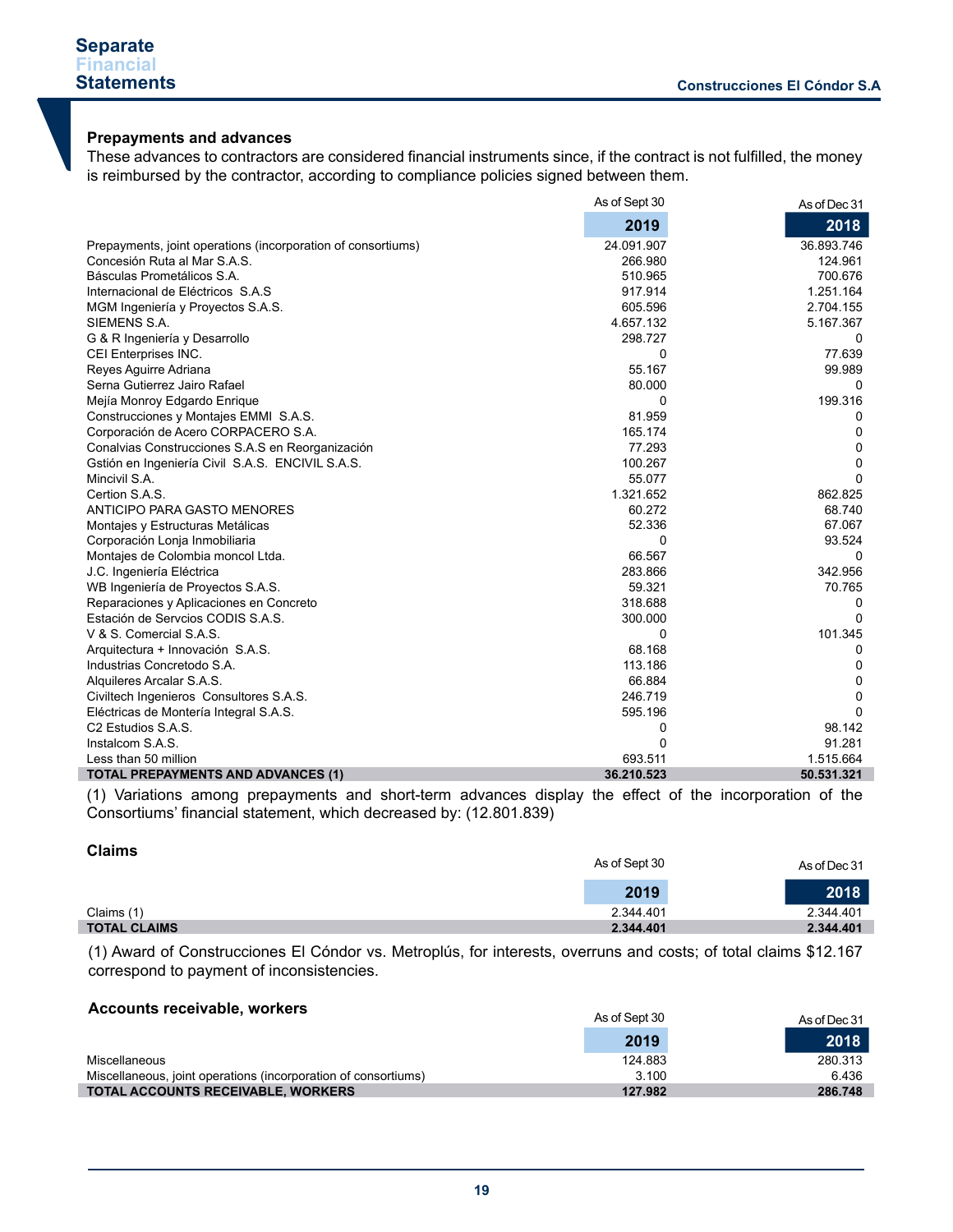| Miscellaneous accounts receivable                                                  | As of Sept 30 | As of Dec 31 |
|------------------------------------------------------------------------------------|---------------|--------------|
|                                                                                    | 2019          | 2018         |
| Miscellaneous accounts receivable, joint operations (incorporation of consortiums) | 5.345.892     | 6.345.467    |
| Bancolombia (mandato Farallones)                                                   | 130           | 0            |
| ITAÚ CorpBanca Colombia (mandato Farallones)                                       | 1.691.456     | 1.485.257    |
| Cuenta por cobrar diferentes a leasing (Mandato Farallones)                        | 12.185.952    | 10.755.249   |
| Mandato Farallones(pagos)                                                          | (12.186.082)  | (10.755.249) |
| Concesión Ruta al Mar (Mandato)                                                    | 236.726       | 196.914      |
| Concesión Ruta al Mar (pagos)                                                      | $-236.726$    | (160.982)    |
| Consorcio Constructor Américas (2)                                                 | 12.579.318    | 11.511.659   |
| Consorcio Avenida Colón (1)                                                        | 1.413.416     | 1.416.621    |
| Consorcio Constructor Pacífico 3 (1)                                               | 101.427       | 104.007      |
| Consorcio Farallones (1)                                                           | 22.330.460    | 23.284.659   |
| Consorcio Hidroeléctrica de Tuluá (1)                                              | 171.468       | 171.468      |
| Consorcio Mantenimiento OPAIN (1)                                                  | 419.198       | 419.198      |
| Consorcio OMC (1)                                                                  | 100.918       | 100.918      |
| Consorcio Vial del Sur (1)                                                         | 2.698.526     | 2.794.933    |
| Consorcio Grupo Ejecutor (1)                                                       | 4.855.829     | 4.024.039    |
| Consorcio Constructor de Francisco Javier Cisneros (1)                             | 2.314.054     | 2.693.368    |
| Goimpro S.A.S.                                                                     | 218.111       | 218.111      |
| Gutiérrez Marín Sor Maribel                                                        | 88.300        | 88.300       |
| Leasing Bancolombia S.A.                                                           | 296.807       | 296.807      |
| Less than 50 million                                                               | 133.082       | 97.130       |
| <b>TOTAL MISCELLANEOUS ACCOUNTS RECEIVABLE</b>                                     | 54.758.264    | 55.087.873   |

(1) Corresponds to consortium certificates and to services provided by Construcciones El Cóndor, as a consortium party in each of these contracts. Of these values for earnings receivable have been recorded \$35.931.432

(2) Corresponds to outstanding balances receivable for taxes.

### **Withholding over contracts**

These witholdings correspond to discounts made by the Company over partial payments to guarantee payment of salaries, work stability, warranties and other obligations arising from the contractual relation.

|                                                                   | As of Sept 30 | As of Dec 31 |
|-------------------------------------------------------------------|---------------|--------------|
|                                                                   | 2019          | 2018         |
| Joint operations (incorporation of consortiums)                   | 19.425.114    | 13.718.289   |
| Metroplús                                                         | 1.408         | 1.408        |
| China Harbour Engineering Company Limited                         | 385.791       | $\Omega$     |
| Carbones de la Jaqua S.A.                                         | 4.185         | 1.321.454    |
| C.I. Prodeco                                                      | 0             | 92.492       |
| Consorcio Grupo Ejecutor Hatovial                                 | 155.022       | $\Omega$     |
| Consorcio farallones                                              | 199.691       | 199.691      |
| Consorcio Nuestro Urabá                                           | 21.337        | 35.561       |
| Consorcio Constructor pacifico 3                                  | 12.657.210    | 9.835.746    |
| Consorcio Constructor Américas                                    | 5.400.641     | 5.400.641    |
| Fideicomiso BBVA Concesión Santa Marta Paraguachón                | 1.077.649     | 278.252      |
| <b>TOTAL WITHHOLDING OVER CONTRACTS</b>                           | 39.328.046    | 30.883.533   |
|                                                                   |               |              |
| Revenues receivable                                               | As of Sept 30 | As of Dec 31 |
|                                                                   | 2019          | 2018         |
| Internal minutes (1)                                              | 184.109.169   | 139.781.414  |
| Internal minutes, joint operations (incorporation of consortiums) | 18.333.508    | 118.970.276  |
| <b>Others</b>                                                     | 475.633       | 420.553      |
| <b>TOTAL REVENUES RECEIVABLE</b>                                  | 202.918.309   | 259.172.243  |

(1) Internal minutes correspond to works executed but pending invoicing at the end of the period. This balance is primarily represented in the works of Montería, Urabá, Irra, La Guajira and San Pablo Canta Gallo for \$181.720.734 which are in full execution of their construction phase.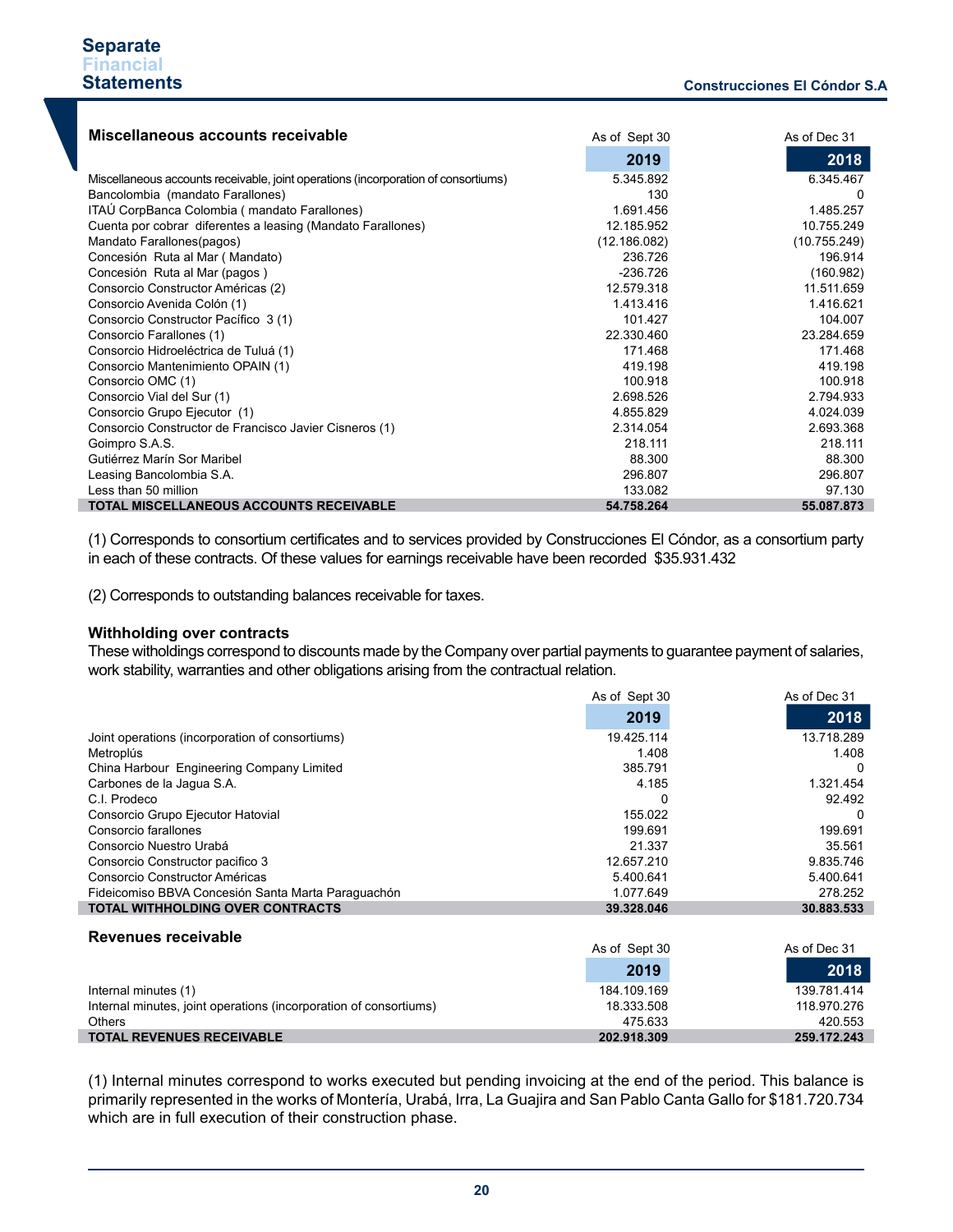| <b>Deposits</b>                                                              | As of Sept 30 | As of Dec 31 |
|------------------------------------------------------------------------------|---------------|--------------|
|                                                                              | 2019          | 2018         |
| Luisa Navarro Ballesteros                                                    | 1.800         | 1.800        |
| <b>TOTAL DEPOSITS</b>                                                        | 1.800         | 1.800        |
| TOTAL COMMERCIAL ACCOUNTS RECEIVABLE AND OTHER<br><b>ACCOUNTS RECEIVABLE</b> | 471.192.974   | 715.009.867  |
|                                                                              |               |              |
| <b>Assets for current taxes</b>                                              | As of Sept 30 | As of Dec 31 |
|                                                                              | 2019          | 2018         |
| Balance in favor of ICA and prepayments to other municipalities              |               | 413.960      |
| Self-retention of ICA                                                        | 185.151       | 0            |
| Deductible taxes                                                             | 4.853.637     | $\Omega$     |
| ICA withholding                                                              | 493.530       | 503.157      |
| ICA prepayment                                                               | 395.814       | 640.402      |
| Withholding at source                                                        | 20.458.160    | 0            |
| Leftover private settlement.                                                 | 136.392       | 0            |
| Withholdings and claims joint operations (*)                                 | 15.411        | 0            |
| <b>TOTAL ASSETS FOR CURRENT TAXES</b>                                        | 26.540.337    | 1.557.519    |

#### **b. Commercial accounts receivable and other non-current accounts receivable**

|                                   | As of Sept 30 As of Dec 31 |             |                |
|-----------------------------------|----------------------------|-------------|----------------|
|                                   | 2019                       | 2018        |                |
| <b>DETAIL</b>                     |                            |             | <b>DETAIL</b>  |
| Domestic clients                  | 2.017.795                  | 2.659.849   | <b>Domesti</b> |
| Accounts receivable impairment    | (3.356.284)                | (3.998.338) | Commer         |
| Tax and contributions prepayments | 23.750                     | 23.750      | Accounts       |
| Prepayments and advances          | 208.829                    | 208.829     | Accounts       |
| Accounts receivable workers       | 0                          | 0           | Debtors.       |
| Accounts receivable               | 4.168.653                  | 5.495.782   | Deposits       |
| <b>TOTAL COMMERCIAL ACCOUNTS</b>  | 3.062.743                  | 4.389.872   | <b>TOTAL A</b> |
| <b>RECEIVABLE AND OTHER</b>       |                            |             | <b>RELATED</b> |
| <b>ACCOUNTS RECEIVABLE</b>        |                            |             |                |

| of Sept 30 As of Dec 31 |             |                                                           |             | As of Sept 30 As of Dec 31 |
|-------------------------|-------------|-----------------------------------------------------------|-------------|----------------------------|
| 2019                    | 2018        |                                                           | 2019        | 2018                       |
|                         |             | <b>DETAIL - RELATED PARTIES</b>                           |             |                            |
| : 017.795               | 2.659.849   | Domestic clients                                          | 88.935.206  | 72.826.190                 |
| 356.284)                | (3.998.338) | Commercial banking accounts                               | 12.546.467  | 11.777.228                 |
| 23.750                  | 23.750      | Accounts receivable impairment                            | (9.074.091) | (8.517.748)                |
| 208.829                 | 208.829     | Accounts receivable                                       | 627.672.644 | 495.338.507                |
|                         | 0           | Debtors, related parties, others                          | 282.903     |                            |
| .168.653                | 5.495.782   | Deposits                                                  | 420.065     | 420.065                    |
| .062.743                | 4.389.872   | TOTAL ACCOUNTS RECEIVABLE,<br><b>RELATED PARTIES (**)</b> | 720.783.193 | 571.844.243                |

(\*\*) Details of accounts receivable with related parties are found in note 22.

### **Domestic clients**

Impairment corresponds to balance of doubtful collections rising from the development of its corporate purpose, both contractual and through contracts to execute works, such as the exploitation and sale of materials.

|                                              | As of Sept 30 | As of Dec 31 |
|----------------------------------------------|---------------|--------------|
|                                              | 2019          | 2018         |
| Departamento de Antioquia                    | 665.930       | 665.930      |
| Valores y Contratos                          | 0             | 96.385       |
| Clientes Agregados San Javier                | 1.090.409     | 1.470.548    |
| Estyma S.A.                                  | 215.467       | 215.467      |
| Metroplús                                    | 31.088        | 31.088       |
| Castro Tcherassi S.A.                        | 5.861         | 5.861        |
| Consorcio el Viajano                         | $\Omega$      | 125.130      |
| Hacienda Potreritos                          | 7.524         | 7.524        |
| Inversiones Océano                           |               | 40.400       |
| Less than 10 million pesos                   | 1.516         | 1.516        |
| <b>TOTAL DOMESTIC CLIENTS</b>                | 2.017.795     | 2.659.849    |
| <b>TOTAL ACCOUNTS RECEIVABLE IMPAIRED</b>    | (3.356.284)   | (3.998.338)  |
|                                              |               |              |
|                                              | As of Sept 30 | As of Dec 31 |
| <b>Prepaid taxes and contributions</b>       | 2019          | 2018         |
| <b>Others</b>                                | 23.750        | 23.750       |
| <b>TOTAL PREPAID TAXES AND CONTRIBUTIONS</b> | 23.750        | 23.750       |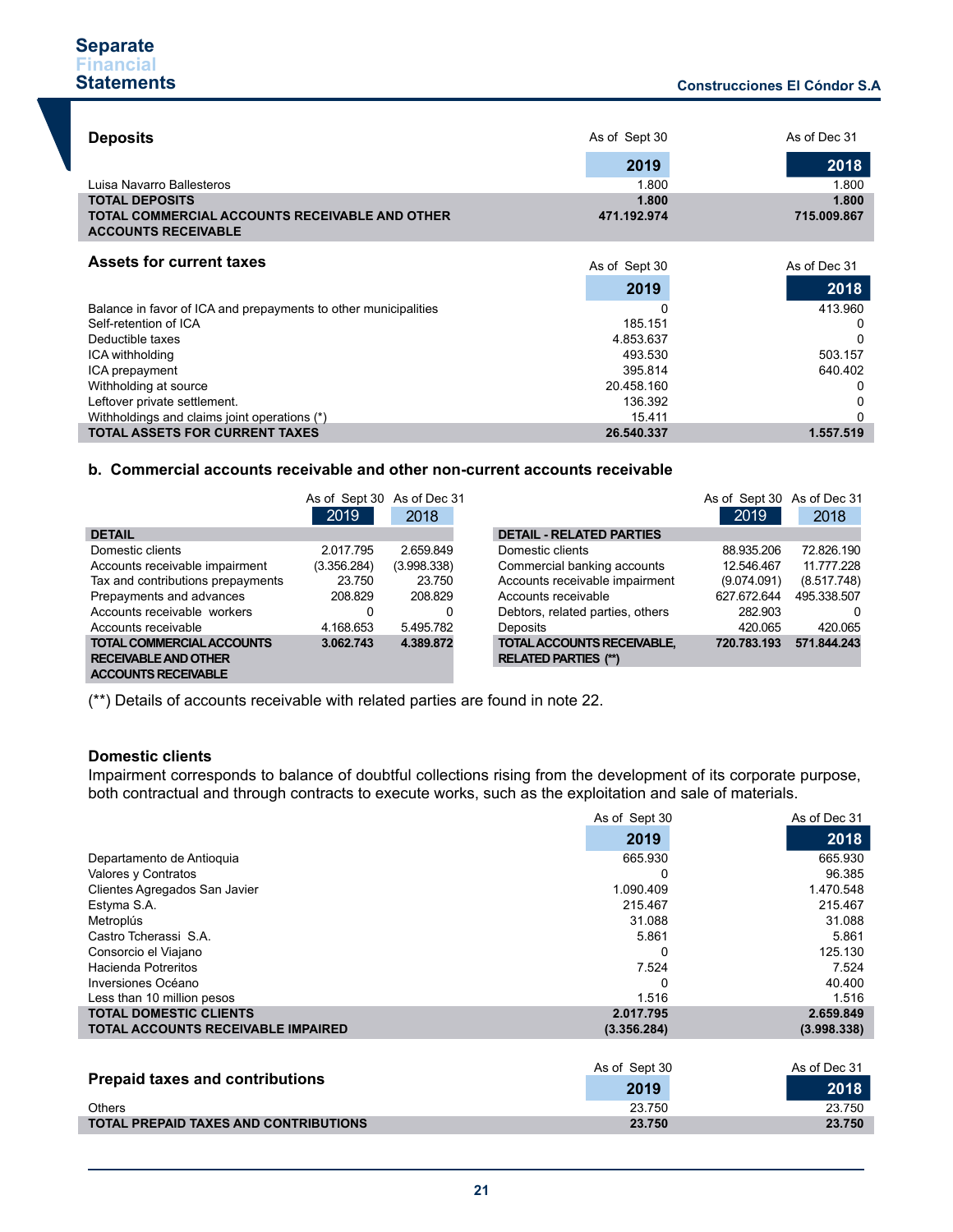### **Construcciones El Cóndor S.A .**

| <b>Prepayments and advances</b>                                                     | As of Sept 30 | As of Dec 31  |
|-------------------------------------------------------------------------------------|---------------|---------------|
|                                                                                     | 2019          | 2018          |
| Avales Ingeniería Inmobiliaria                                                      | 208.829       | 208.829       |
| <b>TOTAL PREPAYMENTS AND ADVANCES</b>                                               | 208.829       | 208.829       |
| Miscellaneous accounts receivable                                                   | As of Sept 30 | As of Dec 31  |
|                                                                                     | 2019          | 2018          |
| Itaú CorpBanca Colombia (mandato Farallones)                                        | 2.498.442     | 3.825.572     |
| Consorcio Amaime                                                                    | 1.070.090     | 1.070.090     |
| Masering                                                                            | 254.103       | 254.103       |
| Agregados del Norte de Colombia                                                     | 246.186       | 246.186       |
| S.P. Ingenieros                                                                     | 99.831        | 99.831        |
| <b>TOTAL MISCELLANEOUS ACCOUNTS RECEIVABLE</b>                                      | 4.168.653     | 5.495.782     |
| <b>TOTAL COMMERCIAL ACCOUNTS RECEIVABLE AND OTHER</b><br><b>ACCOUNTS RECEIVABLE</b> | 3.062.743     | 4.389.872     |
| <b>TOTAL COMMERCIAL ACCOUNTS RECEIVABLE</b>                                         | 1.462.85.724  | 1.541.504.648 |

# **Note 6. Prepaid expenses and intangibles**

### **Short-term prepaid expenses**

I

|                                                                   | As of Sept 30 | As of Dec 31 |
|-------------------------------------------------------------------|---------------|--------------|
|                                                                   | 2019          | 2018         |
| Insurance and bonds                                               | 2.684.532     | 4.190.832    |
| Prepaid expenses, joint operations (incorporation of consortiums) | 494.406       | 460.165      |
| Other charges, joint operations (incorporation of consortiums)    | 77.723        | 39.358       |
| <b>TOTAL SHORT-TERM PREPAID EXPENSES</b>                          | 3.256.661     | 4.690.355    |

| Long-term prepaid expenses                                        | As of Sept 30 | As of Dec 31 |  |
|-------------------------------------------------------------------|---------------|--------------|--|
|                                                                   | 2019          | 2018         |  |
| Insurance, bonds and deferred charges                             | 17.694        | 368.413      |  |
| Prepaid expenses, joint operations (incorporation of consortiums) | 3.134         | 248.668      |  |
| Other charges, joint operations (incorporation of consortiums)    |               | 11.115       |  |
| <b>TOTAL LONG-TERM PREPAID EXPENSES</b>                           | 20.828        | 628.196      |  |
| <b>TOTAL PREPAID EXPENSES</b>                                     | 3.277.489     | 5.318.551    |  |

| Long-term intangibles                              | <b>Mining</b><br>rights | <b>Operating</b><br>rights | <b>Total</b><br>2019 |
|----------------------------------------------------|-------------------------|----------------------------|----------------------|
| Previous year balance                              | 4.862.893               | 15.553.043                 | 20.415.936           |
| Consortium licenses (incorporation of consortiums) |                         | (15.553.044)               | (15.553.044)         |
| TOTAL INTANGIBLES LARGO PLAZO AÑO 2019             | 4.862.893               | (1)                        | 4.862.892            |
|                                                    |                         |                            | <b>Total</b><br>2018 |
| Previous year balance                              | 4.926.533               | 27 248 410                 | 32.174.943           |
| Mining rights amortizations                        | (63.640)                | 0                          | (63.640)             |
| Amortization of other intangible assets            |                         | (11.695.367)               | (11.695.367)         |
| <b>TOTAL INTANGIBLES LARGO PLAZO</b>               | 4.862.893               | 15.553.043                 | 20.415.936           |

Mining rights were registered in the merger through absorption of Concesión Red Vial del Cesar, and correspond to mining rights to exploit the following sources of materials: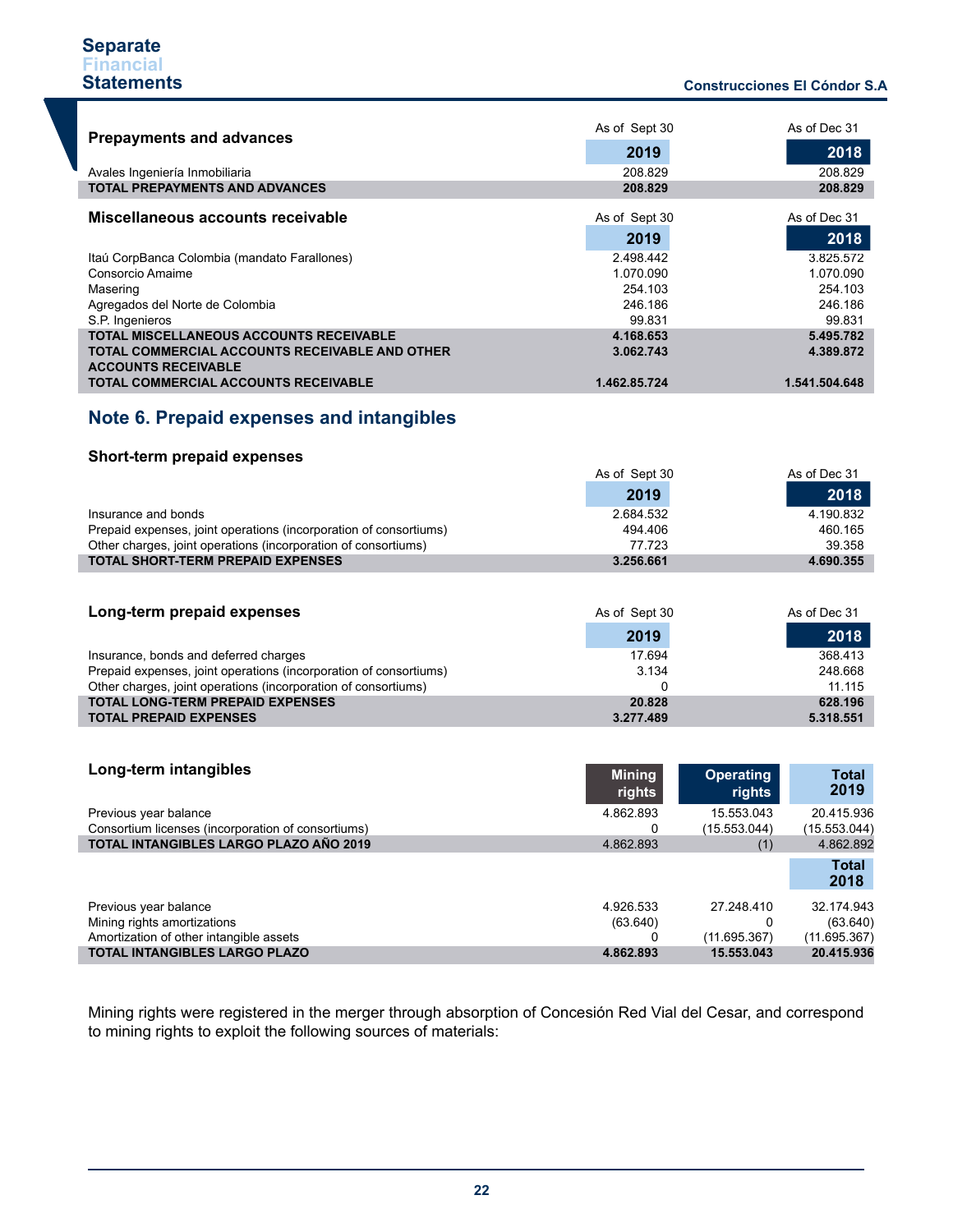| <b>Mining proceeding control</b>           |                                  |           |                              |                                                                                                                                                                |                   |              |             |                                        |      |                                  |                                            |                                                                                                             |                |               |                                            |                                                        |                                                                                                                                                                                                                                                                                                                                                                                                              |
|--------------------------------------------|----------------------------------|-----------|------------------------------|----------------------------------------------------------------------------------------------------------------------------------------------------------------|-------------------|--------------|-------------|----------------------------------------|------|----------------------------------|--------------------------------------------|-------------------------------------------------------------------------------------------------------------|----------------|---------------|--------------------------------------------|--------------------------------------------------------|--------------------------------------------------------------------------------------------------------------------------------------------------------------------------------------------------------------------------------------------------------------------------------------------------------------------------------------------------------------------------------------------------------------|
|                                            | Type of                          |           |                              |                                                                                                                                                                | <b>Authorized</b> | Type of      |             | <b>Mining registry</b>                 |      |                                  | <b>Effective</b><br><b>PTO</b><br>terms of |                                                                                                             | <b>Polices</b> |               | <b>Total</b><br>authorized<br>Concessioned |                                                        | <b>Environmental</b>                                                                                                                                                                                                                                                                                                                                                                                         |
|                                            | contract                         | Title No. | <b>Beneficiary</b>           | <b>Resolution</b>                                                                                                                                              | area<br>(Ha)      | exploitation | Code No.    | <b>Registration Completion</b><br>date | date | <b>Stage</b>                     | current<br>stage                           | approval                                                                                                    | <b>Issued</b>  | <b>Terms</b>  | volume<br>(m <sub>s</sub> )                | minerals                                               | license                                                                                                                                                                                                                                                                                                                                                                                                      |
| <b>SOURCE</b><br>Pailitas<br>(La Floresta) | Concession<br>contract           |           | El Cóndor S.A. No. 0254-20   | 0254 - 20 Construcciones Concession contract<br>Res. No. 003477 of<br>August 27, 2014 ANM<br>Cóndor-CRVC cession<br>Registered at RMN                          | 513.80            |              | C/R HGME-03 | 17-Aug-06                              |      |                                  |                                            | 17-Aug-33 Exploitation 17-Ago-33 Approved: Writ<br>PARV-0856 of<br>June 20, 2014                            |                | Yes 17-Aug-18 |                                            | 96.840 Gravel and sand<br>rivers                       | Underway.                                                                                                                                                                                                                                                                                                                                                                                                    |
| Maracas                                    | Concession<br>contract           |           | El Cóndor S.A. No. 0260-20   | 0260 - 20 Construcciones Concession contract<br>Resolution No. 00479<br>of January 29, 2016<br>Cóndor-CRVC cession<br>Registered at RMN                        | 122,35            |              | C/R HGCG-04 | 6-May-06                               |      | 15-May-36 Exploitation 15-May-36 |                                            | Approved:<br>Technical<br>opinion 058-<br>2007 of June<br>15, 2007<br>Amended: Writ<br>1110 of 2014         |                | Yes 16-May-18 |                                            | 176.956 Sand and gravel<br>from rivers and<br>quarries | Resolution No. 0822<br>of September, 2008<br>- Environmental<br>license granted.<br>Resolution No. 1065<br>of August 25, 2015<br>- Environmental<br>license amended.<br>Repeal was filed.<br>Resolution 0075<br>of February, 2016,<br>settles repeal. L.A.<br>amendment is firm.<br>Cession of El<br>Cóndor to CRVC<br>underway. Last<br>action: response to<br>requirements from<br>corpocesar was<br>given |
| San Diego                                  | Concession<br>contract           |           | El Cóndor S.A. No. 0262-20   | 0262 - 20 Construcciones Concession contract<br>Resolution 000086<br>of January 17, 2014<br>Cóndor-CRVC cession<br>Registered at RMN                           | 70,29             |              | R/C HGCG-02 | 13-Jun-06                              |      | 12-Jun-34 Exploitation 13-Jun-34 |                                            | Approved:<br>Technical<br>opinion CT-<br>059-2007<br>Amendedo:<br>Writ PARV No.<br>0757 of July<br>28, 2015 |                | Yes 13-Jun-18 |                                            | 234.000 Sand and gravel<br>from rivers and<br>quarries | Resolution 822<br>of 2008, license<br>amendment<br>proceeding<br>underway to include<br>quarry materials                                                                                                                                                                                                                                                                                                     |
| Chiriaimo                                  | Concession LES-11081<br>contract |           |                              | CONCESIÓN Concession contract<br>RED VIAL DEL No. LES-11081<br>CESAR S.A.S. Resolution 001123<br>of March 31, 2016<br>Cóndor-CRVC cession<br>Registered at RMN | 39,75             |              | R LES-11081 | 22-Sep-11                              |      | and assembly                     |                                            | 21-Sep-31 Construction 21-Sep-19 Writ PARV No.<br>0654 of May<br>14, 2014                                   |                | Yes 22-Sep-18 |                                            | 57.302 Sand and gravel<br>from rivers and<br>quarries  | Underway                                                                                                                                                                                                                                                                                                                                                                                                     |
| Caracolicito                               | Concession IHT-16461<br>contract |           | El Cóndor S.A. No. IHT-16461 | Construcciones Concession contract<br>Resolution No.000098<br>January 22, 2014<br>Condor-CRVC cession<br>Registered at RMN                                     | 335.85            |              | R IHT-16461 | 10-Jul-2008                            |      | 9-Jul-38 Exploitation            | 9-Jul-38                                   | <b>Technical</b><br>opinion PARV-<br>0694 of August<br>1, 2014                                              |                | Yes 10-Jul-18 |                                            | 60.000 Sand and gravel<br>from rivers                  | Writ 105 of 2015<br>$-L.A.$ proceeding<br>is begun. Visit<br>was made. Minute<br>of requirements.<br>Response to<br>requirements.<br>Environmental<br>feasibility<br>opinion. Previous<br>consultation<br>underway. First<br>pre-consultation<br>meeting held on<br>July 10, 2016, but<br>no indigenous<br>groups attended.<br>Determination from<br>Mininterior (Ministry of<br>Justice) is expected        |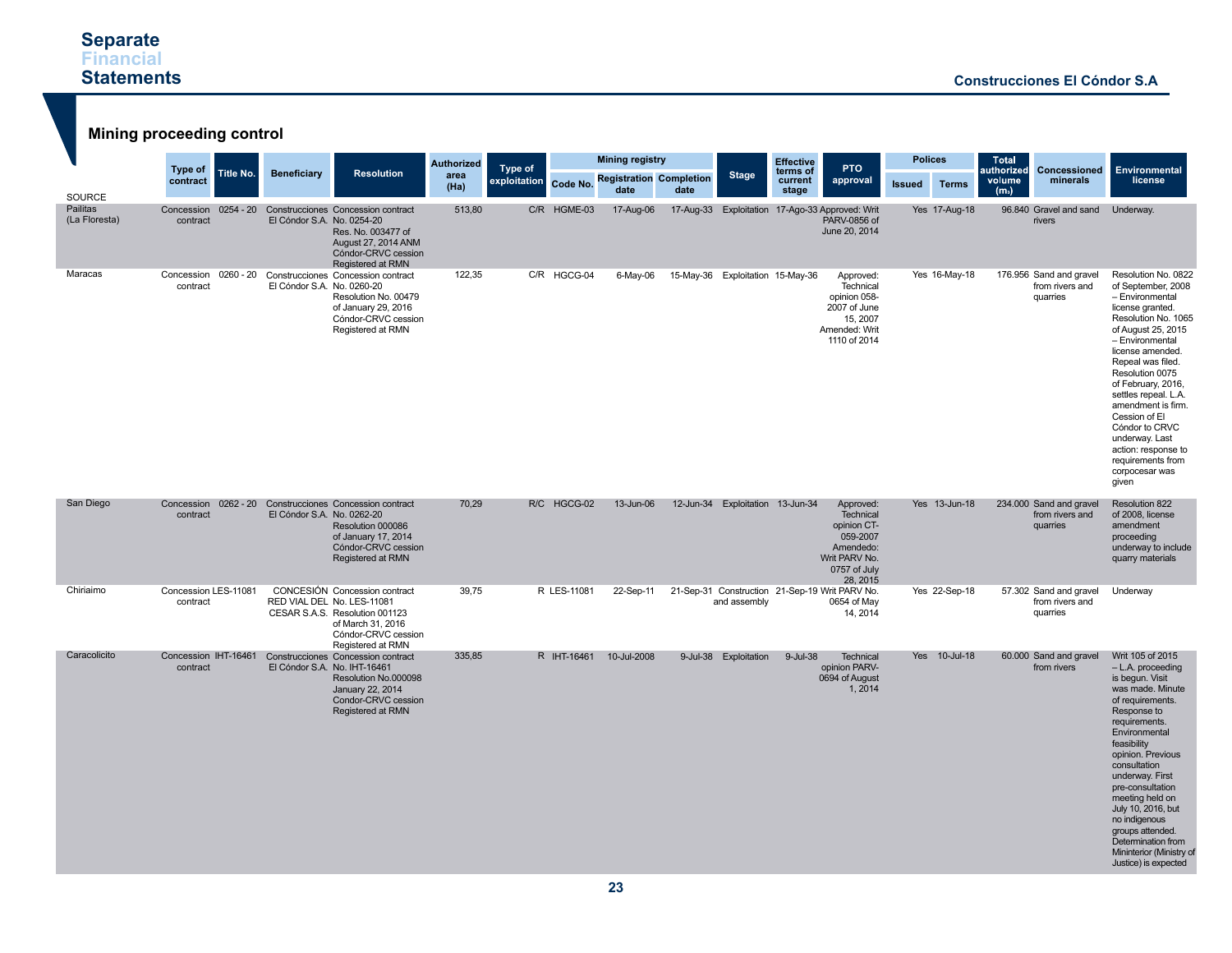Operations rights correspond to the purchase made by Construcciones El Cóndor S.A. of 28.85% of the share of Consorcio Farallones a ODINSA S.A. With this purchase, the company owns 50% of said consortium. The transaction added up to \$30.928.640. The amortization period begins in May 2017 and is expected to last until June 2020, date in which the execution of the EPC contract ebd by the consortium.

All intangible assets are measured after their initial recognition by the costs model. The methods used to amortize intangible assets are:

| Intangible asset        | <b>Amortization method</b>               |
|-------------------------|------------------------------------------|
| Mining rights           | <b>Protection units</b>                  |
| <b>Operation rights</b> | Based on revenues from normal activities |

### **Assets for deferred taxes**

The deferred tax was found using the liability method and the tax rate to which the differences are expected to revert.

|                                                 | As of Sept 30 | As of Dec 31 |
|-------------------------------------------------|---------------|--------------|
|                                                 | 2019          | 2018         |
| Deferred taxes for provisions                   | 1.325.968     | 1.571.608    |
| Deferred taxes for financial obligations        | 12.484.608    | 17.763.667   |
| Other deferred taxes                            | 2.705.624     | 7.202.533    |
| <b>TOTAL ASSETS FOR DEFERRED TAXES</b>          | 16.516.200    | 26.537.808   |
| TOTAL EXPENSES PAID IN ADVANCE, INTANGIBLES AND | 24.656.581    | 52.272.295   |
| <b>DEFERRED TAXES</b>                           |               |              |

### **Deferred income tax assets**

|                       | <b>Previous</b><br>balance 2018 | <b>Debits</b> | <b>Credits</b> | <b>Movement</b><br>year | New balance<br>2019 |
|-----------------------|---------------------------------|---------------|----------------|-------------------------|---------------------|
| Provisions            | 1.571.608                       | 23.567        | (269.206)      | (245.639)               | 1.325.968           |
| Financial obligations | 17.763.667                      |               | (5.279.059)    | (5.279.059)             | 12.484.608          |
| <b>Others</b>         | 7.202.533                       |               | (4.496.910)    | (4.496.910)             | 2.705.624           |
| <b>TOTAL</b>          | 26.537.808                      | 23.567        | (10.045.175)   | (10.021.608)            | 16.516.200          |

# **Note 7. Non current assets held for sale**

|                                               | 2019        | 2018        |
|-----------------------------------------------|-------------|-------------|
| Lands $(1)$                                   | 137.995     | 137.995     |
| Machinery and equipment                       | 4.589.515   | 4.941.406   |
| Cars, vans and camperos                       | 58.000      | 130.847     |
| Others transportation equipment               | 69.012      | 96.538      |
| Inversiones                                   | 40.014.693  |             |
| Deterioro                                     | (4.040.350) | (4.427.614) |
| <b>TOTAL NON CURRENT ASSETS HELD FOR SALE</b> | 40.828.865  | 879.172     |

(1) Corresponds to: Pailitas lot located in La Floresta village, which will be given as a donation; North America lot located in the Municipality of Bello, machinery and transport equipment in disuse or unproductive.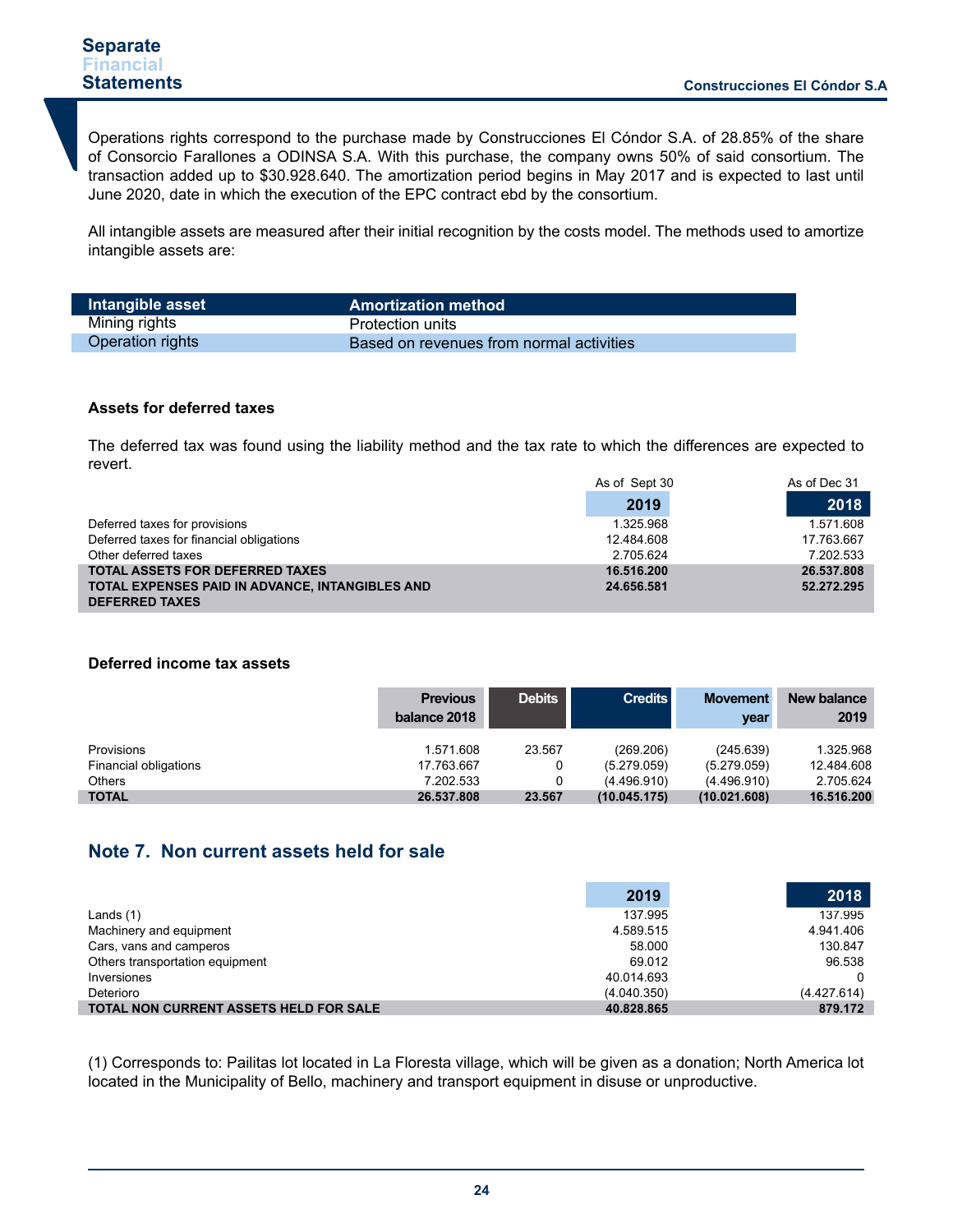# **Note 8. Properties, plant and equipment**

|                                                                  | Lands        | Land use rights | Constructions<br>and buildings | <b>Constructions</b><br>and buildings<br>use rights | <b>Machinery</b><br>and<br>equipment | <b>Machinery</b><br>and<br>equipment<br>use rights | Office<br>furniture | Computer<br>equipment | <b>Transportation</b><br>equipment | Transportation<br>equipment<br>use rights | <b>Mining</b><br>assets | Assets of<br>joint<br>operations | <b>TOTAL</b> |
|------------------------------------------------------------------|--------------|-----------------|--------------------------------|-----------------------------------------------------|--------------------------------------|----------------------------------------------------|---------------------|-----------------------|------------------------------------|-------------------------------------------|-------------------------|----------------------------------|--------------|
| Balance as of Dec 31 de 2018                                     | 12.849.846   |                 | 7.392.865                      | 3.285.526                                           | 35.956.933                           | 151.625.715                                        | .029.620            | 381.846               | 25.250.842                         |                                           | 75.650.809 58.054.594   | 49.502.004                       | 420.980.600  |
| <b>Balance depreciation and</b><br>impairment as of Dec 31, 2018 | 0            | 0               | (152.016)                      | 0                                                   | (146.859)                            | (3.548.785)                                        | (579.147)           | (367.491)             | (302.900)                          | (584.897)                                 | 0                       | (5.976.252)                      | (11.658.347) |
| Value in books as of Dec 31, 2018                                | 12.849.846   |                 | 7.240.849                      | 3.285.526                                           | 35.810.074                           | 148.076.930                                        | 450.473             | 14.355                | 24.947.941                         |                                           | 75.065.912 58.054.594   | 43.525.752                       | 409.322.253  |
| <b>Acquisitions</b>                                              | $\mathbf{0}$ | 13.425.027      | 0                              | 4.386.364                                           | 939.678                              | 16.635.200                                         | $\overline{0}$      | $\Omega$              | 83,000                             | 1.322.234                                 | $\Omega$                | $\Omega$                         | 36.791.503   |
| Prepayments                                                      | (1.755.000)  |                 |                                | 0                                                   | 160.205                              |                                                    |                     |                       |                                    |                                           | 69.212                  | 0                                | 69.212       |
| Revaluation                                                      | 0            | $\Omega$        | 0                              | $\mathbf{0}$                                        | (206.754)                            |                                                    | $\Omega$            |                       |                                    |                                           | $\Omega$                | 0                                | (1.594.795)  |
| Withdrawals                                                      | 0            |                 |                                | 0                                                   | (21.560)                             |                                                    |                     | (6.826)               | (583.783)                          | (97.790)                                  |                         | 0                                | (206.754)    |
| Impairment                                                       | 0            | $\Omega$        |                                | 0                                                   | (316.818)                            | $\Omega$                                           | $\Omega$            | 0                     | (33.719)                           |                                           |                         | $\mathbf{0}$                     | (709.959)    |
| Depreciation                                                     | 0            | 0               | (336.771)                      | (45.413)                                            | (3.859.390)                          | (7.164.429)                                        | (70.804)            |                       | $(6.152)$ $(2.319.052)$            | (5.083.231)                               | (831.869)               | 0                                | (350.537)    |
| Depreciation, transfer,                                          | $\mathbf{0}$ | $\Omega$        |                                | 0                                                   | (2.231.709)                          | 2.902.979                                          | $\Omega$            | 8.548                 | 69.076                             | 54.379                                    |                         | 0                                | (19.717.111) |
| withdrawal and others                                            |              |                 |                                |                                                     |                                      |                                                    |                     |                       |                                    |                                           |                         |                                  | 803.273      |
| Sale                                                             | 0            | 0               |                                | 0                                                   | 1.712.250)                           |                                                    | 0                   | (1.722)               | (391.800)                          |                                           | 0                       | 0                                | (2.105.772)  |
| Other changes                                                    | $\Omega$     | $\Omega$        | 93.574                         |                                                     | 25.684.562                           | (27.550.372)                                       | $\Omega$            | 0                     | 1.430.300                          | (1.764.700)                               |                         | $0$ $(1.425.993)$                | (3.532.630)  |
| Total                                                            | 11.094.846   | 13.425.027      | 6.997.652                      | 7.626.477                                           | 54.246.038                           | 132.900.308                                        | 379.669             | 8.203                 | 23.201.963                         | 69.496.804 57.291.937                     |                         | 42.099.759                       | 418.768.683  |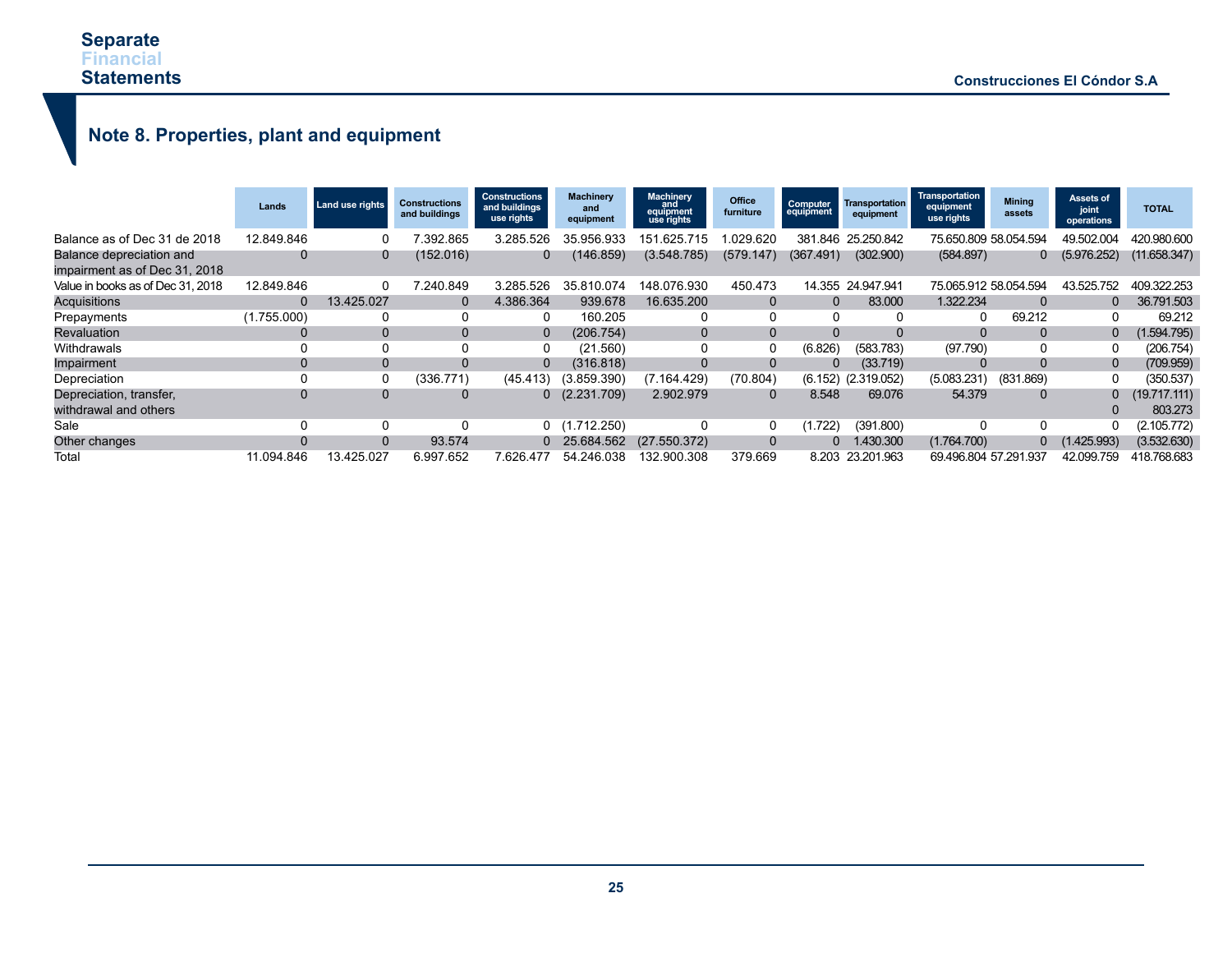On December 31, 2018 Construcciones El Cóndor S.A. value the following kinds of property, plant and equipment: land, constructions and buildings, machinery and equipment, transportation equipment and mining assets. The reasonable value such assets was determined by the following independent firms: AGS Gestión Contable S.A.S., Juan David Chavarría Avalúos and Avatec Ingeniería.

The reasonable value of land, constructions and buildings was determined by referring to market-based evidence. This means that the valuations carried out by the asset layers were based on active market prices. For the valuation, level 2 entry data were used.

The reasonable value for machinery and equipment, and transportation equipment was determined by using the cost approach, in which the Ross Heidecke methodology was used. That method starts with the fact that a new asset performs its services in a satisfactory manner but, after a certain time, it becomes visibly deteriorated; this is why, initially, the loss of value is small and accelerates as its useful life elapses. For the valuation, level 2 entry data were used.

The reasonable value of mining assets was determined by applying the revenue method in which the discounted cash flow is used to measure the asset's ability to produce revenue in the future; cash flows are discounted at a rate of interest determined using the CAPM methodology. For the evaluation, level 3 entry data were used.

The sums that would have been accounted by the costs model are:

| I AND      | <b>BUILDING</b> |
|------------|-----------------|
| 12.281.331 | 15.881.566      |
| $\Omega$   | (547.051)       |
| 12.281.331 | 15.334.515      |
|            |                 |

The revaluation surplus recognized in another integral result is:

|                           | I AND       | <b>BUILDING</b> |
|---------------------------|-------------|-----------------|
| Superávit por revaluación | \$2.568.515 | \$1.030.177     |

These values cannot be distributed to shareholders until the elements related to properties, plant and equipments are realized.

|                                                                                                                                                                                                                                                                                                                          |                                                                                                                                     |                                                                                                   | As of Sep 30                                                                                                                       |
|--------------------------------------------------------------------------------------------------------------------------------------------------------------------------------------------------------------------------------------------------------------------------------------------------------------------------|-------------------------------------------------------------------------------------------------------------------------------------|---------------------------------------------------------------------------------------------------|------------------------------------------------------------------------------------------------------------------------------------|
|                                                                                                                                                                                                                                                                                                                          |                                                                                                                                     |                                                                                                   | 2019                                                                                                                               |
|                                                                                                                                                                                                                                                                                                                          | Cost                                                                                                                                | <b>Depreciation</b>                                                                               | Net cost                                                                                                                           |
| Prepayments<br>Lands<br>Quarries<br>Goods leased<br>Constructions and buildings<br>Machinery and equipment<br>Machinery and assembly equipment<br>Office equipment<br>Computers and communications equipment<br>Transportation equipment<br>Accumulated impairment<br>Properties, plant and equipment - joint operations | 11.094.846<br>57.291.937<br>236.918.013<br>7.226.023<br>60.800.814<br>1.029.620<br>371.532<br>25.788.559<br>(895.447)<br>52.233.882 | (13.469.398)<br>(228.371)<br>(5.909.324)<br>(589.885)<br>(266.944)<br>(2.493.050)<br>(10.134.123) | 11.094.846<br>57.291.937<br>223.448.615<br>6.997.653<br>54.891.489<br>439.735<br>104.588<br>23.295.508<br>$-895.447$<br>42.099.759 |
| (incorporation of consortiums)<br>TOTAL PROPERTIES, PLANT AND EQUIPMENT                                                                                                                                                                                                                                                  | 451.859.778                                                                                                                         | (33.091.095)                                                                                      | 418.768.683                                                                                                                        |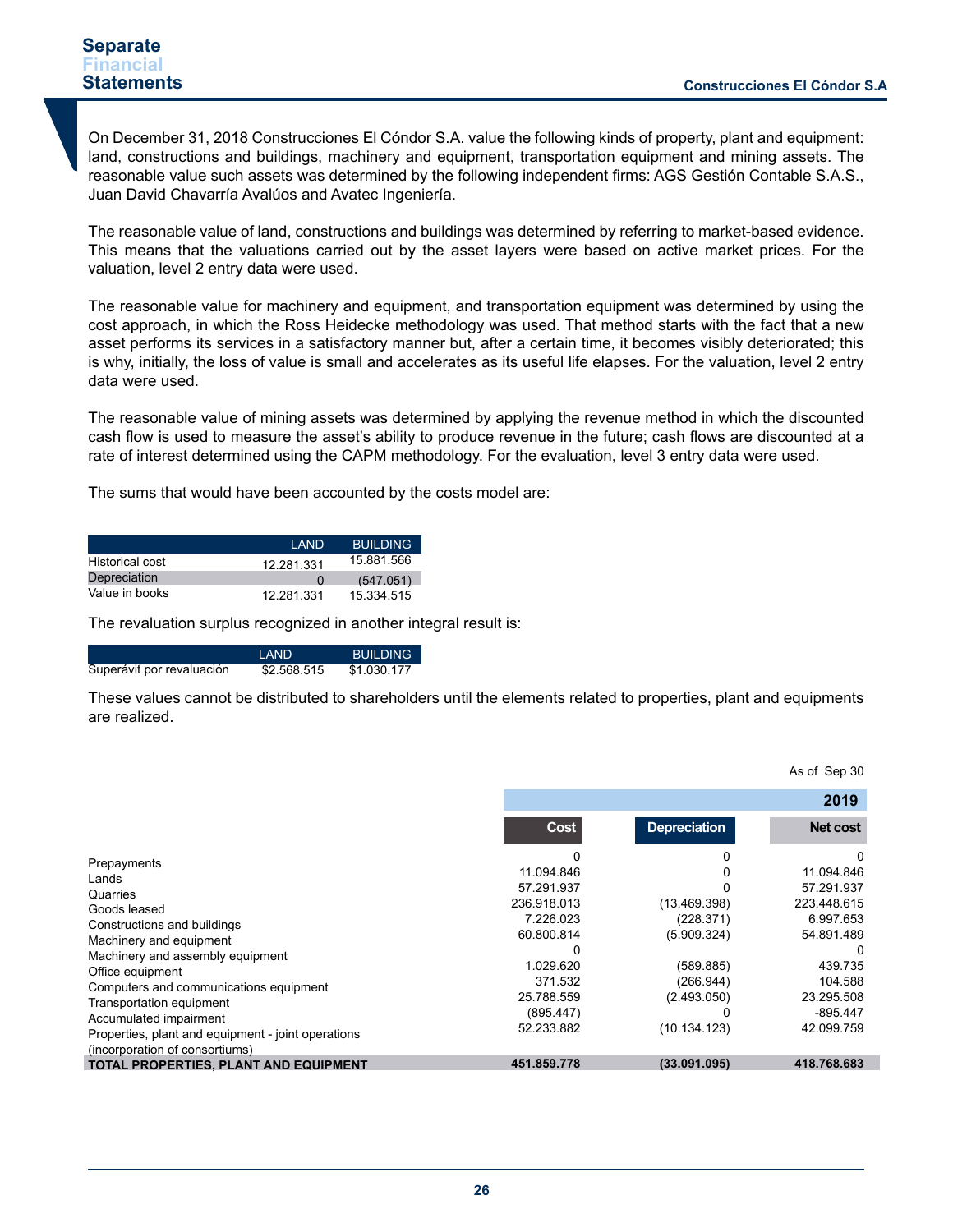### **Construcciones El Cóndor S.A .**

|                                                             |             |                     | As of Dec 31    |
|-------------------------------------------------------------|-------------|---------------------|-----------------|
|                                                             |             |                     | 2018            |
|                                                             | Cost        | <b>Depreciation</b> | <b>Net cost</b> |
| Prepayments                                                 | 1.637.164   | 0                   | 1.637.164       |
| Lands                                                       | 12.849.846  | 0                   | 12.849.846      |
| Quarries                                                    | 58.054.594  | $\Omega$            | 58.054.594      |
| Goods leased                                                | 230.562.051 | (4.133.682)         | 226.428.369     |
| Constructions and buildings                                 | 5.478.179   | 125.506             | 5.603.685       |
| Machinery and equipment                                     | 35.956.933  | 181.774             | 36.138.707      |
| Office equipment                                            | 1.029.620   | (519.081)           | 510.539         |
| Computers and communications equipment                      | 381.846     | (269.340)           | 112.506         |
| Transportation equipment                                    | 25.250.842  | (243.075)           | 25.007.767      |
| Accumulated impairment                                      | (546.676)   | 0                   | (546.676)       |
| Impairments joint operations (incorporation of consortiums) | 49.502.004  | (5.976.252)         | 43.525.752      |
| TOTAL PROPERTIES, PLANT AND EQUIPMENT                       | 420.156.403 | (10.834.150)        | 409.322.253     |

The Company has established in its policy the following life of its assets, which was determined by homogenous group.

| <b>Fixed Assets</b>                    | Life (years) |
|----------------------------------------|--------------|
| Constructions and buildings            | 40 a 100     |
| Machinery and equipment                | 5 a 20       |
| Office equipment                       | 10           |
| Computers and communications equipment | 3            |
| Fleet and transportation equipment     | 8 a 15       |
| Mines and quarries                     | 60           |

As an internal policy, the Company adopts a par value of zero for buildings, computers and office equipment. The par value for the fleet and transportation equipment is 10% of the asset's initial cost.

The Corporation has formalized the insurance policies to cover possible risks that are subject to different elements related to property and equipment.

The Company solely has title restrictions over the assets it acquires through financial leasing.

The assets of Construcciones El Cóndor S.A. Registered as property plant and equipment do not guarantee any obligation.

#### **Nota 9. Financial obligations Short-term financial obligations**

| Short-term miancial opilyations               |                 |                       |             |             |
|-----------------------------------------------|-----------------|-----------------------|-------------|-------------|
|                                               | <b>Maturity</b> | Rate                  | 2019        | 2018        |
| Banco BBVA (1)                                | 14-May-20       | DTF +3.15% TA         | 22.292.236  | 44.592.236  |
| Banco BBVA (1)                                | 20-Oct-19       | DTF +3.18% TA         |             | 0           |
| Bancolombia (1)                               | 19-Jul-2020     | <b>IBR NAMV+3%</b>    | 150.000.000 | 0           |
| Banco de Occidente (2)                        | 19-Nov-19       | <b>IBR+2.5% TV</b>    | 0           | 15.000.000  |
| Banco de Bogotá                               | 13-Feb-20       | IBR+1.13%MV           | 1.100.663   | O           |
| Bancolombia (2)                               | 15-Jul-20       | DTF+2.71%             | 10.000.000  | 0           |
| Bancolombia (2)                               | 28-Sep-20       | <b>IBR NATV+2.95%</b> | 18.000.000  | 0           |
| Bancolombia (2)                               | 28-Sep-20       | <b>IBR NATV+2.95%</b> | 15.333.333  | 0           |
| Banco de Occidente (3)                        | 23-Mar-20       | IBR+3.25%             | 49.892.000  | 34.892.000  |
| Banco de Bogotá (4)                           | 1-Jan-20        | IBR+2.95% MV          | 19.996.078  | 20.000.000  |
| Banco de Bogotá (4)                           | 13-Feb-20       | IBR+2.22%MV           | 968.521     | 0           |
| Banco de Bogotá (4)                           | 17-Apr-20       | DTF+2.35% TA          | 20.000.000  | 0           |
| Bancolombia (5)                               | 30-Sep-19       | IBR+2.40% MV          | 34.000.000  | 34.000.000  |
| Banco ITAU (6)                                | 19-Mar-20       | <b>IBR+4.26% TV</b>   | 13.000.000  | O           |
| Banco BBVA (6)                                | 18-Feb-20       | DTF+3.38% EA          | 5.084.024   | 0           |
| Commercial papers placement (7)               |                 |                       | 100.000.000 | 300.000.000 |
| Obligations of joint operations               |                 |                       | 12.531.851  | 11.984.363  |
| (incorporation of consortiums)                |                 |                       |             |             |
| <b>TOTAL SHORT-TERM FINANCIAL OBLIGATIONS</b> |                 |                       | 472.198.706 | 460.468.599 |
|                                               |                 |                       |             |             |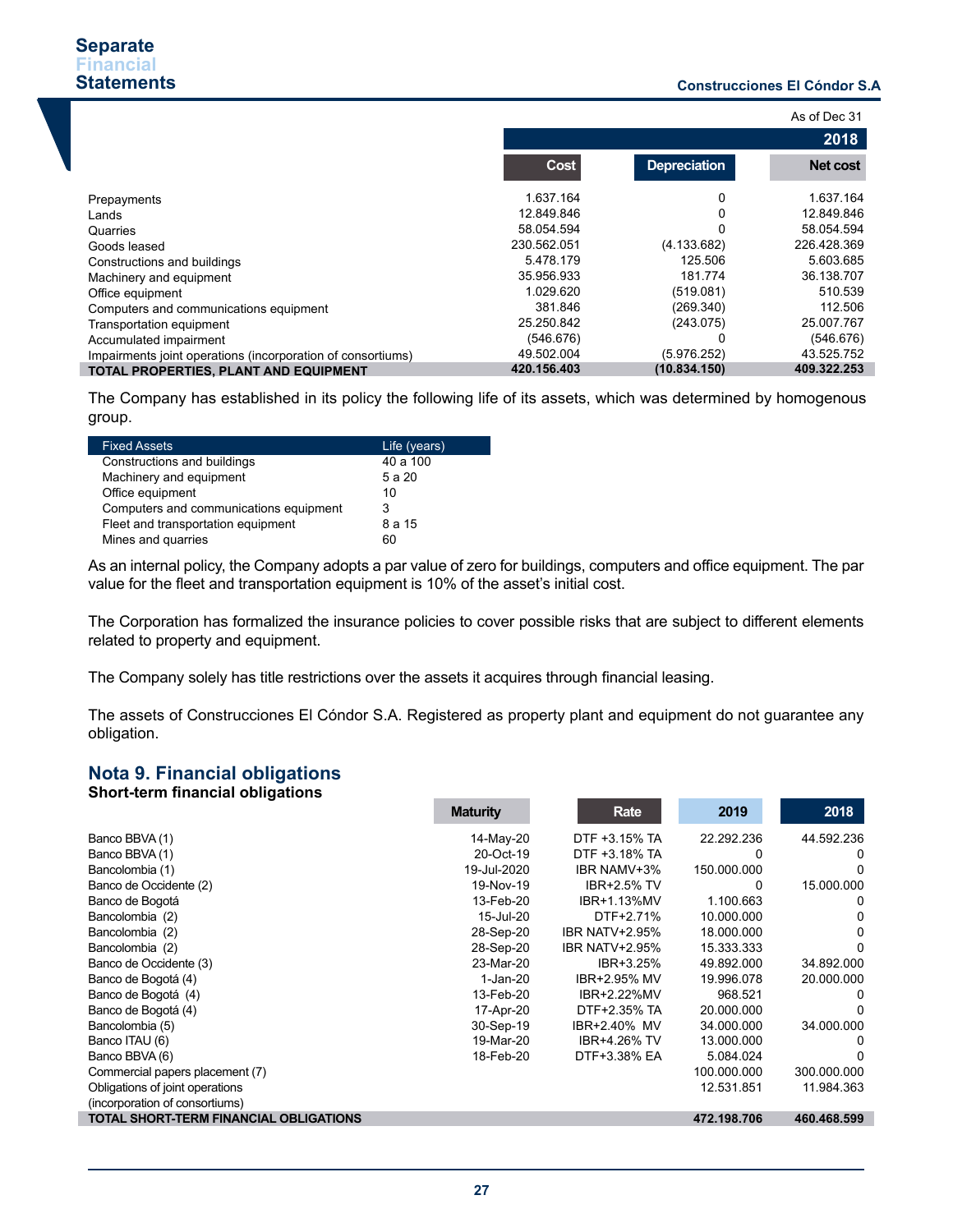### **Separate Financial Statements**

New loans were made for: (1) cancellation of credits and working capital; (2) working capital; (3) equity contribution to Concesión Pacífico 3; (4) working capital; (5) loan renewal; (6) issuance of commercial papers; and (7) issuance of commercial papers.

The issuance of commercial papers called series A358 have the following conditions:

| <b>Subseries</b>                                          | A358                  |
|-----------------------------------------------------------|-----------------------|
| Value awarded in the series                               | \$100.000.000.000     |
| Nominal value of each commercial paper                    | \$1.000.000           |
| Yield rate                                                | %FA                   |
| Date of issue                                             | 27-Mar-2019           |
| Periodicity of interest payments                          | <b>Expired period</b> |
| Date payment of interest and capital<br>(expiration date) | 20-Mar-2020           |

### **Short - term commercial financing companies**

|                                                              | 2019        | 2018        |
|--------------------------------------------------------------|-------------|-------------|
| Leasing joint operations (incorporation of consortiums)      | 7.086.257   | 19.606.528  |
| Leasing de Occidente                                         | 838.888     | 213.268     |
| Banco de Bogotá                                              | 1.809.036   | 1.713.843   |
| Corpbanca                                                    | 4.216.739   | 2.043.194   |
| Banco Bilbao Vizcaya Argentaria                              | 432.253     | 406.541     |
| Bancolombia                                                  | 35.796.868  | 41.138.295  |
| <b>TOTAL SHORT-TERM COMMERCIAL FINANCING COMPANIES</b>       | 50.180.040  | 65.121.669  |
| <b>TOTAL SHORT-TERM FINANCIAL OBLIGATIONS AND COMMERCIAL</b> | 522.378.746 | 525.590.268 |
| <b>FINANCING COMPANIES</b>                                   |             |             |

### **Long-term financial obligations**

|                                                        | <b>Maturity</b> | Rate          | 2019        | 2018       |
|--------------------------------------------------------|-----------------|---------------|-------------|------------|
| Banco de Bogotá                                        | 17-Apr-20       | DTF+2.35% TA  | 0           | 20.000.000 |
| Bancolombia (2)                                        | 01/02/2021      | IBR NATV+3.1% | 25,000,000  | 0          |
| Bancolombia (2)                                        | 15/01/2021      | IBR NATV+3.1% | 5.000.000   | 0          |
| Bancolombia (2)                                        | 16/01/2021      | IBR NATV+3.1% | 10.000.000  | 0          |
| Banco de Bogotá (2)                                    | 21/12/2020      | IBR+3.75%     | 6.000.000   | 0          |
| Issuance of commercial papers (7)                      |                 |               | 81.500.000  | 0          |
| Obligations of joint operations                        |                 |               | 0           | 15.515.637 |
| (incorporation of consortiums)                         |                 |               |             |            |
| <b>TOTAL LONG-TERM FINANCIAL</b><br><b>OBLIGATIONS</b> |                 |               | 127.500.000 | 35.515.637 |

(1) Repurchase of commercial papers.

(2) Working capital.

(7) Issuance of commercial papers: ordinary bonds in the second market, for eighty-one thousand five hundred million pesos (\$ 81,500,000,000), under the following conditions:

| Subserie                        | $\overline{A}$                              |
|---------------------------------|---------------------------------------------|
| Subserie                        | A <sub>2</sub>                              |
| Term                            | 2 years                                     |
| Date of issue                   | 5-SEP-2019                                  |
| Due date                        | 5-SEP-2021                                  |
| Rate of return                  | 9.80% EA                                    |
| Periodicity of interest payment | <b>Expired semester</b>                     |
| Capital repayment               | To the expiration                           |
| <b>Interest Payment Dates</b>   | 5 MAR $y$ 5 SEP echs year to the expiration |
| Base                            | 365                                         |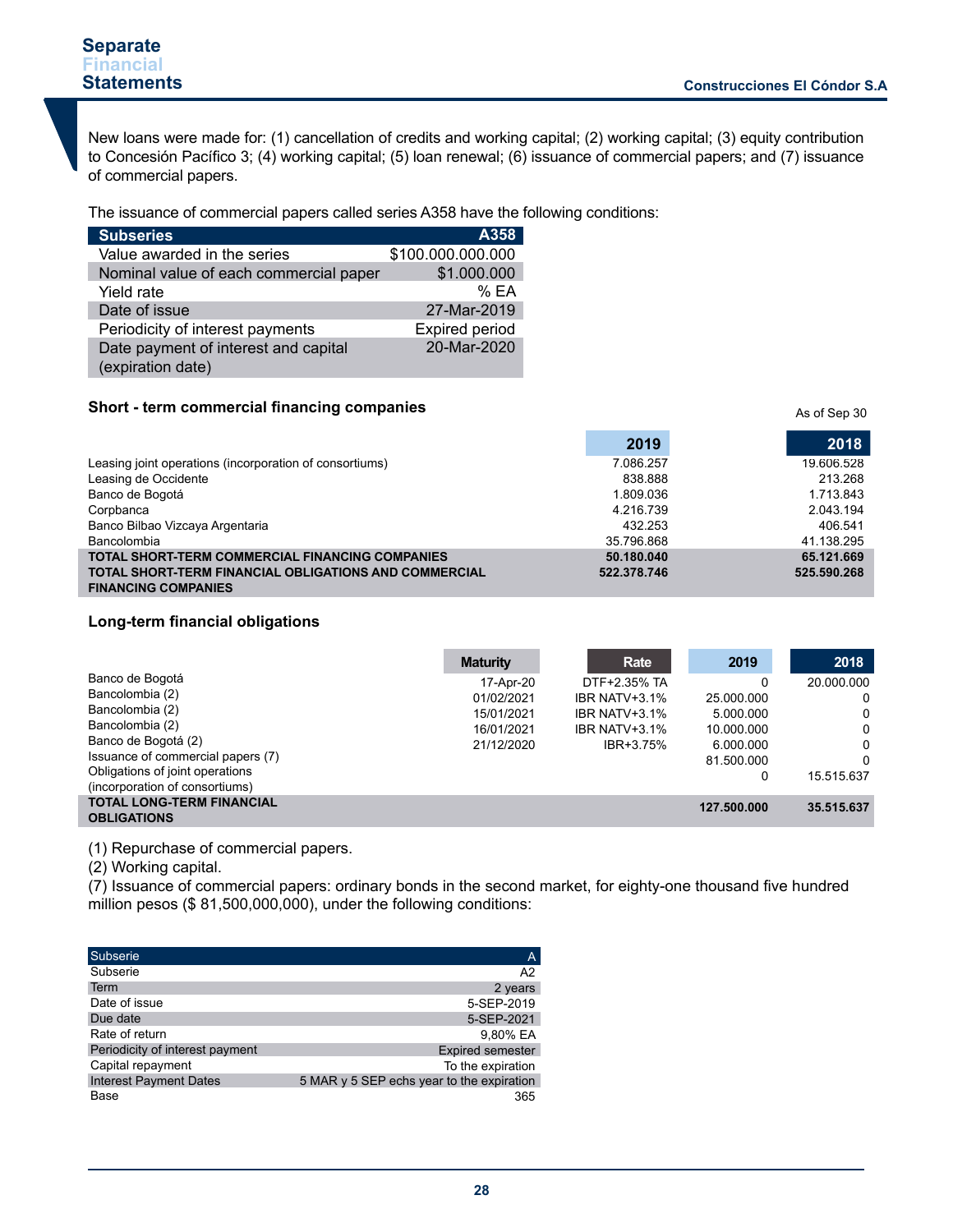### **Long-term commercial financing companies**

At the dates of presentation of these reports there were no financial obligations in default.

|                                                                                           |             | As of Sep 30 |
|-------------------------------------------------------------------------------------------|-------------|--------------|
|                                                                                           | 2019        | 2018         |
| Leasing joint operations (incorporation of consortiums)                                   | 21.486.355  | 11.602.410   |
| Banco de Bogotá                                                                           | 7.518.703   | 8.938.693    |
| Banco Bilbao Vizcaya Argentaria                                                           | 1.602.449   | 1.943.642    |
| Leasing de Occidente                                                                      | 3.908.577   | 900.964      |
| Banco Corpbanca de Colombia                                                               | 14.830.048  | 5.686.431    |
| Bancolombia                                                                               | 90.506.255  | 93.851.190   |
| <b>TOTAL LONG-TERM COMMERCIAL FINANCING COMPANIES</b>                                     | 139.852.388 | 122.923.330  |
| <b>TOTAL LONG-TERM FINANCIAL OBLIGATIONS AND COMMERCIAL</b><br><b>FINANCING COMPANIES</b> | 267.352.388 | 158.438.967  |
| <b>TOTAL FINANCIAL OBLIGATIONS</b>                                                        | 789.731.134 | 684.029.235  |

# **Possible contingencies, not provisioned**

The processes classified as possible are those whose probability of existence of the current obligation is between 20% and 50%.

| <b>Process</b>                         | Despacho                                                        | Instance | % Cóndor shareholding | Contract                                       |
|----------------------------------------|-----------------------------------------------------------------|----------|-----------------------|------------------------------------------------|
| <b>Direct Reparation</b>               | Tribunal Administrativo de Antioquia                            | First    | 100%                  | Agregados San Javier                           |
| <b>Direct Reparation</b>               | Juzgado Septimo Administrativo del<br>Circuito de Valledupar    | First    | 100%                  | Contrato 128-99 Concesion Red Vial Del Cesar   |
| <b>Direct Reparation</b>               | Tribunal Administrativo de Antioquia                            | First    | 100%                  | Contrato 210-2003 Doble Calzada Via Las Palmas |
| <b>Direct Reparation</b>               | Tribunal Administrativo del Cesar                               | First    | 100%                  | Contrato 128-99 Concesion Red Vial Del Cesar   |
| Civil liability                        | Juzgado Civil del Circuito de<br>Apartado-Antioquia             | First    | 100%                  | Contrato No. 008 De 2010 Vias De Las Americas  |
| Non contractual<br><b>Class Action</b> | Tribunal Administrativo de Antioquia<br>Oralidad                | First    | 100%                  | Agregados San Javier                           |
| Arbitration                            | Camara de Comercio de Bogota                                    |          |                       | <b>Ruta Al Mar</b>                             |
| <b>Regular Labor Process</b>           | Juzgado Octavo Laboral del Circuito First<br>de Barranquilla    |          | Not part of the CMC   | Contrato Consorcio Minero Del Cesar            |
| <b>Regular Labor Process</b>           | Juzgado Tercero Laboral del<br>Circuito de Barranquilla         | First    | Not part of the CMC   | Consorcio Minero Del Cesar                     |
| <b>Regular Labor Process</b>           | Juzgado Laboral de Oralidad del<br>Circuito de Chiriquaná       | First    | Not part of the CMC   | Consorcio Minero Del Cesar                     |
| Regular Labor Process                  | Juzgado 13 Laboral de Circuito                                  | Second   | Not part of the CMC   | Consorcio Minero Del Cesar                     |
| <b>Regular Labor Process</b>           | Juzgado Laboral de Oralidad del<br>Circuito de Chiriguaná       | First    | Not part of the CMC   | Consorcio Minero Del Cesar                     |
| <b>Regular Labor Process</b>           | Juzgado Trece Laboral del Circuito<br>de Barranquilla           | First    | Not part of the CMC   | Consorcio Minero Del Cesar                     |
| <b>Regular Labor Process</b>           | Juzgado Octavo Laboral del Circuito First<br>de Barranquilla    |          | Not part of the CMC   | Consorcio Minero Del Cesar                     |
| <b>Regular Labor Process</b>           | Juzgado 13 Laboral del Circuito de<br>Barranguilla              | First    | Not part of the CMC   | Consorcio Minero Del Cesar                     |
| <b>Regular Labor Process</b>           | Juzgado Promiscuo del Circuito<br><b>Belen de Los Andaquies</b> | First    | 100%                  | Marginal De La Selva                           |
| Regular Labor Process                  | Juzgado Segundo Laboral del<br>Circuito de Monteria             | First    | 100%                  | Vias De Las Americas                           |
| <b>Regular Labor Process</b>           | Juzgado Segundo Laboral del<br>Circuito de Pasto                | First    | 33%                   | <b>Consorcio Vial Del Sur</b>                  |
| <b>Regular Labor Process</b>           | Juzgado 27 Laboral del Circuito<br>Bogota                       |          | Not part of the CMC   | Consorcio Minero Del Cesar                     |
| <b>Regular Labor Process</b>           | Juzgado Primero Laboral del<br>Circuito de Barranquilla         | First    | Not part of the CMC   | Consorcio Minero Del Cesar                     |
| <b>Regular Labor Process</b>           | Juzgado 8 Laboral del Circuito                                  | First    | Not part of the CMC   | Consorcio Minero Del Cesar                     |
| <b>Regular Labor Process</b>           | Juzgado 8 Laboral del Circuito<br>Barranguilla                  | First    | Not part of the CMC   | Consorcio Minero Del Cesar                     |
| Regular Labor Process                  | Juzgado Octavo Laboral del<br>Circuito de Medellin              | First    | 100%                  | La Virginia                                    |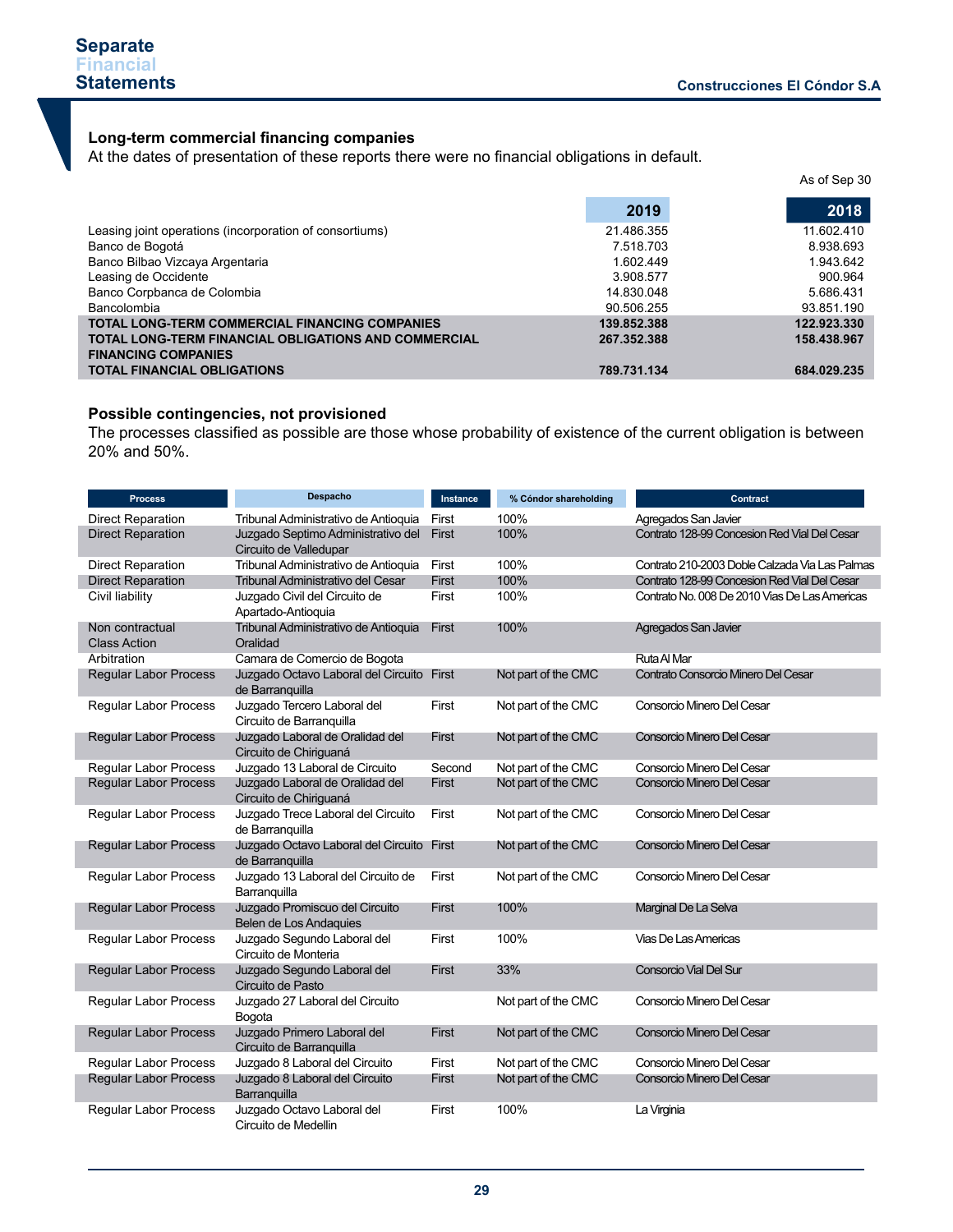I

# **Note 10. Liability for deferred tax**

The deferred tax was calculated using the liability method and the tax rate at which it is expected to reverse.

|                                                  | As of Sep 30 | As of Dec 31 |
|--------------------------------------------------|--------------|--------------|
|                                                  | 2019         | 2018         |
| Deferred taxes for revaluation                   | 68.348.496   | 73.317.086   |
| Deferred taxes for investments                   | 14.255.390   | 11.374.208   |
| Deferred taxes for property, plant and equipment | 1.356.625    | 3.862.806    |
| <b>TOTAL LIABILITY FOR DEFERRED TAX</b>          | 83.960.511   | 88.554.100   |

### **Deferred income tax liabilities**

|                                      | <b>Previous</b><br>balance 2018 | <b>Debits</b> | <b>Credits</b> | <b>Movement</b><br>year | New balance<br>2019 |
|--------------------------------------|---------------------------------|---------------|----------------|-------------------------|---------------------|
| Deferred tax due to PPYE revaluation | 73.317.086                      | 4.968.590     |                | (4.968.590)             | 68.348.496          |
| Deferred tax for fair value          | 11.374.208                      | 2.844.187     | 5.725.369      | 2.881.182               | 14.255.390          |
| Deferred tax for fair value other    | 3.862.806                       | 2.982.599     | 476.418        | (2.506.181)             | 1.356.625           |
| <b>TOTAL GENERAL</b>                 | 88.554.100                      | 10.795.376    | 6.201.787      | (4.593.589)             | 83.960.511          |

# **Note 11. Equity**

| NOTE TI. EQUITY                     | As of Sep 30  | As of Dec 31  |
|-------------------------------------|---------------|---------------|
|                                     | 2019          | 2018          |
| Stock capital (1)                   | 15.701.606    | 15.701.606    |
| Premium from stock placement (2)    | 159.711.695   | 159.711.695   |
| Reserves                            | 718.587.481   | 632.794.173   |
| Retained earnings (opening balance) | 27.202.378    | 21.291.412    |
| Surplus for revaluation             | 83.369.180    | 89.632.046    |
| Other integral result               | 1.562.032     | 9.297.131     |
| Profit before other integral result | (5.066.833)   | 115.155.365   |
| <b>TOTAL EQUITY</b>                 | 1.001.067.539 | 1.043.583.428 |

(1) The authorized capital of the Company is represented in 1,400,000,000 stocks with a par value of \$25 pesos each, of which to this date 628,064,220 stocks are subscribed and paid, and of these, 53,698,400 correspond to own stocks reacquired.

(2) In 2012, a total of 114,900,500 stocks were issued at a sales price per stock of \$1.415 pesos and a par value of \$25 pesos per stock. The amount of this issuance reached the sum of \$162.584.208 represented by a capital increase of \$2.872.513 and a premium from the stock placement of \$159.711.695.

"It was appropriated for the payment of dividends corresponding to the year 2018, the sum of (\$ 30,154,205). Distributing the sum of fifty-two pesos per share in cash with 50 cvs (\$ 52.50)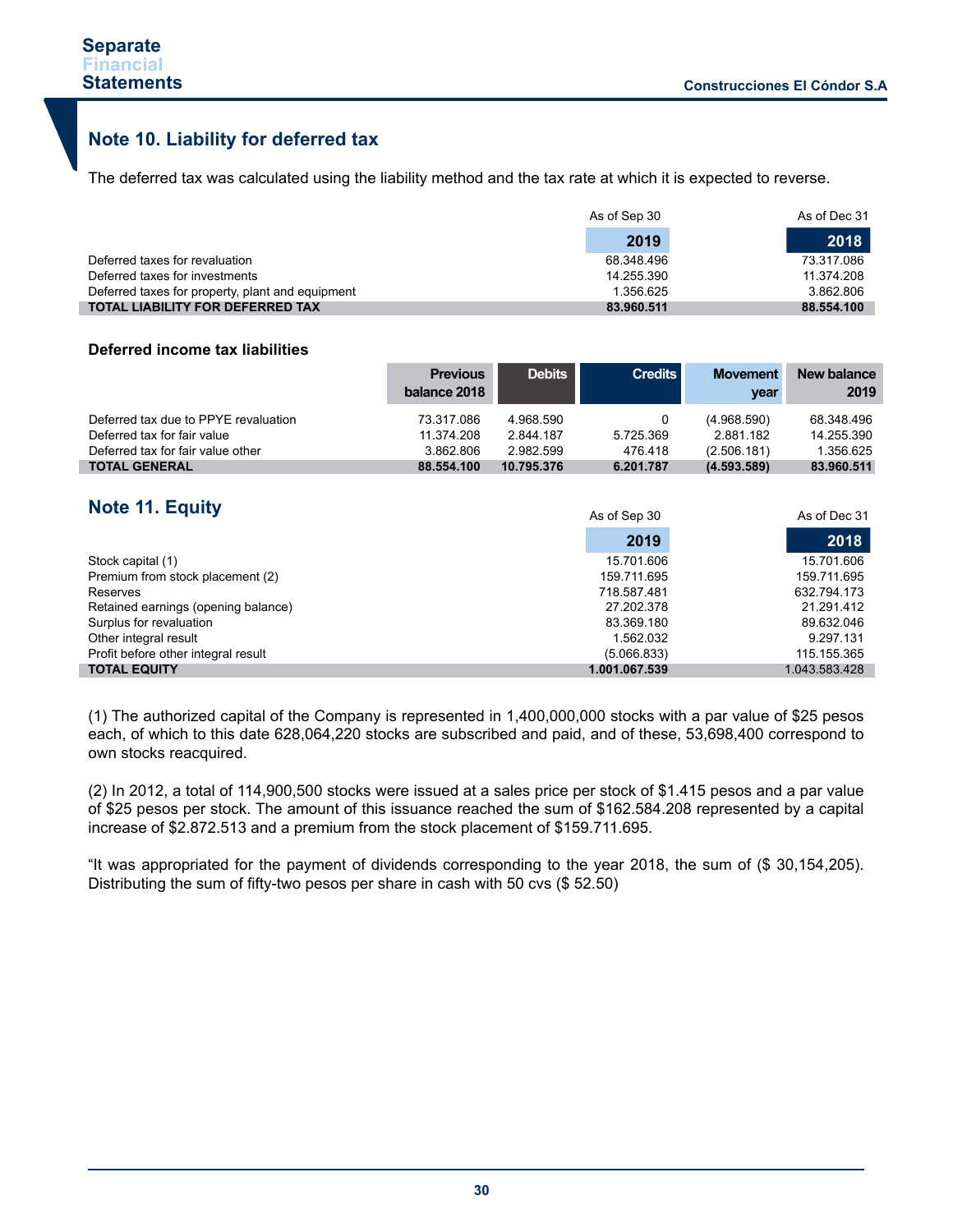# **Note 12. Revenues from normal activities**

|                                                    | 2019        | 2018        |
|----------------------------------------------------|-------------|-------------|
| Oficina Central                                    | 65.340      | 34.331      |
| U.E.N maquinaria y equipo                          | 96.056      | 56.230      |
| Agregados San Javier (1)                           | 5.841.773   | 6.547.051   |
| Consorcio Vial del Sur                             | $\Omega$    | 4.707.992   |
| Américas Cóndor (Montería) (2)                     | 4.697.412   | 7.898.324   |
| Américas Cóndor (Urabá) (2)                        | 44.905.482  | 89.089.980  |
| San Pablo Cantagallo (2)                           | 21.849.929  | 0           |
| Américas Cóndor (San Marcos)                       | 0           | 47.592      |
| Consorcio Constructor Américas                     | 71.559      | 386.803     |
| Pavimentación Prodeco (3)                          | 0           | 19.163.568  |
| Caucheras                                          | n           | 5.444       |
| Consorcio Farallones (4)                           | 120.928.006 | 183.331.840 |
| Consorcio Constructor Pacifico 3 (4)               | 31.405.383  | 31.777.260  |
| Cesar Guajira-Obra (4)                             | $\Omega$    | 33.645.502  |
| Unidad de servicios transversales - UST-           | 3.266.878   | 477.010     |
| Concesión Cesar Guajira                            | 0           | 5.950       |
| Concesión Ruta al Mar                              | 29.995      | 6.272       |
| Obra Antioquia Bolivar (4)                         | 127.221.595 | 149.179.652 |
| Consorcio APP Llanos                               | 113.324     | 407.196     |
| La Virginia (4)                                    | 704.673     | 19.811.186  |
| Irra $(4)$                                         | 73.338.812  | 75.645.143  |
| Américas Cóndor Santa Ana la Gloria                | 0           | 280.317     |
| Consorcio de Francisco Javier Cisneros (4)         | 21.932.292  | 7.947.580   |
| San Onofre (4)                                     | 115.162.513 | 39.590.085  |
| La Guajira (5)                                     | 29.494.602  | 2.068.003   |
| Investigación y Desarrollo de materiales           | 9.156       | 0           |
| VINUS (6)                                          | 27.759.800  | $\Omega$    |
| Consorcio Constructor Aburrá Norte (GEHATOVIAL)(7) | 8.412.803   | 3.878.694   |
| <b>TOTAL REVENUES FROM NORMAL ACTIVITIES</b>       | 637.307.383 | 675.989.005 |

(1) Agregados San Javier: The most important revenues derived from the material sold to Agregados Argos with an average monthly invoicing of \$647.851, Estructuras y Pavimentos with an average annual invoicing of \$14.815.

(2) Revenues perceived from works in Urabá and Montería correspond to the execution thereof in the construction phase of Concesión Transversal de las Américas.

(3) Corresponds to the execution of the contract with Carbones de La Jagua S.A. and C.I. Prodeco S.A., whose purpose is: pavement repair works on the internal roads of the La Jagua mine, the Calenturitas mine and the La Jagua de Ibirico - La Loma (Cesar) road to the entrance to the Calenturitas mine.

(4) These revenues correspond to the beginning of the Concessions' works in which the Company has a share: Irra and La Virginia are fronts of Concesión Pacífico 3; Antioquia- Bolívar and San Onofre corresponds to Concesión Ruta al Mar; Cesar - Guajira corresponds to the Concession with the same name; Consorcio Francisco Javier Cisneros corresponds to the execution of works of the Concesión Vías del Nus and Consorcio Farallones corresponds to Concesión La Pintada.

(5) These revenues correspond of the 011-2018 and 015-2018 contract´s with Santa Marta Paraguachón Concession, for \$ 18,649,203,725 and \$ 140,677,146,837 respectly. The latter expires on the 25th. August 2021.

(6) VINUS; corresponds to the execution of the contract 001 of 2016 signed between the Concession Vías del Nus SAS and the Francisco Javier Cisneros Consortium integrated by Construcciones el Cóndor, EDL S.A.S, Latinco S.A., Mincivil S.A. and SP Ingenieros S.A.S, whose purpose is the Execution of studies, designs, supply, construction, rehabilitation and improvement of the road corridor called Vías del Nus. Where we have a 21,105% stake and we execute functional units 1A and 1B.

(7) Gehatovial: These revenues correspond to the execution of the 504 contract of 2019 whose purpose is the construction of the foundation piles of bridges 1 and 3 of the La Seca road interchange (Sector 15) for the road development project of the North Aburra, which is signed with the GEHATOVIAL Hatovial Executing Group Consortium.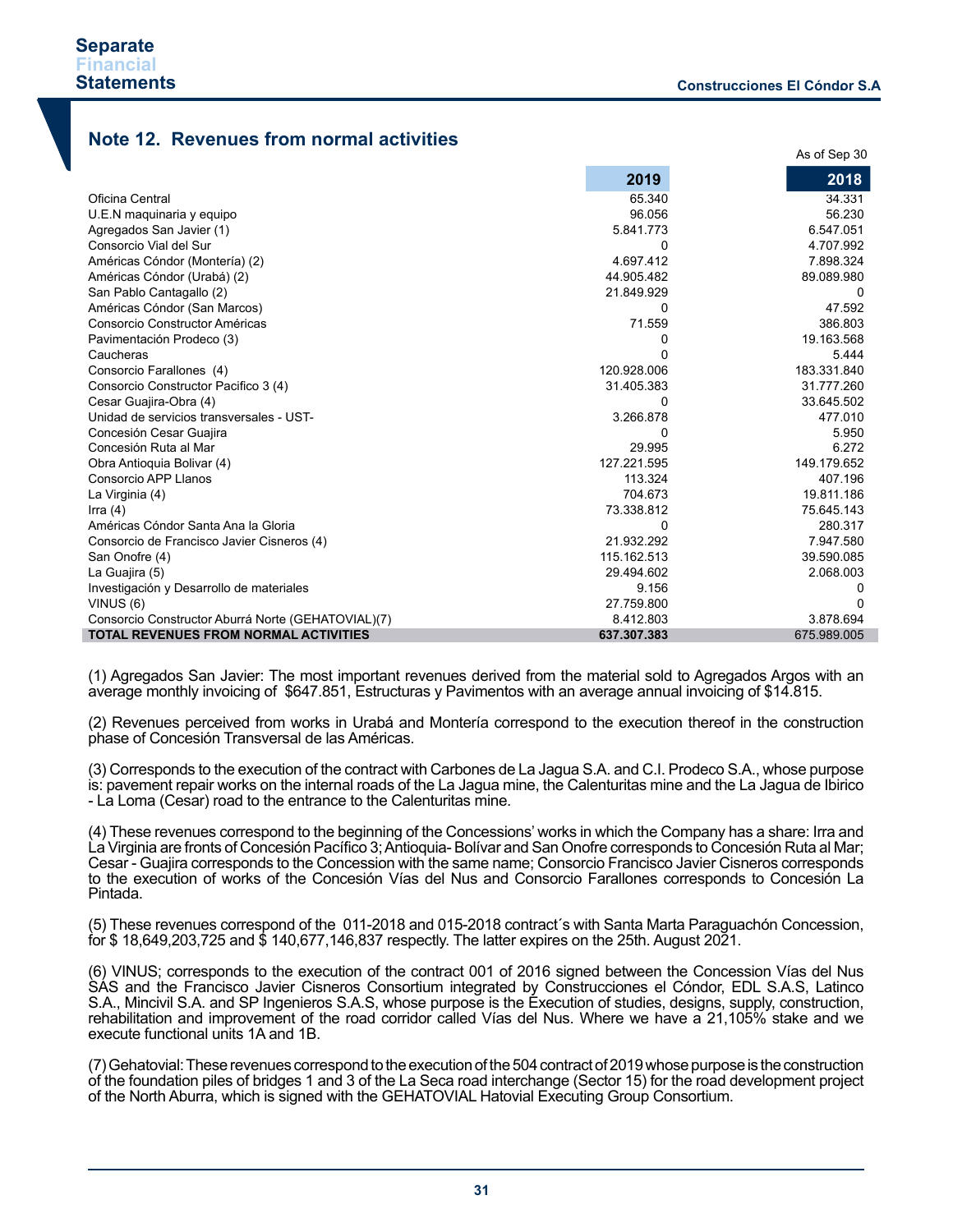# **Main contract with clients**

|                                                                       | <b>Concesión</b><br>La Pintada S.A.S.                                                                                                                                                                                                                             | Concesión<br>Pacífico 3 S.A.S.                                                                                                                                                                                                                                       | Concesión<br>Ruta Al Mar S.A.S                                                                                                                                                                                                                                                                                                                                                                                 |
|-----------------------------------------------------------------------|-------------------------------------------------------------------------------------------------------------------------------------------------------------------------------------------------------------------------------------------------------------------|----------------------------------------------------------------------------------------------------------------------------------------------------------------------------------------------------------------------------------------------------------------------|----------------------------------------------------------------------------------------------------------------------------------------------------------------------------------------------------------------------------------------------------------------------------------------------------------------------------------------------------------------------------------------------------------------|
| Start date                                                            | 8/07/2015                                                                                                                                                                                                                                                         | 2/07/2015                                                                                                                                                                                                                                                            | 25/07/2016                                                                                                                                                                                                                                                                                                                                                                                                     |
| Completion date                                                       | 11/06/2020                                                                                                                                                                                                                                                        | 5/06/2020                                                                                                                                                                                                                                                            | 22/09/2020                                                                                                                                                                                                                                                                                                                                                                                                     |
| Type of contract                                                      | Contrato EPC PACIFICO 2 entre Concesión<br>La Pintada SAS Y Consorcio Farallones<br>(Construcción)                                                                                                                                                                | Contrato EPC entre Concesión Pacífico 3 S.A.S.<br>y Consorcio Constructor Pacífico 3. (construcción)                                                                                                                                                                 | Contrato EPC Antioquia Bolivar                                                                                                                                                                                                                                                                                                                                                                                 |
| Subject                                                               | Execute studies, designs, financing, environmental,<br>property and social management; construction,<br>improvement, revamp, operation, maintenance and<br>reversal of Concesión Autopista Conexión Pacífico 2,<br>of the project "Autopistas de la Prosperidad". | Studies and final designs, financing, environmental,<br>property and social management, construction,<br>improvement, revamp, operation, maintenance and<br>reversal of Concesión Autopista Conexión Pacífico<br>3, of the project "Autopistas para la Prosperidad". | Studies and final designs, financing, environmental, property<br>and social management, construction, improvement, revamp,<br>operation, maintenance and reversal of the Concesión Ruta<br>al Mar. Concession Contract under the scheme of APP<br>No. 016 of October 14, 2015 Construction, rehabilitation,<br>operation, maintenance and reversal of the road system for<br>the Antioquia-Bolivar connection. |
| Percentege share                                                      | 21,15%                                                                                                                                                                                                                                                            | 48,00%                                                                                                                                                                                                                                                               | 50.00%                                                                                                                                                                                                                                                                                                                                                                                                         |
| Department for the execution                                          | Caldas                                                                                                                                                                                                                                                            | Caldas                                                                                                                                                                                                                                                               | Antioquia, Córdoba, Sucre y Bolívar                                                                                                                                                                                                                                                                                                                                                                            |
| City of execution                                                     | La Pintada                                                                                                                                                                                                                                                        | La Virginia                                                                                                                                                                                                                                                          |                                                                                                                                                                                                                                                                                                                                                                                                                |
| Condor fronts for execution                                           | Consorcio Farallones(142)                                                                                                                                                                                                                                         | Irra y La Virginia (150-151)                                                                                                                                                                                                                                         | Antioquia Bolivar y SanOnofre(148-158)                                                                                                                                                                                                                                                                                                                                                                         |
| "Contract Value according to% of<br>participation (COP)"              | \$676.701.500.000                                                                                                                                                                                                                                                 | \$715.338.319.356                                                                                                                                                                                                                                                    | \$534.893.411.014                                                                                                                                                                                                                                                                                                                                                                                              |
| Revenue accumulated at the end of the<br>last year/2018               | \$348.257.436.825                                                                                                                                                                                                                                                 | \$329.265.606.561                                                                                                                                                                                                                                                    | \$375.977.181.772                                                                                                                                                                                                                                                                                                                                                                                              |
| Revenue recognized in the current<br>year/2019                        | \$120.928.005.644                                                                                                                                                                                                                                                 | \$105.425.773.216                                                                                                                                                                                                                                                    | \$242.270.963.375                                                                                                                                                                                                                                                                                                                                                                                              |
| Incurred costs at the end of 2018                                     | \$303.711.008.703                                                                                                                                                                                                                                                 | \$213.035.092.365                                                                                                                                                                                                                                                    | \$174.621.824.268                                                                                                                                                                                                                                                                                                                                                                                              |
| Incurred costs at the end of 2019                                     | \$108.154.478.283                                                                                                                                                                                                                                                 | \$64.824.868.782                                                                                                                                                                                                                                                     | \$119.520.946.007                                                                                                                                                                                                                                                                                                                                                                                              |
| Accounts receivable balance to clients<br>(billing)close/2018         | \$980.316.910                                                                                                                                                                                                                                                     | \$16.187.236.253                                                                                                                                                                                                                                                     | \$20.253.568.400                                                                                                                                                                                                                                                                                                                                                                                               |
| Accounts receivable balance to clients<br>(billing) cut off/2019      | \$980.316.910                                                                                                                                                                                                                                                     | \$3.712.273.301                                                                                                                                                                                                                                                      | \$69.308.953.071                                                                                                                                                                                                                                                                                                                                                                                               |
| Accounts receivable balance to clients<br>(certificates) close/2018   | \$23.067.924.381                                                                                                                                                                                                                                                  | \$0                                                                                                                                                                                                                                                                  | \$0                                                                                                                                                                                                                                                                                                                                                                                                            |
| Accounts receivable balance to clients<br>(certificates) cut off/2019 | \$22.133.521.822                                                                                                                                                                                                                                                  | (1.793.550.792)                                                                                                                                                                                                                                                      | \$0                                                                                                                                                                                                                                                                                                                                                                                                            |
| Contract assets (internal minutes)<br>close/2018                      | \$0                                                                                                                                                                                                                                                               | \$63.810.187.795                                                                                                                                                                                                                                                     | \$87.698.432.726                                                                                                                                                                                                                                                                                                                                                                                               |
| Contract assets (internal<br>minutes) cut off /2019                   | \$0                                                                                                                                                                                                                                                               | \$78.613.886.769                                                                                                                                                                                                                                                     | \$36.081.645.426                                                                                                                                                                                                                                                                                                                                                                                               |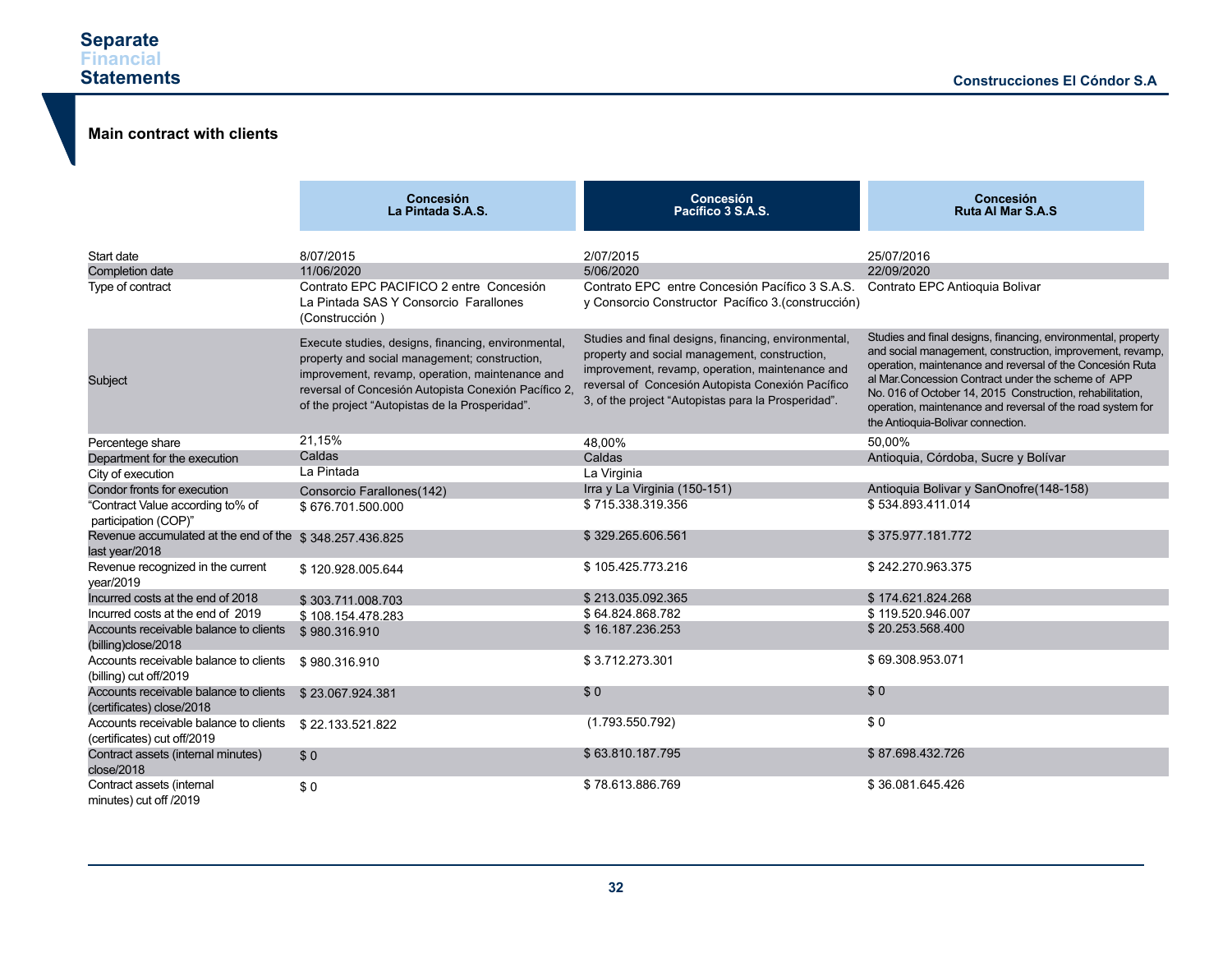## **Principales contratos con clientes**

|                                                                                                                 | Concesión<br>Vias De Las Américas S.A.S.                                                                                                                                                                                                                                                                                                                                                                                                                                                                                                                                                                                                                                                                                                                                                                                                   | <b>Concesión</b><br>Vias Del Nus S.A.S.                                                                                                                                                                                                                                                                                                                                                                                                                                                                | Concesión<br>Santa Marta Paraguachón                                                                                                                                                                                                                                                                                                                                                             | <b>Concesión</b><br><b>Vias De Las Américas Sas</b>                                                                  |
|-----------------------------------------------------------------------------------------------------------------|--------------------------------------------------------------------------------------------------------------------------------------------------------------------------------------------------------------------------------------------------------------------------------------------------------------------------------------------------------------------------------------------------------------------------------------------------------------------------------------------------------------------------------------------------------------------------------------------------------------------------------------------------------------------------------------------------------------------------------------------------------------------------------------------------------------------------------------------|--------------------------------------------------------------------------------------------------------------------------------------------------------------------------------------------------------------------------------------------------------------------------------------------------------------------------------------------------------------------------------------------------------------------------------------------------------------------------------------------------------|--------------------------------------------------------------------------------------------------------------------------------------------------------------------------------------------------------------------------------------------------------------------------------------------------------------------------------------------------------------------------------------------------|----------------------------------------------------------------------------------------------------------------------|
| Start date                                                                                                      | 23/05/2012                                                                                                                                                                                                                                                                                                                                                                                                                                                                                                                                                                                                                                                                                                                                                                                                                                 | 9/03/2016                                                                                                                                                                                                                                                                                                                                                                                                                                                                                              | 15/08/2018                                                                                                                                                                                                                                                                                                                                                                                       |                                                                                                                      |
| Completion date                                                                                                 | 30/05/2019                                                                                                                                                                                                                                                                                                                                                                                                                                                                                                                                                                                                                                                                                                                                                                                                                                 | 16/07/2020                                                                                                                                                                                                                                                                                                                                                                                                                                                                                             | 30/07/2021                                                                                                                                                                                                                                                                                                                                                                                       |                                                                                                                      |
| Type of contract                                                                                                | <b>EPC AMERICAS</b>                                                                                                                                                                                                                                                                                                                                                                                                                                                                                                                                                                                                                                                                                                                                                                                                                        | <b>EPC VINUS</b>                                                                                                                                                                                                                                                                                                                                                                                                                                                                                       | Contrato de construcción Nº 015-2019 Contrato de construcción 008 de 2010                                                                                                                                                                                                                                                                                                                        |                                                                                                                      |
| Subject<br>Percentege share<br>Department for the execution<br>City of execution<br>Condor fronts for execution | Perform at your own risk the necessary works for<br>the construction, revamp, expansion, improvement<br>and conservation, as appropriate, of the road project<br>Transversal de las Américas, the preparation of<br>definitive studies and designs, property, social and<br>environmental management, obtaining and / or<br>modifying environmental licenses, financing, operation<br>and maintenance of the works, in the road corridor<br>"Transversal de las Américas Sector 1", called<br>"Corredor Vial del Caribe. Construction, revamp,<br>extension, improvement and preservation of the<br>road project Transversal de las Amercias sector 1.<br>sections: Montería - Puerto Rey - Arboletes - Santa<br>Lucia - San Pelayo - Planeta Rica - Monteria, Turbo<br>- Necoclí - San Juan - Arboletes, San Marcos -<br>Majaqual - Achí. | Execute the designs, construction, financing,<br>commissioning, operation and maintenance,<br>as well as social, property and environmental<br>management, of phase II of the Conexión<br>Vial Aburrá Oriente (Túnel de Oriente) and its<br>accesses, according to the definitive studies<br>and designs carried out by the concessionaire<br>and approved by the Concessions<br>Management. Revamp and improvement of<br>the Road corridor called Vias del Nus, contract<br>of Concesión 001 de 2016. | Execute all activities related to<br>the construction of pavements,<br>maintenance works and traffic<br>management of Santa Marta - Río<br>Palomino, Palomino - Riohacha y<br>Riohacha - Paraguachón. And all<br>those activities related to placement<br>and compaction of the asphalt<br>mixture in accordance with the<br>technical specifications contained in<br>Annex 3.01 of the contract | Required works for the rehabilitation<br>of the road project Transversal de las<br>Américas, Cantagallo - San Pablo. |
| "Contract Value according to% of                                                                                | 66,67%                                                                                                                                                                                                                                                                                                                                                                                                                                                                                                                                                                                                                                                                                                                                                                                                                                     |                                                                                                                                                                                                                                                                                                                                                                                                                                                                                                        | 100,00%                                                                                                                                                                                                                                                                                                                                                                                          |                                                                                                                      |
| participation (COP)"                                                                                            | Antioquia, Córdoba y Sucre.                                                                                                                                                                                                                                                                                                                                                                                                                                                                                                                                                                                                                                                                                                                                                                                                                | 21.11%<br>Antioquia                                                                                                                                                                                                                                                                                                                                                                                                                                                                                    | la Guajira                                                                                                                                                                                                                                                                                                                                                                                       | <b>Bolivar</b>                                                                                                       |
| Revenue accumulated at the end of theUrabá y Monteria                                                           |                                                                                                                                                                                                                                                                                                                                                                                                                                                                                                                                                                                                                                                                                                                                                                                                                                            |                                                                                                                                                                                                                                                                                                                                                                                                                                                                                                        | Magdalena y la Guajira                                                                                                                                                                                                                                                                                                                                                                           | San Pablo -Cantagallo (161)                                                                                          |
| last year/2018                                                                                                  | Urabá y Monteria (129-132)                                                                                                                                                                                                                                                                                                                                                                                                                                                                                                                                                                                                                                                                                                                                                                                                                 | Consorcio Francisco Javier Cisneros (156)                                                                                                                                                                                                                                                                                                                                                                                                                                                              | la Guajira (159)                                                                                                                                                                                                                                                                                                                                                                                 |                                                                                                                      |
| Revenue recognized in the current<br>year/2019                                                                  | \$788.272.745.000                                                                                                                                                                                                                                                                                                                                                                                                                                                                                                                                                                                                                                                                                                                                                                                                                          | \$213.265.180.800                                                                                                                                                                                                                                                                                                                                                                                                                                                                                      | \$140.677.146.837                                                                                                                                                                                                                                                                                                                                                                                |                                                                                                                      |
| Incurred costs at the end of 2018<br>Incurred costs at the end of 2019                                          | \$651.867.694.102                                                                                                                                                                                                                                                                                                                                                                                                                                                                                                                                                                                                                                                                                                                                                                                                                          | \$12.474.300.421                                                                                                                                                                                                                                                                                                                                                                                                                                                                                       | \$23.398.997.828                                                                                                                                                                                                                                                                                                                                                                                 | \$1.514.151.001                                                                                                      |
| Accounts receivable balance to clients \$49.503.619.703<br>(billing)close/2018                                  |                                                                                                                                                                                                                                                                                                                                                                                                                                                                                                                                                                                                                                                                                                                                                                                                                                            | \$21.932.291.627                                                                                                                                                                                                                                                                                                                                                                                                                                                                                       | \$29.470.525.612                                                                                                                                                                                                                                                                                                                                                                                 | \$21.849.929.381                                                                                                     |
| Accounts receivable balance to clients                                                                          | \$513.554.317.600                                                                                                                                                                                                                                                                                                                                                                                                                                                                                                                                                                                                                                                                                                                                                                                                                          | \$371.720.007                                                                                                                                                                                                                                                                                                                                                                                                                                                                                          | \$3.703.127.113                                                                                                                                                                                                                                                                                                                                                                                  | \$792.445.324                                                                                                        |
| (billing) cut off/2019                                                                                          | \$20.897.742.326                                                                                                                                                                                                                                                                                                                                                                                                                                                                                                                                                                                                                                                                                                                                                                                                                           | \$1.369.079.949                                                                                                                                                                                                                                                                                                                                                                                                                                                                                        | \$16.208.765.646                                                                                                                                                                                                                                                                                                                                                                                 | \$12.304.872.828                                                                                                     |
| Accounts receivable balance to clients                                                                          | \$105.457.400.390                                                                                                                                                                                                                                                                                                                                                                                                                                                                                                                                                                                                                                                                                                                                                                                                                          | \$0                                                                                                                                                                                                                                                                                                                                                                                                                                                                                                    | \$16.060.761.837                                                                                                                                                                                                                                                                                                                                                                                 | \$0                                                                                                                  |
| (certificates) close/2018<br>Accounts receivable balance to clients \$91.998.309.674                            |                                                                                                                                                                                                                                                                                                                                                                                                                                                                                                                                                                                                                                                                                                                                                                                                                                            | \$0                                                                                                                                                                                                                                                                                                                                                                                                                                                                                                    | \$0                                                                                                                                                                                                                                                                                                                                                                                              | \$11.497.565.556                                                                                                     |
| (certificates) cut off/2019<br>Contract assets (internal minutes)                                               | \$0                                                                                                                                                                                                                                                                                                                                                                                                                                                                                                                                                                                                                                                                                                                                                                                                                                        | \$2.693.368.483                                                                                                                                                                                                                                                                                                                                                                                                                                                                                        | \$0                                                                                                                                                                                                                                                                                                                                                                                              | \$0                                                                                                                  |
| close/2018<br>Contract assets (internal                                                                         | \$0                                                                                                                                                                                                                                                                                                                                                                                                                                                                                                                                                                                                                                                                                                                                                                                                                                        | \$3.369.303.919                                                                                                                                                                                                                                                                                                                                                                                                                                                                                        | \$0                                                                                                                                                                                                                                                                                                                                                                                              | \$0                                                                                                                  |
| minutes) cut off /2019                                                                                          | \$75.184.418.997                                                                                                                                                                                                                                                                                                                                                                                                                                                                                                                                                                                                                                                                                                                                                                                                                           | \$0                                                                                                                                                                                                                                                                                                                                                                                                                                                                                                    | \$1.532.124.470                                                                                                                                                                                                                                                                                                                                                                                  | \$1.514.151.001                                                                                                      |
|                                                                                                                 | \$92.448.984.489                                                                                                                                                                                                                                                                                                                                                                                                                                                                                                                                                                                                                                                                                                                                                                                                                           | \$0                                                                                                                                                                                                                                                                                                                                                                                                                                                                                                    | \$7.208.538.361                                                                                                                                                                                                                                                                                                                                                                                  | \$11.872.496.838                                                                                                     |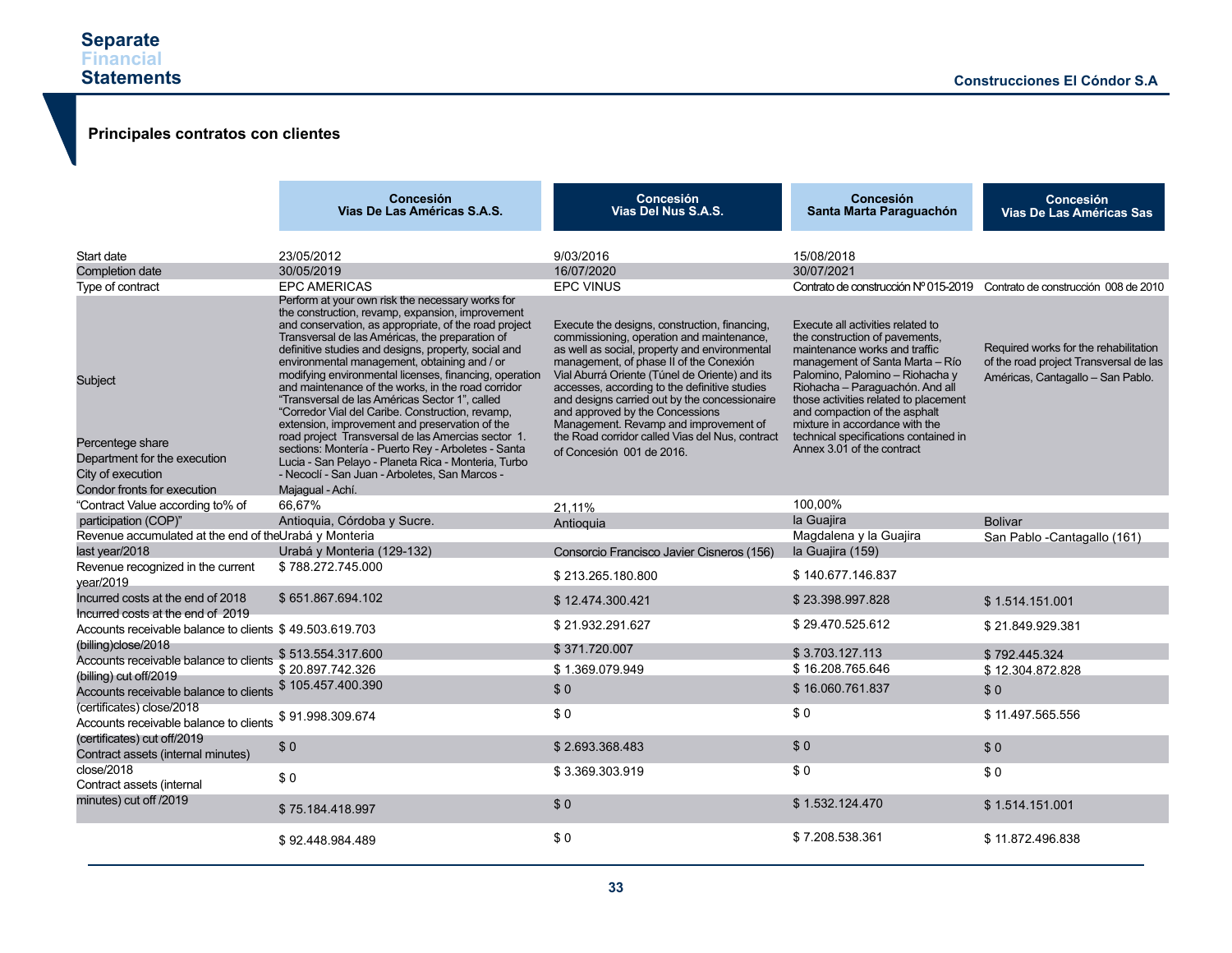As of Sep 30

# **Note 13. Operating costs**

|                                  | 2019        | 2018        |
|----------------------------------|-------------|-------------|
| Sales cost and services provided | 189.843.119 | 159.679.818 |
| Production or operation costs    | 33.584.618  | 46.402.806  |
| Direct labor                     | 54.291.818  | 52.963.128  |
| Indirect costs                   | 237.208.635 | 274.397.445 |
| Service contracts                | 24.932.928  | 17.588.056  |
| <b>TOTAL</b>                     | 539.861.118 | 551.031.253 |

# **Note 14. Administration expenses**

|                                                   | 2019       | 2018       |
|---------------------------------------------------|------------|------------|
| Employee benefits (1)                             | 16.411.571 | 14.420.285 |
| Fees                                              | 1.554.762  | 2.095.821  |
| Taxes                                             | 275.967    | 603.219    |
| Leases                                            | 71.070     | 40.013     |
| Contributions, insurance, services, legal         | 1.168.447  | 178.849    |
| Insurance                                         |            | 4.086      |
| Services                                          |            | 491.878    |
| Legal expenses                                    |            | 112.247    |
| Maintenance, furnishings                          | 52.634     | 102.654    |
| Furnishings and facilities                        |            | 9.172      |
| Travel expenses                                   | 1.150.155  | 1.835.884  |
| Depreciations                                     | 750.138    | 496.287    |
| Amortizations                                     | 912.323    | 968.007    |
| Representation and public relations expense       | 9.117      | 14.647     |
| Miscellaneous                                     | 1.305.852  | 1.513.882  |
| Impariment of accounts receivable and investments | 25         | 242.606    |
| <b>TOTAL ADMINISTRATION EXPENSES</b>              | 23.662.061 | 23.129.536 |

# **Employee benefits (1)**

| Integral salary                                                      | 4.424.776  | 4.194.105  |
|----------------------------------------------------------------------|------------|------------|
| Wages                                                                | 4.797.856  | 4.199.620  |
| Extralegal premium                                                   | 701.771    | 960.778    |
| Bonuses                                                              | 1.916.008  | 1.522.872  |
| Others (legal benefits, contributions to social security and others) | 4.571.160  | 3.542.909  |
| <b>TOTAL EMPLOYEE BENEFITS</b>                                       | 16.411.571 | 14.420.285 |

# **Nota 15. Other revenues**

|                              | 2019      | 2018      |
|------------------------------|-----------|-----------|
| Leases                       | 304.098   | 338.507   |
| Recoveries                   |           | 2.690     |
| Reimbursement of other costs | 1.178.812 | 1.826.914 |
| Reimbursement of provisions  | 1.896.368 | 1.826.204 |
| Indemnizations-disabilities  | 211.631   | 173.817   |
| Revenues of previous periods | 15.415    | 225.194   |
| Uses                         | 1.480.875 | 756.346   |
| Miscellaneous                | 1.002     | 429       |
| <b>TOTAL OTHER REVENUES</b>  | 5.095.991 | 6.655.184 |

# **Note 16. Other expenses**

|                                        | 2019      | 2018      |
|----------------------------------------|-----------|-----------|
| Costs and expenses of previous periods | 93.519    | 399.949   |
| Assumed taxes                          | 16.404    | 104.675   |
| Non-deductible expenses                | 2.745.778 | 31.314    |
| Indemnizations and lawsuits            | 41.043    | 192.856   |
| Fines, sanctions and litigations       | 682.828   | 49.744    |
| Donations                              | 711.370   | 794.311   |
| <b>Others</b>                          | 30.030    | 250.982   |
| Losses from impairment of assets       | 725       | 8.107     |
| Accidental loss                        | 129.351   | 10.136    |
| <b>TOTAL OTHER EXPENSES</b>            | 4.451.048 | 1.842.074 |

As of Sep 30

As of Sep 30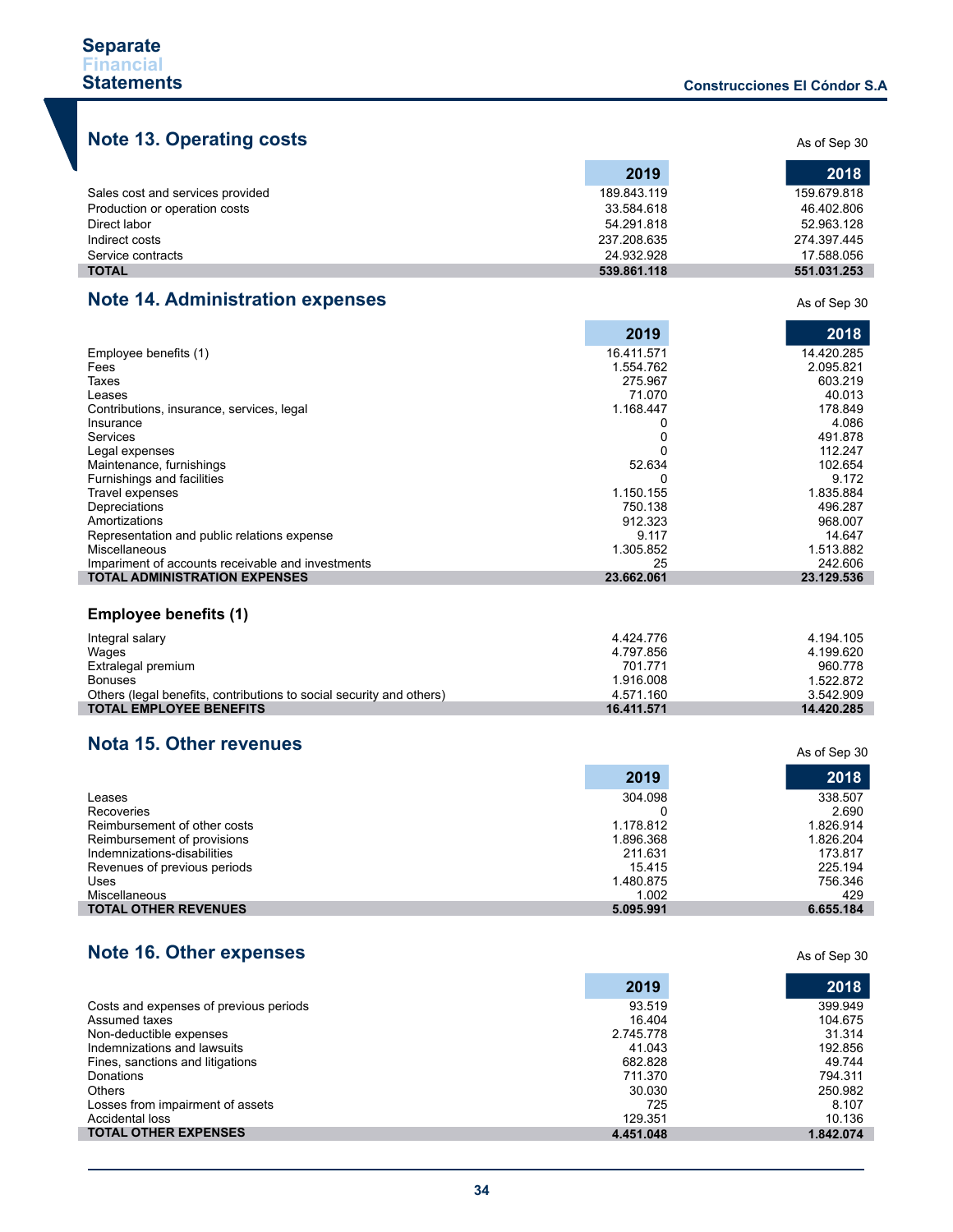| Note 17. Other gains and losses                     |           | As of Sep 30                      |
|-----------------------------------------------------|-----------|-----------------------------------|
|                                                     | 2019      | 2018                              |
| Profit from sale of properties, plant and equipment | 340.844   | 581.357                           |
| Loss of investments                                 |           | (975.997)                         |
| Loss from sale of properties, plant and equipment   | (507.345) | (1.564.569)                       |
| <b>TOTAL OTHER GAINS AND LOSSES</b>                 | (166.501) | (1.959.209)                       |
|                                                     |           |                                   |
| <b>Note 18. Financial revenues</b>                  |           | As of Sep 30                      |
|                                                     | 2019      | 2018                              |
| Exchange difference                                 | 2.839.468 | 2.164.012<br>$\ddot{\phantom{0}}$ |

| Other banking expenses                                                           | 207.582    | 284.569    |
|----------------------------------------------------------------------------------|------------|------------|
| Agregados Argos S.A.S                                                            |            | 14.709     |
| Fideicomiso sociedad Fiduciaria de Occidente (subordinated debt interests)       | 940.157    | 1.041.102  |
| Patrimonios Autónomos Fiduciaria Bancolombia S.A. (subordinated debt interests)  | 12.858.319 | 11.289.925 |
| Patrimonios Autónomos Administrados por Davivienda (subordinated debt interests) | 2.460.100  | 1.296.674  |
| Concesión Pacífico Tres S.A.S. (subordinated debt interests)                     | 12.569.241 | 8.803.760  |
| Concesión Cesar Guajira S.A.S. (subordinated debt interests)                     | 11.430.427 |            |
| Deceval                                                                          |            | 45.000     |
| Industria Selma international                                                    | 79.984     | 131.701    |
| Banco Bilboa Vizcaya Argentaria                                                  |            | 1.868.278  |
| Valores Bancolombia                                                              | 234.201    | 343.320    |
| Other minor                                                                      | 68.725     | 23.819     |
| <b>TOTAL FINANCIAL REVENUES</b>                                                  | 43.688.203 | 27.306.868 |
|                                                                                  |            |            |

# **Note 19. Financial Expenses**

|                                                            | 2019               | 2018         |
|------------------------------------------------------------|--------------------|--------------|
| Lien on financial movements                                | 3.862.507          | 2.978.482    |
| Exchange difference                                        | 2.660.541          | 3.660.250    |
| Bank fees                                                  | 6.196.828          | 5.957.459    |
| Banking expenses                                           | 18.790             | 21.406       |
| <b>Others</b>                                              | 6.794.526          | 12.346.009   |
| <b>INTEREST EXPENSES</b>                                   |                    |              |
| Banco BBVA                                                 | 3.268.444          | 3.897.818    |
| Banco BBVA (Leasing contracts interests)                   | 112.446            |              |
| Bancolombia                                                | 9.179.391          | 12.954.896   |
| Bancolombia (Leasing contracts interests)                  | 7.703.414          |              |
| Banco de Bogotá S.A.                                       | 2.459.436          | 1.691.740    |
| Banco de Bogotá S.A. (Leasing contracts interests)         | 489.927            | 0<br>295.672 |
| Itaú Corpbanca Colombia S.A.                               | 711.329<br>244.953 | 0            |
| Itaú Corpbanca Colombia S.A. (Leasing contracts interests) | 2.457.590          | 771.519      |
| Banco de Occidente                                         | 121.305            | $\Omega$     |
| Banco de Occidente (Leasing contracts interests)           | 596.682            | 455.854      |
| Banco Santander de Negocios Colombia S.A.                  | 242.130            | $\Omega$     |
| Oleoducto Bicentanario de Colombia S.A.S.                  | 591.191            | 1.253.392    |
| Odinsa S.A.                                                | 5.723.610          | 3.268.115    |
| Deceval<br>Cartera Colectiva Abierta                       | 495.661            | 2.970.176    |
| Fundación Sarmiento Palau                                  | 273.750            | 0            |
| Fondo de Inversión Colectiva Abierta Occibonos             | 0                  | 21.980       |
| Fondo de Inversión Colectiva Abierta Occirenta             | 101.894            | 308.010      |
| Fondo de Inversión Colectiva Abierta Renta Liquidez        | 172.260            | 770.039      |
| Pensiones y Cesantías Protección                           | 1.120.277          | 727.111      |
| Old Mutual Compañía de Seguros de Visa S.A.                | 0                  | 35.000       |
| Old Mutual Fondo de Pensiones Obligatorias S.A.            | 0                  | 35.000       |
| Dirección de Impuestos y Aduanas Nacionales                | 0                  | 13.515       |
| Asociación Mutual Ser Empresa Solidaria                    | 54.750             | 0            |
| Billy 1182 S.A.S.                                          | 54.750             | 0            |
| Comunidad Nuestra Señora de la Caridad                     | 54.750             | 0            |
| Inversiones Bibi S.A.S.                                    | 54.750             | 0            |
| Compañía Mundial de Seguros S.A.                           | 96.852             | $\pmb{0}$    |
| Fundación Carulla AEIOTU                                   | 62.821             | 0            |
| Inversiones P. Gaviria S.A.S                               | 265.578            | $\pmb{0}$    |
| W. Isaza S.A.S.                                            | 265.578            | 0            |
| Londoño Díaz Dinora                                        | 88.689             | $\mathbf 0$  |
| Industrias de Aluminio Arquitectonico                      | 265.578            | 0            |
| Davivienda                                                 | 359.623            | $\Omega$     |
| Other minor                                                | 230.118            | 30.852       |
| <b>SUBTOTAL INTEREST EXPENSES</b>                          | 37.919.528         | 29.500.689   |
| <b>TOTAL FINANCIAL EXPENSES</b>                            | 57.452.721         | 54.464.295   |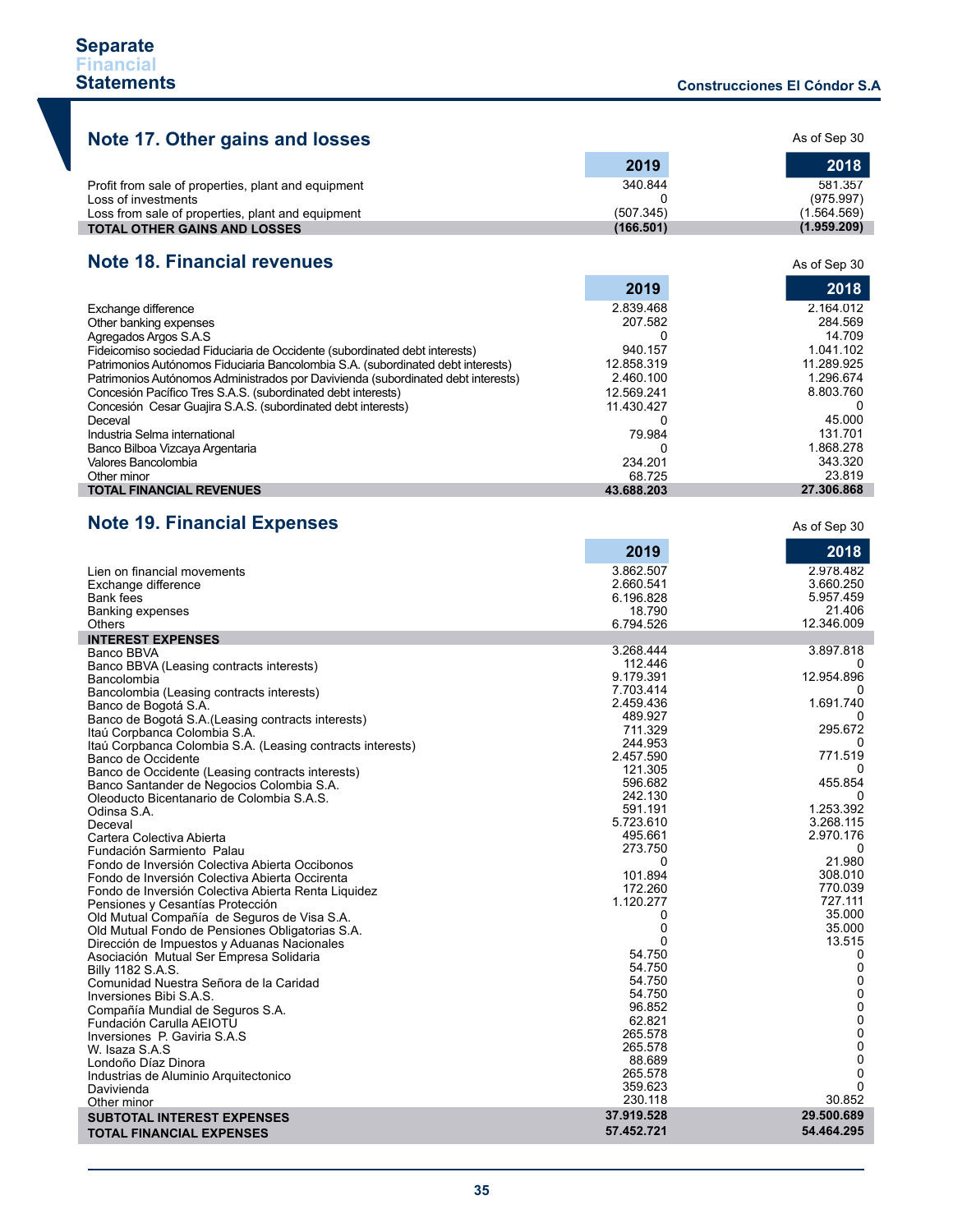# **Note 20. Equity method gain (loss)**

|                                        | 2019         | 2018        |
|----------------------------------------|--------------|-------------|
| Concesión Aburrá Norte Hatovial        | 1.631.676    | 3.273.725   |
| Concesión la pintada S.A.S.            | 5.175.194    | 8.277.754   |
| Concesión Pacifico Tres S.A.S          | 19.478.886   | 19.304.244  |
| Concesión Vial de los Llanos           | (280.746)    | 0           |
| Concesión Ruta al Mar                  | 8.956.216    | 2.610.345   |
| Concesión Transmilenio del Sur         | (3.159)      | (8.922)     |
| Concesión Vías del Nus                 | 539.874      | 306.720     |
| Concesión Túnel Aburrá Oriente S.A.    | 150.901      | 0           |
| Constructora Túnel del Oriente S.A.S.  | 1.319.364    | $\Omega$    |
| Agregados Argos S.A.S.                 | 224,880      | 593.040     |
| Concesión Cesar Guajira                | (5.249.816)  | 4.804.460   |
| Vías de las Américas S.A.S. (1)        | (72.774.913) | (2.214.610) |
| Cóndor Investment USA                  | (188.108)    | (533.131)   |
| <b>TOTAL EQUITY METHOD GAIN (LOSS)</b> | (41.019.750) | 36.413.625  |

(1) Corresponds to the participation of the loss of Vías de las Américas by the application of the participation method. This loss originated in Vías de las Américas when the project is considered as an onerous contract under the terms of IAS 37 Provisions, Contingent Liabilities and Contingent Assets.

# **Note 21. Taxes**

The following details the calculation of taxes, including fiscal obligations.

| <b>Provision for income tax</b>          | As of Sep 30 |
|------------------------------------------|--------------|
|                                          | 2019         |
| Taxable liquid income                    | 53.926.478   |
| Presumptive income                       | 29.464.736   |
| Income tax provision of 33%              | 17.795.738   |
| <b>SUBTOTAL PROVISION FOR INCOME TAX</b> | 17.795.738   |
| Deferred tax                             | 6.749.473    |
| <b>TOTAL PROVISION FOR INCOME TAX</b>    | 24.545.211   |

|                                              | As of Sep 30 |
|----------------------------------------------|--------------|
|                                              | 2018         |
| Taxable liquid income                        | 79.780.012   |
| Presumptive income                           | 14.989.474   |
| <b>SUBTOTAL PROVISION FOR INCOME TAX 33%</b> | 26.327.404   |
| Donation discount                            |              |
| Surcharge income tax                         | 3.159.200    |
| Occasional gain tax                          |              |
| <b>TOTAL PROVISION FOR INCOME TAX</b>        | 29.486.604   |
| Deferred tax                                 | 668.104      |
| <b>TOTAL PROVISION FOR INCOME TAX</b>        | 30.154.708   |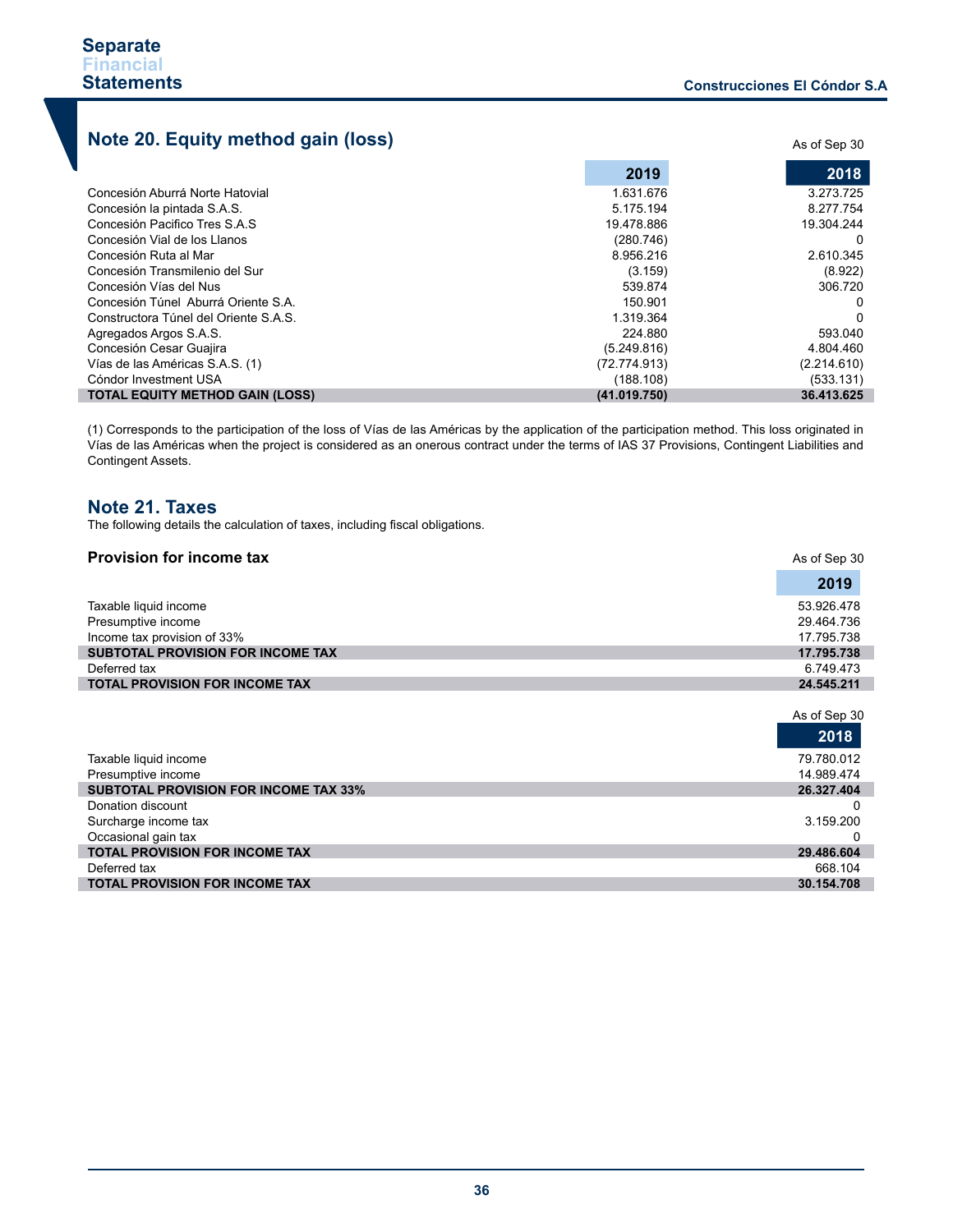# **Nota 22. Operation segments**

| <b>SEGMENTO DE INVERSIONES</b>    | Internal<br><b>Revenues</b> | <b>External</b><br><b>Revenues</b> | <b>IFRS</b><br>Ordinary<br><b>Revenue</b> | Other<br><b>Revenues</b><br>and<br>expences | <b>Period</b><br><b>Outcome</b><br>(loss) | <b>Total</b><br><b>Assets</b> | <b>Period</b><br><b>Depreciation</b> |
|-----------------------------------|-----------------------------|------------------------------------|-------------------------------------------|---------------------------------------------|-------------------------------------------|-------------------------------|--------------------------------------|
| Inversiones                       | 2.829.431                   | 83.488.382                         | 86.317.813                                | 101.580.594                                 | (15.262.781)                              | 981.529.475                   | 0                                    |
| <b>SEGMENTO DE CONSTRUCCIÓN</b>   |                             |                                    |                                           |                                             |                                           |                               |                                      |
| Agregados San Javier              | 0                           | 5.835.349                          | 5.835.349                                 | 6.248.630                                   | (413.281)                                 | (1.512.998)                   | 274.253                              |
| Américas Cóndor (Monteria)        | $\Omega$                    | 4.697.412                          | 4.697.412                                 | 5.855.173                                   | (1.157.761)                               | 29.394.176                    |                                      |
| Américas Cóndor (Urabá)           | 0                           | 44.806.208                         | 44.806.208                                | 42.127.208                                  | 2.678.999                                 | 169.786.754                   | 1.813.915                            |
| Unidad de Servicios transversales | 10.367.838                  | 3.266.878                          | 13.634.716                                | 13.860.443                                  | (225.728)                                 | (1.696.824)                   | 196.984                              |
| Obra Antioquia Bolivar            | 0                           | 127.162.573                        | 127.162.573                               | 104.130.564                                 | 23.032.009                                | 101.264.515                   | 4.585.108                            |
| La Virginia                       | $\Omega$                    | 704.673                            | 704.673                                   | 334                                         | 704.340                                   | 2.513.468                     |                                      |
| Irra                              |                             | 73.315.717                         | 73.315.717                                | 56.904.147                                  | 16.411.570                                | 102.787.873                   | 2.355.562                            |
| San Onofre                        |                             | 115.108.390                        | 115.108.390                               | 106.398.494                                 | 8.709.896                                 | 71.070.719                    | 3.531.620                            |
| La Guajira                        |                             | 29.470.526                         | 29.470.526                                | 39.341.530                                  | (9.871.004)                               | 15.140.905                    | 1.428.492                            |
| San Pablo Cantagallo              | $\Omega$                    | 21.849.929                         | 21.849.929                                | 21.030.726                                  | 819.204                                   | 25.095.432                    | 531.001                              |
| <b>VINUS</b>                      | 0                           | 27.759.800                         | 27.759.800                                | 28.320.862                                  | (561.062)                                 | 6.111.339                     | 1.158.403                            |
|                                   | 13.197.269                  |                                    | 537.465.837 550.663.106                   | 525.798.704                                 | 24.864.402                                | 1.501.484.833                 | 15.875.339                           |

**Agregados San Javier:** This quarry is set in the mid-western area of Medellin, and is devoted to the production and sale of stone aggregates and asphalt blends. This Company entered a commercial agreement to sell these materials to Sociedad Agregados Argos, whih is the part related to Construcciones El Cóndor.

**Américas Cóndor ( Montería):** This involves Concession Contract 008 of 2010 for the construction, revamp, expansion, improvement and conservation of the road project of Transversal de las Américas. This Contract includes as well the preparation of final studies and designs, the property, social and environmental management, the obtainment and/or amendment of environmental licenses, the financing, operation and maintenance of works of "Transversal de las Américas Sector 1", known as well as "Corredor Vial del Caribe". The Contract serves sections: Arboletes-Puerto Rey-Montería, relief road Arboletes, Planeta Rica - Montería, double lane Montería - El 15.

**Américas Cóndor (Urabá):** This involves Concession Contract 008 of 2010 for the construction, revamp, expansion, improvement and conservation of the road project of Transversal de las Américas. This Contract includes as well the preparation of final studies and designs, the property, social and environmental management, the obtainment and/or amendment of environmental licenses, the financing, operation and maintenance of works of "Transversal de las Américas Sector 1", known as well as "Corredor Vial del Caribe".

Section 1-L omas Aisladas - El Tigre Section 2- El Tigre - Turbo Section 3- Turbo - Necoclí - San Juan Section 4- The second lane of el Tigre – Turbo includes relief roads (Carepa, Reposo, Apartadó and Currulao Construction of Cirilo toll Construction of Rio Grande toll Construction of Chaparral toll

**Antioquia Bolivar (work)**: This involves Concession Contract 016 of 2016 for the construction, improvement, operation, maintenance and reversion of the road system to connect the departments of Antioquia and Bolivar.

Functional units 1 2 3 6 7 8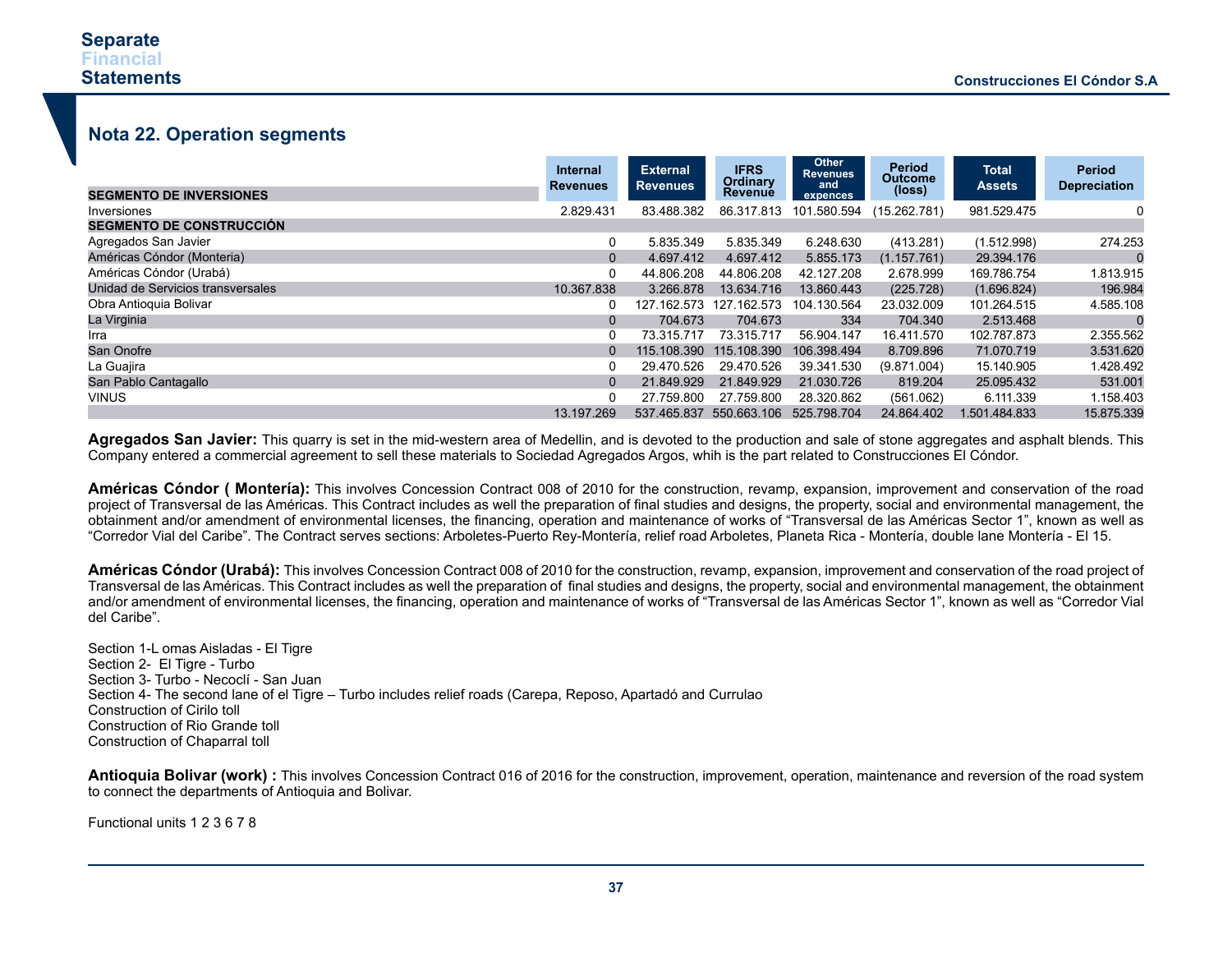**Grupo cóndor Inversiones:** In charge of the obtainment of resources assigned to debt payments for new concession projects of the Company, the management of the current investments portfolio, and the generation and implementation of financing strategies which enable the Company to make contributions for risk capital in investments, and to continue growing in the market.

**La Virginia:** This involves Concession Contract 5 of 2014 for the highway connection project of Pacífico 3, final studies and designs, financing environmental, property and social studies , improvement, revamp, operation, maintenance and reversion of concession Pacífico 3 autopista para la prosperidad.

Functional units 1 - completed Functional units 2 - partial

**Irra:** This involves Concession Contract 5 of 2014 for the highway connection project of Pacífico 3, final studies and designs, financing environmental, property and social studies, improvement, revamp, operation, maintenance and reversion of concession Pacífico 3 autopista para la prosperidad.

Funcional units 3 - partial Functional units 4 - completed Functional units 5 - partial

**SAN ONOFRE:** Corresponds to the contract entered for the construction, revamp and improvement of the road system for the concession Ruta al Mar. Functional units 7 and 8 are served from this front 7 and 8.

LA GUAJIRA: This involves two contracts entered with concession Santa Martha Paraguachón: Contract 011-2018 for \$18.649.203.725 and Contract 015-2018 for \$140.677.146.837; the latter expires on August 25, 2021.

**SAN PABLO CANTA GALLO:** This involves Concession Contract 008 of 2010 for the construction, revamp, expansion, improvement and conservation of the road project of Transversal de las Américas. This Contract includes as well the preparation of final studies and designs, the property, social and environmental management, the obtainment and/or amendment of environmental licenses, the financing, operation and maintenance of works of "Transversal de las Américas Sector 1", known as well as "Corredor Vial del Caribe". It serves the section Cantagallo – San Pablo.

**VINUS**: A contract for the execution of the studies, designs, supplies, construction, revamp and improvement of the road known as Vías del Nus (Concession 001 of 2016).

**P2 Cóndor:** concession contract 6 of 2014 Pacific connection highway project 2 definitive studies and designs financing environmental, property and social management, construction, improvement rehabilitation operation maintenance and reversal of the peaceful concession 3 highway for prosperity Functional units 1 2 3 4 5

**Cesar Guajira Cóndor:** concession contract 006 of 2015 construction, rehabilitation, operation and maintenance and reversal of the road system for the connection of the departments of Cesar and La Guajira.Functional units 1 2 4 5 7 complete

Through the minutes signed on July 10, 2017 between the National Infrastructure Agency (ANI) and the Concession Cesar Guajira S.A.S. (Concession) delivered on August 18, 2017 to the Company, the occurrence of a cause for early termination and the beginning of the reversal stage of Contract No. 006 of 2015 for the realization of "definitive studies and designs," financing, environmental, property and social management, construction, improvement, rehabilitation, operation, maintenance and reversal of the Cesar - Guajira Concession ". Similarly, on July 10, 2017, the amendment No. 10 was signed to the concession contract No. 006 of 2015 where the parties agreed on the modifications or contractual clarifications necessary for the reversal stage, the early termination and / or the contract settlement.

The reason why the parties declare the occurrence of the termination of the contract is the materialization of the risk of lower toll collection due to the impossibility of operating the Rio Seco toll station, under the terms established in the aforementioned concession contract (risk by ANI), which means that the mechanisms for risk compensation are insufficient to compensate for the risks activated in the project.

From the signing of the aforementioned act and the amendment No 10, it begins with the process of reversion of the infrastructure and assets of the Concession in favor of the ANI and the subsequent liquidation of the concession contract applying the formula established in it .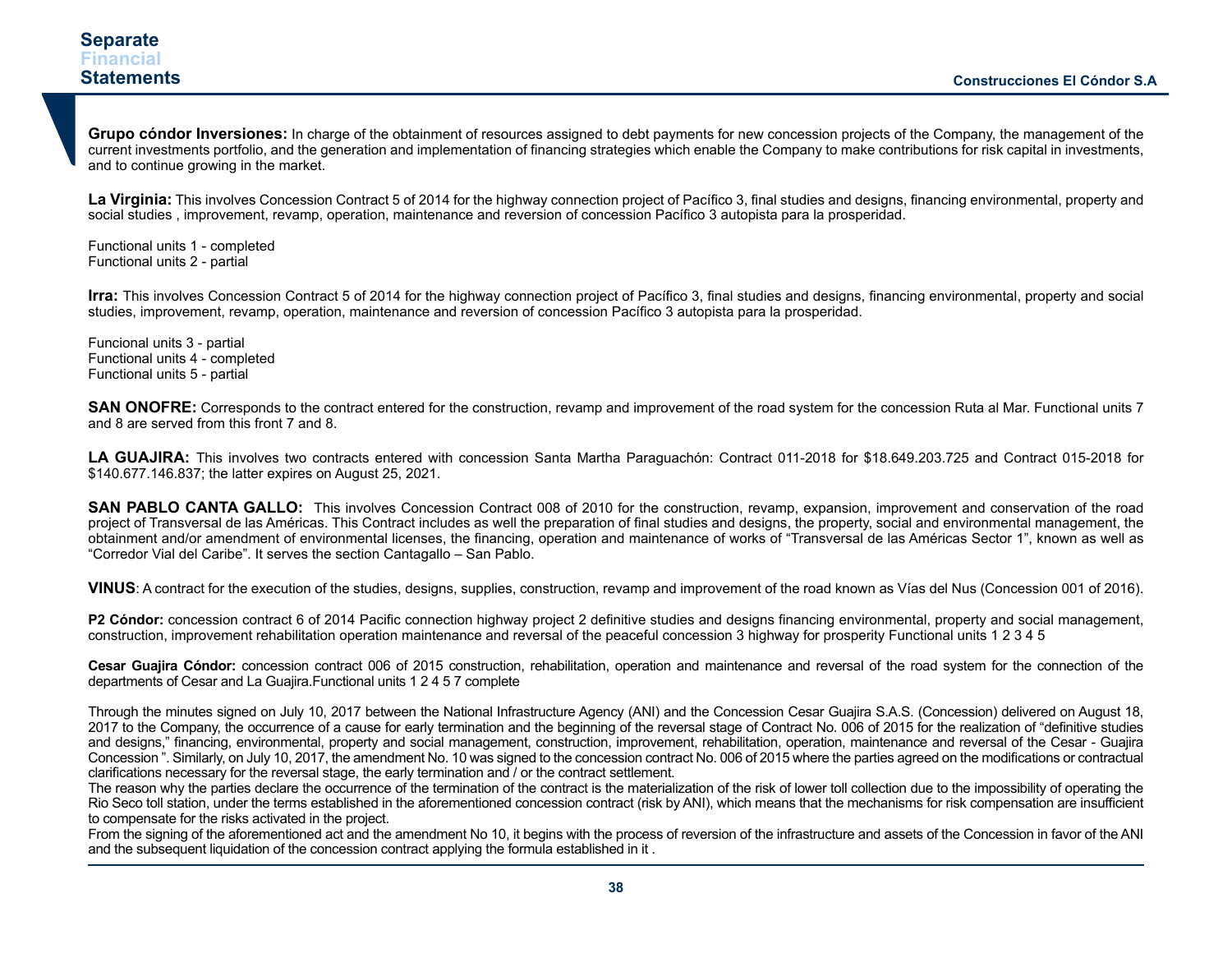# **Note 22. Transactions with related parties**

During 2019, operations with related companies have taken place after being revised and approved by the Audit Committee, which seeks if they meet the standards and provide the same treatment given to third party independents. Details of the operations made with related companies and subordinates are shown in Notes 4 and 5 of these financial statements.

Remuneration of key management personnel

The remuneration granted during the year to key management personnel is described below:

| Remuneration                                          | <b>VALOR</b> |
|-------------------------------------------------------|--------------|
| Short-term employee benefits                          | 3.178.962    |
| Post-employment benefits                              |              |
| Other long-term benefits                              |              |
| Benefits for termination                              |              |
| Payments based on shares                              |              |
| <b>TOTAL REMUNERATION OF KEY MANAGEMENT PERSONNEL</b> | 3.178.962    |

Amounts detailed correspond the values recognized as expenses during the period.

Transactions during 2019 with other entities of interest (investments in corporations).

|                                                          | No.<br>of shares | <b>Dividends</b> | Sale of<br>supplies<br>and services | Subordinate<br>debt | Other<br>loans | <b>Accounts</b><br>payable | <b>Shares</b><br>purchased | <b>Revenues</b><br>from<br>interests | <b>Minutes of</b><br>works and<br>others | Costs<br>and<br>expenses | Internal<br>minutes |
|----------------------------------------------------------|------------------|------------------|-------------------------------------|---------------------|----------------|----------------------------|----------------------------|--------------------------------------|------------------------------------------|--------------------------|---------------------|
| <b>COMPANY</b>                                           |                  |                  |                                     |                     |                |                            |                            |                                      |                                          |                          |                     |
| Concesión Aburrá Norte Hatovial S.A                      | 1.582.886        | 1.414.035        |                                     |                     |                | 1.897.611                  |                            |                                      |                                          |                          |                     |
| Concesión la Pintada S.A.S.                              | 8.490.799        |                  |                                     | 17.448.750          |                |                            |                            |                                      |                                          |                          |                     |
| Concesión Vial los Llanos S.A.S                          | 550,000          |                  |                                     |                     |                |                            |                            | 12.190                               |                                          |                          |                     |
| Constructora Túnel del Oriente S.A.S                     | 2.629.361.939    |                  | 39.021                              |                     |                |                            |                            |                                      |                                          |                          |                     |
| Concesión Túnel Aburrá Oriente S.A                       | 236.700          |                  |                                     |                     |                |                            |                            |                                      |                                          |                          |                     |
| Concesión Pacífico Tres S.A.S                            | 4.800            |                  |                                     |                     |                |                            |                            | 12.569.241                           |                                          |                          | $\Omega$            |
| Concesión Vías de las Américas S.A.S                     | 173.342          |                  | 71.560                              |                     |                |                            |                            |                                      | 2.206.958                                | 1.528.674                | 11.922.566          |
| Concesión Vías del Nus S.A.S                             | 25.326.000       |                  |                                     | 17.264.663          | 1.311          |                            |                            |                                      |                                          |                          |                     |
| Concesión Cesar Guajira S.A.S                            | 700,000          |                  |                                     | (606.257)           | 4.224.563      |                            |                            | 11.430.426                           |                                          |                          |                     |
| Concesión Ruta Al Mar S.A.S                              | 350.000          |                  | 55.633                              | 45.245.006          | 675.433        | (494.397)                  |                            |                                      |                                          | 1.548.976                |                     |
| Industria Selma S.A                                      | 5.000            |                  |                                     |                     |                |                            |                            | 79.968                               |                                          |                          |                     |
| Concesión Transmilenio del Sur                           | 25.000           |                  |                                     |                     |                |                            |                            |                                      |                                          |                          |                     |
| <b>Trans NQS Sur</b>                                     | 24.990           |                  |                                     |                     |                |                            |                            |                                      |                                          |                          |                     |
| Condor Investment USA Inc.                               | 2.621.000        |                  |                                     |                     |                |                            | 1.172.350                  |                                      |                                          |                          |                     |
| Agregados Argos S.A.S                                    | 1.512.000.000    |                  | 5.548.429                           |                     | 550            |                            |                            |                                      |                                          |                          | 328.640             |
| P.A Fiduciaria Bancolombia Concesión la Pintada #7102    |                  |                  |                                     |                     |                |                            |                            | 4.487.529                            |                                          |                          |                     |
| P.A Fiduciaria Bancolombia Concesión Pacífico Tres #7114 |                  |                  | 1.231.545                           |                     |                |                            |                            |                                      | 23.247                                   |                          | 1.056.590           |
| P.A Fiduciaria Bancolombia Concesión Ruta Al Mar #10134  |                  |                  | 87.597                              |                     |                |                            |                            | 8.370.791                            | 292.542.434                              |                          | (59.288.637)        |
| P.A Fiduciaria Davivienda Concesión Los Llanos #421759   |                  |                  |                                     |                     |                |                            |                            | 940.157                              |                                          |                          |                     |
| PA Fiduciaria Davivienda Concesión Vías del Nus #61816   |                  |                  |                                     |                     |                |                            |                            | 2.460.100                            |                                          |                          |                     |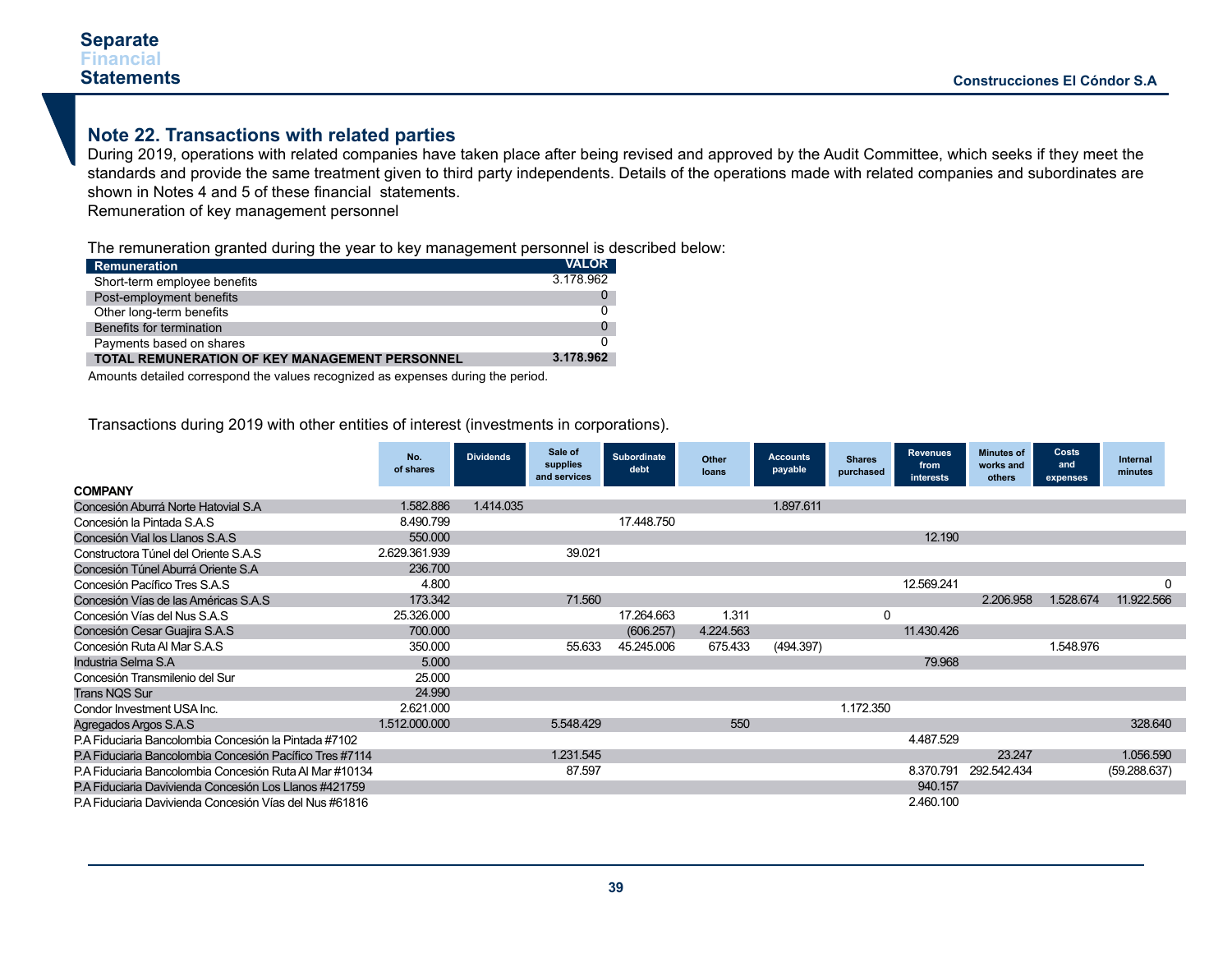As of Dec 31

### **Accounts receivable current related parties**

|                                                     | As of Sept 30 | As of Dec 31 |
|-----------------------------------------------------|---------------|--------------|
|                                                     | 2019          | 2018         |
| <b>DETAIL - RELATED PARTIES</b>                     |               |              |
| Domestic clients                                    | 81.394.910    | 22.191.725   |
| Prepayments and advances                            | 35.278        |              |
| Income receivable, internal minutes                 | 55.618.421    | 91.681.991   |
| Debtors, related parties                            | 76.654.522    | 121.725.479  |
| Withholding over contracts                          | 27.568.346    | 13.103.954   |
| <b>TOTAL CUENTAS POR COBRAR PARTES RELACIONADAS</b> | 241.271.477   | 248.703.149  |

#### **Domestic clients, related parties**

| Domestic clients, related parties                          | As of Sept 30 | As of Dec 31 |  |
|------------------------------------------------------------|---------------|--------------|--|
|                                                            | 2019          | 2018         |  |
| Concesión Cesa Guajira S.A.S.                              | 10.713.950    |              |  |
| Patrimonios Autónomos Fiduciaria (Concesión Cesar Guajira) |               |              |  |
| Concesión la Pintada S.A.S.                                |               |              |  |
| Patrimonios Autónomos La Pintada                           | 980.317       | 980.317      |  |
| Concesión Pacífico Tres S.A.S.                             |               |              |  |
| Patrimonios Autónomos Pacífico Tres                        | 797.155       | 885.943      |  |
| Concesión Ruta al Mar S.A.S                                |               | 7.406        |  |
| Patrimonios Autónomos Fiduciaria (Concesión Ruta al Mar)   | 68.844.395    | 20.262.957   |  |
| Concesión Vías de las Américas S.A.S                       | 59.092        | 55.102       |  |
| <b>TOTAL DOMESTIC CLIENTS, RELATED PARTIES (1)</b>         | 81.394.910    | 22.191.725   |  |

(1) The amount corresponds to the execution of concession contracts and interests from the subordinate debt of Cesar Guajira y Ruta al Mar and to the transaction contract by virtue of the liquidation of the EPC contract with the Cesar Guajira Concession.

### **Income receivable, internal minutes, related parties**

|                                               | <b>INDIA</b> | , w vi Duu vi |
|-----------------------------------------------|--------------|---------------|
|                                               | 2019         | 2018          |
| Concesión Ruta al Mar S.A.S.                  | 35.278       |               |
| Concesión Vías de las Américas S.A.S.         |              |               |
| TOTAL ANTICIPOS Y AVANCES PARTES RELACIONADAS | 35.278       |               |

 $A \cap \{f \}$ 

# **Ingresos por cobrar actas internas partes relacionadas**

| ingresos por cobrar actas internas partes relacionadas | As of Sept 30 | As of Dec 31 |  |
|--------------------------------------------------------|---------------|--------------|--|
|                                                        | 2019          | 2018         |  |
| Concesión Pacifico Tres                                |               |              |  |
| P.A. Pacifico Tres                                     | 1.056.590     |              |  |
| Concesión Ruta al Mar S.A.S.                           |               | 87.704.055   |  |
| P.A. Concesión Ruta al Mar                             | 28.489.933    |              |  |
| Concesión Vías de las Américas S.A.S.                  | 15.934.650    | 3.977.936    |  |
| Concesión Vías del Nus                                 |               |              |  |
| TOTAL INCOME RECEIVABLE. INTERNAL MINUTES.             | 45.481.173    | 91.681.991   |  |
| <b>RELATED PARTIES</b>                                 |               |              |  |

### **Income receivable, internal minutes, related parties - subordinated debt interests**

|                                                      | As of Sept 30 | As of Dec 31 |
|------------------------------------------------------|---------------|--------------|
|                                                      | 2019          | 2018         |
| P.A. Concesión Ruta al Mar                           | 8.370.790     | 0            |
| P.A. Concesión Vías del Nus                          | 814.112       | 0            |
| Concesión Vías de las Américas S.A.S.                |               | $\Omega$     |
| Concesión Vial los Llanos                            | 12.189        | 0            |
| P.A. Concesión Vial los Llanos                       | 940.157       | $\Omega$     |
| TOTAL INCOME RECEIVABLE. INTERNAL MINUTES.           | 10.137.248    |              |
| <b>RELATED PARTIES - SUBORDINATED DEBT INTERESTS</b> |               |              |
| TOTAL INCOME RECEIVABLE. INTERNAL MINUTES.           | 55.618.421    | 91.681.991   |
| <b>RELATED PARTIES</b>                               |               |              |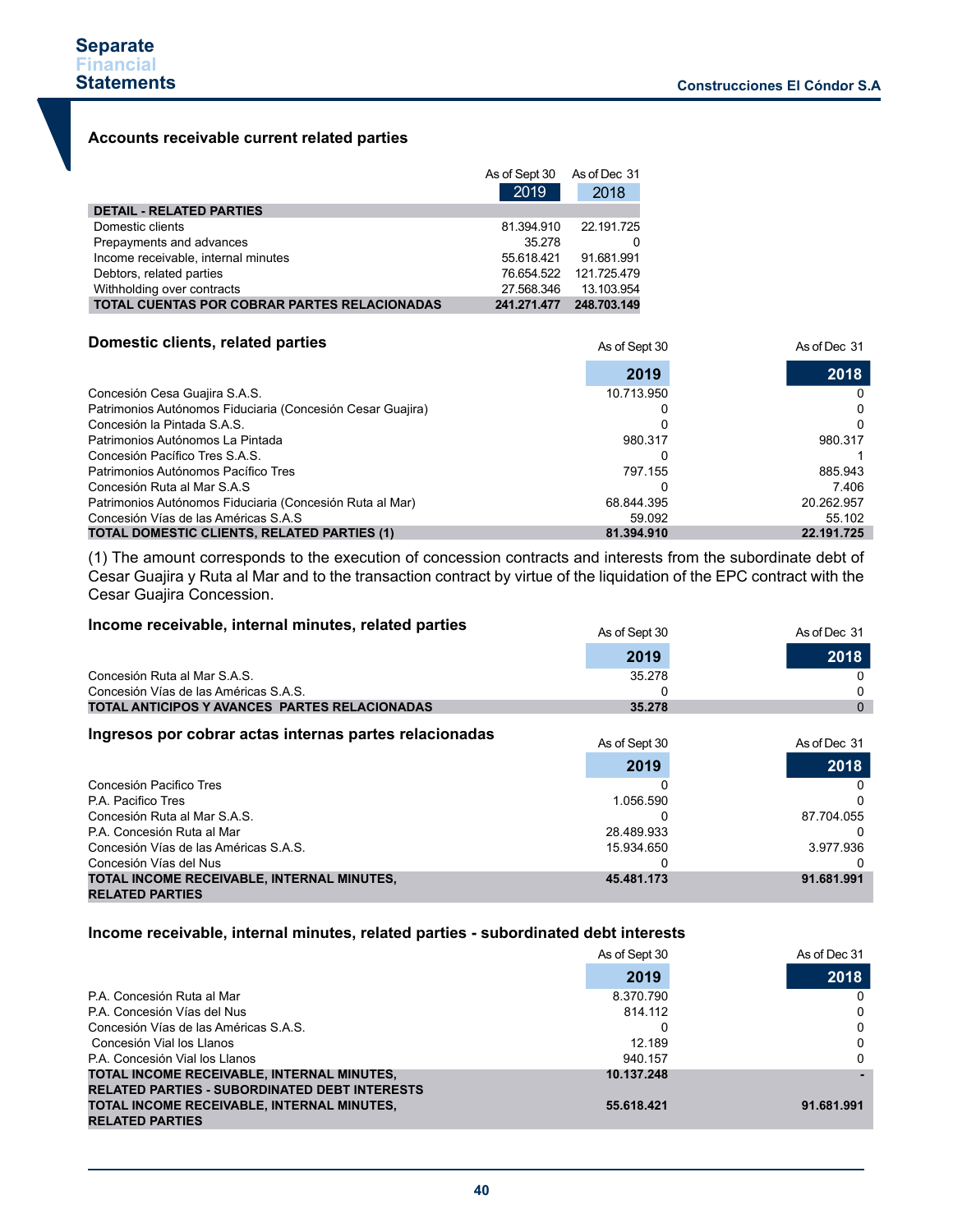| Debtors, related parties                         | As of Sept 30 | As of Dec 31 |
|--------------------------------------------------|---------------|--------------|
|                                                  | 2019          | 2018         |
| P.A. Ruta al Mar                                 | 649.460       | 6.197        |
| Concesión Cesar Guajira (1) Deuda subordinada    |               | 49.653.857   |
| Concesión Cesar Guajira S.A.S. Otros             | 3.941.660     |              |
| Concesión Pacífico Tres S.A.S. Deuda subordinada | 71.596.861    | 71.596.861   |
| Concesión Vías de las Américas S.A.S.            | 417.789       | 417.789      |
| Concesión Vías del Nus S.A.S.                    | 48.752        | 47.441       |
| Condor Construction Corp.                        |               | 3.334        |
| <b>TOTAL DEBTORS, RELATED PARTIES</b>            | 76.654.522    | 121.725.479  |

(1) The subordinated debt corresponds to the equity drafts made to the project in accordance with the concession contract by the partner, which will be canceled with the resources that the Concession will receive as a result of the early liquidation of the concession contract.

| Withholding over contracts, related parties                                                                    | As of Sept 30             | As of Dec 31              |
|----------------------------------------------------------------------------------------------------------------|---------------------------|---------------------------|
|                                                                                                                | 2019                      | 2018                      |
| P.A. Ruta al Mar                                                                                               | 27.568.346                | 13.103.954                |
| TOTAL WITHHOLDING OVER CONTRACTS, RELATED PARTIES<br><b>TOTAL ACCOUNTS RECEIVABLE, CURRENT RELATED PARTIES</b> | 27.568.346<br>241.271.477 | 13.103.954<br>248.703.149 |

### **Accounts receivable, non-current related parties**

|                                                        | As of Sept 30 | As of Dec 31 |
|--------------------------------------------------------|---------------|--------------|
|                                                        | 2019          | 2018         |
| <b>DETAIL - RELATED PARTIES</b>                        |               |              |
| Domestic clients                                       | 88.935.206    | 72.826.190   |
| Commercial banking accounts                            | 12.546.467    | 11.777.228   |
| Accounts receivable impairment                         | (9.074.091)   | (8.517.748)  |
| Accounts receivable                                    | 627.672.644   | 495.338.507  |
| Accounts receivable related parties others             | 282.903       |              |
| Deposits                                               | 420.065       | 420.065      |
| <b>TOTAL ACCOUNTS RECEIVABLE, RELATED PARTIES (**)</b> | 720.783.193   | 571.844.243  |

| Domestic clients, related parties                        | As of Sept 30 | As of Dec 31 |
|----------------------------------------------------------|---------------|--------------|
|                                                          | 2019          | 2018         |
| Patrimonios Autónomos La Pintada                         | 9.107.803     | 4.934.401    |
| Concesión Pacífico Tres S.A.S.                           | 42.350.973    | 31.946.128   |
| Patrimonios Autónomos Pacífico Tres                      | 5.679.163     | 5.679.163    |
| Patrimonios Autónomos Fiduciaria (Concesión Ruta al Mar) | 24.101.968    | 24.101.968   |
| Concesión Aburra Norte Hatovial                          | 22 213        | 22.213       |
| P.A. Concesión Vial los Llanos                           | 2.156.471     | 2.156.471    |
| Concesión Vial de los Llanos                             | 8.723         | 8.723        |
| P.A. Concesión Vías del Nus                              | 5.507.891     | 3.977.123    |
| TOTAL DOMESTIC CLIENTS, RELATED PARTIES                  | 88.935.206    | 72.826.190   |

### **Commercial banking accounts, related parties - Industrias Selma (1)**

|                                                           | As of Sept 30 | As of Dec 31 |
|-----------------------------------------------------------|---------------|--------------|
|                                                           | 2019          | 2018         |
| Loans                                                     | 8.929.518     | 8.382.038    |
| Interests                                                 | 3.616.950     | 3.395.190    |
| <b>TOTAL COMMERCIAL BANKING ACCOUNTS. RELATED PARTIES</b> | 12.546.467    | 11.777.228   |

(1) Industrias Selma, a company domiciled abroad, has balances for loans which are restated in Colombian pesos at the market representative rate and are detailed below.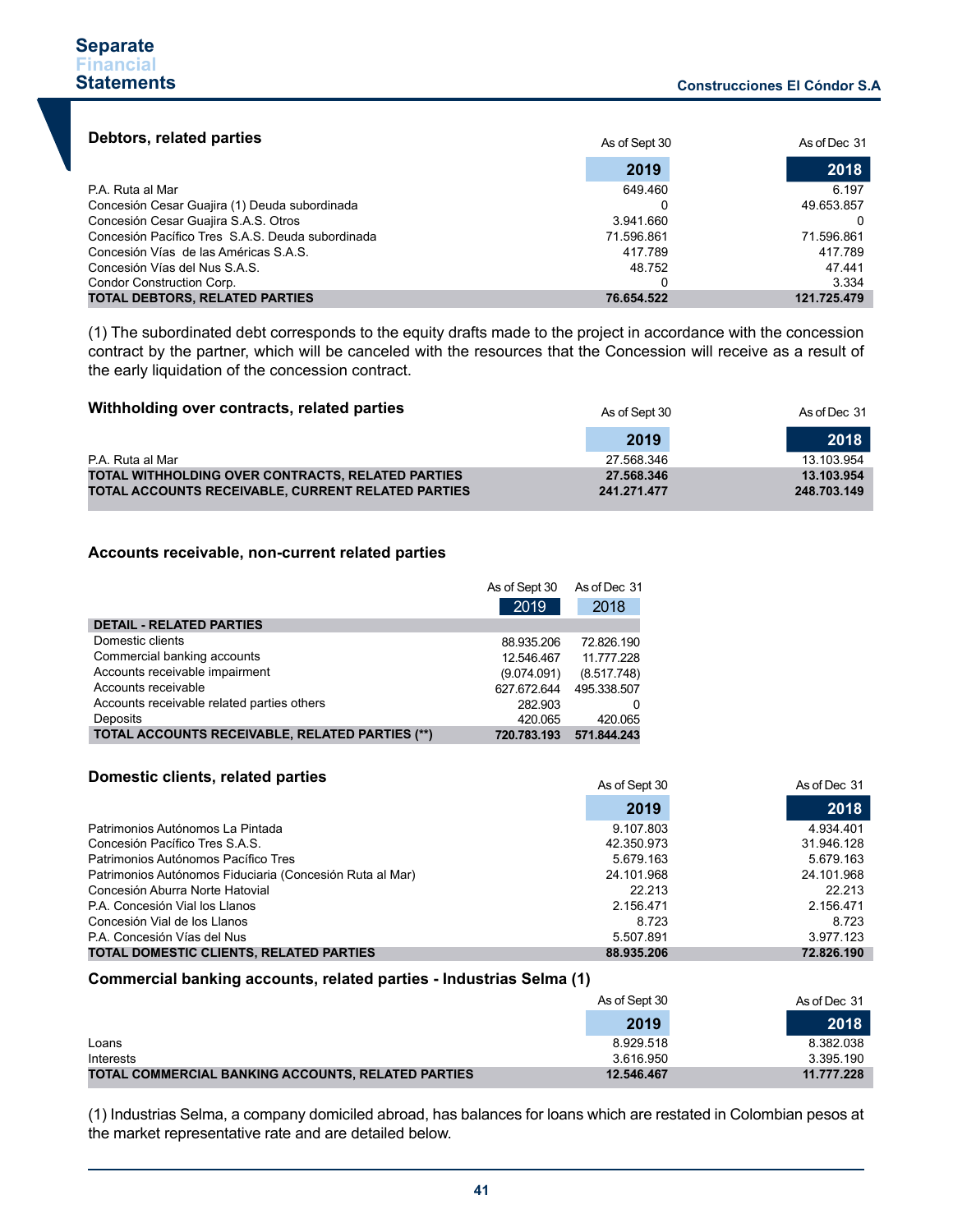### **Accounts receivable impairment - Industrias Selma**

|                                                                      | As of sept 30 | As of dec 31 |
|----------------------------------------------------------------------|---------------|--------------|
|                                                                      | 2019          | 2018         |
| Loans                                                                | 5.457.143     | 5.122.559    |
| Interests                                                            | 3.616.948     | 3.395.189    |
|                                                                      | 9.074.091     | 8.517.748    |
| <b>IMPAIRMENT OF COMMERCIAL ACCOUNTS RECEIVABLE. RELATED PARTIES</b> | (9.074.091)   | (8.517.748)  |

Additional to these are loans for US \$415.

| Type of transaction, operation,   | Loan in foreign               | Loan in foreign               |
|-----------------------------------|-------------------------------|-------------------------------|
| contract or business              | currency                      | currency                      |
| Amount of operation               | USD \$2.674.210.09            | USD \$364.123.21              |
| Date of operation                 | August 14, 2014               | March 12, 2014                |
| Balance of operation              | USD \$2.173.583               | USD \$364.123.21              |
| Conditions of the operation       | $LIBOR +2$                    | $LIBOR + 2$                   |
| Date of payment                   | August 14, 2019               | March 12, 2019                |
| Accounts receivable I.D.          | Industrias Selma COR          | Industrias Selma COR          |
| Creditor I.D.                     | Construcciones El Cóndor S.A. | Construcciones El Cóndor S.A. |
| Obligations of parties: guarantee | Promissory note               | Promissory note               |
| granted or received               |                               |                               |
|                                   |                               |                               |
|                                   |                               |                               |
| Type of transaction, operation,   | Loan in foreign               | Loan in foreign               |
| contract or business              | currency                      | currency                      |
| Amount of operation               | <b>USD \$1.085</b>            | USD \$40.495.89               |
| Date of operation                 | October 8, 2014               | November 12, 2014             |
| Balance of operation              | <b>USD \$1.085</b>            | USD \$40.495.89               |
| Conditions of the operation       | $LIBOR +2$                    | $LIBOR +2$                    |
| Date of payment                   | October 8, 2019               | November 12, 2019             |
| Accounts receivable I.D.          | Industrias Selma COR          | Industrias Selma COR          |
| Creditor I.D.                     | Construcciones El Cóndor S.A. | Construcciones El Cóndor S.A. |

### **Debtors related parties and subordinated loans**

granted or received

**TOTAL DEBTORS RELATED PARTIES OTHERS**

|                                                      | As of sept 30 | As of dec 31 |
|------------------------------------------------------|---------------|--------------|
|                                                      | 2019          | 2018         |
| Concesión Cesar Guajira S.A.S.                       | 118.933.817   | 69.886.217   |
| Concesión la Pintada S.A.S.                          | 69.777.829    | 52.329.079   |
| Concesión pacifico Tres                              | 192.500.000   | 192.500.000  |
| Fiduciaria Davivienda (VINUS)                        | 72.641.095    | 52.048.315   |
| Concesión Ruta al Mar                                | 173.819.904   | 128.574.896  |
| TOTAL DEBTORS RELATED PARTIES AND SUBORDINATED LOANS | 627.672.644   | 495.338.507  |
| Debtors related parties others                       |               |              |
|                                                      | As of sept 30 | As of dec 31 |
|                                                      | 2019          | 2018         |
| Concesión Cesar Guajira S.A.S.                       | 282.903       |              |

The transactions made betwen the Company that reports and its related parties are conduced in conditions similar to those made among independent parties. The accounts receivable of Construcciones El Cóndor to its subsidiaries, associates and/or joint businesses are for the following items: construction services, interests, subordinate loans, loans and other services. Subordinate loans or subordinate debt refer to the mechanism used to make equity drafts to the Concessionaires; the terms estimated to pay thee loans are considered in the financial models of each project, and overall, is longer than 15 years; interests rates agreed in said contracts range from FTD + 2%EA and FTD + 3%EA. Accounts receivable related to construction services and other services display a turnover ranging from 30 to 45 days.

282.903

 $\Omega$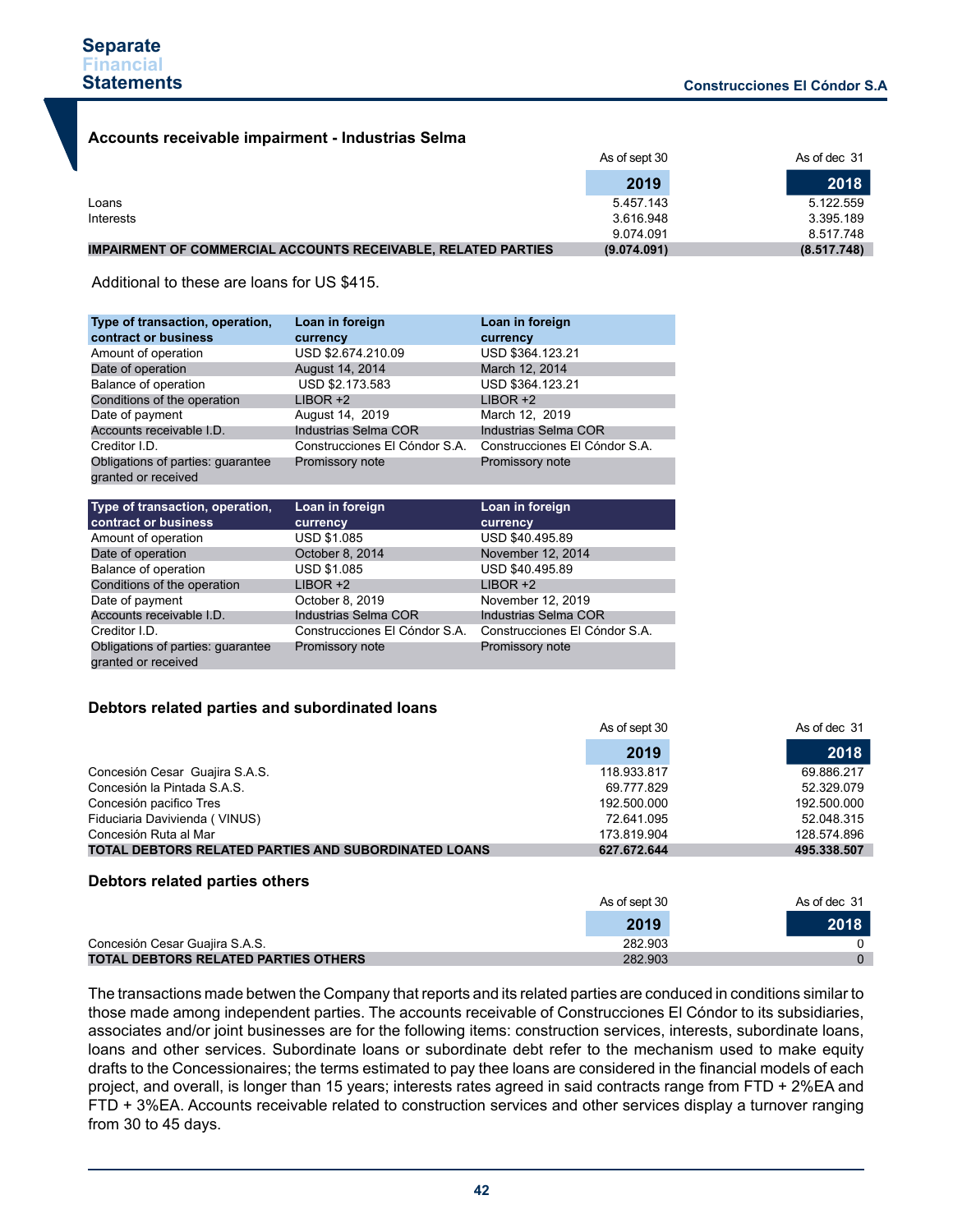### **Summary of guarantees with letters of credit issued as of 30 de septiembre de 2019 :**

|                                                   | <b>BANCOLOMBIA (THOUSANDS)</b> | <b>FDN (THOUSANDS)</b> |
|---------------------------------------------------|--------------------------------|------------------------|
| <b>PROJECT</b>                                    |                                |                        |
| Concesión Pacífico 3                              | 31.830.606                     | $\Omega$               |
| Concesión Pacífico 2                              | 57.092.000                     | $\Omega$               |
| Concesión Ruta al Mar S.A.S. (equity base)        | 68.592.761                     | 68.592.761             |
| Concesión Ruta al Mar S.A.S. (equity contingente) | 15.000.000                     | 15.000.000             |

### **Deposits**

Deposits correspond to payments made to corporations with the purpose of gaining a future capitalization, and correspond to equity contributions derived from the projects' cash flow needs.

The Company does not recognize implicit financing for miscellaneous accounts receivable and deposits due to the levels of uncertainty held pertaining to the time in which these accounts receivable shall be paid; this is the reason why no terms or interests are established thereof.

 $\overline{A}$ 

|                                                                   | As of Sept 30 | As of Dec 31 |
|-------------------------------------------------------------------|---------------|--------------|
|                                                                   | 2019          | 2018         |
| Trans NQS Sur                                                     | 420.065       | 420.065      |
| <b>TOTAL DEPOSITS</b>                                             | 420.065       | 420.065      |
|                                                                   |               |              |
| TOTAL ACCOUNTS RECEIVABLE, RELATED PARTIES,<br><b>NON-CURRENT</b> | 720.783.193   | 571.844.242  |

### **Accounts payable, related parties, current**

|                                                  | As of Sept 30 | As of Dec 31 |
|--------------------------------------------------|---------------|--------------|
|                                                  | 2019          | 2018         |
| Concesión Vias del Nus                           | 8.805         |              |
| Concesión Ruta al Mar S.A.S.                     | 215.028       |              |
| Concesión Vías de las Americas S.A.S.            | 1.596.398     |              |
| Concesión Aburrá Norte Hatovial                  |               | 3.861.082    |
| TOTAL ACCOUNTS PAYABLE. RELATED PARTIES, CURRENT | 1.820.231     | 3.861.082    |

### **Accounts payable, related parties, non-current**

|                                                                | As of Sept 30 | As of Dec 31 |
|----------------------------------------------------------------|---------------|--------------|
|                                                                | 2019          | 2018         |
| Concesión Aburrá Norte Hatovial                                | 12.095.158    |              |
| TOTAL ACCOUNTS PAYABLE, RELATED PARTIES,<br><b>NON-CURRENT</b> | 12.095.158    |              |
| <b>TOTAL ACCOUNTS PAYABLE</b>                                  | 13.915.389    | 3.861.082    |

# **Note 23. Reclassifications**

To compare these financial statements with those as of a septiembre 30 de 2019 reclassification was made in some figures of the financial information as of December 31,2018. and september 30, 2018.

# **Note 24. Highlights**

Merger through absorption: On March 7, 2017, the commercial registry of the private document that approved the abbreviated merger through absorption took place, in which Construcciones El Cóndor S.A. absorbs its afilliate Concesión Red Vial del Cesar S.A.S.

As a result of the foregoing, the corporation Concesión Red Vial del Cesar S.A.S. is dissolved without liquidation.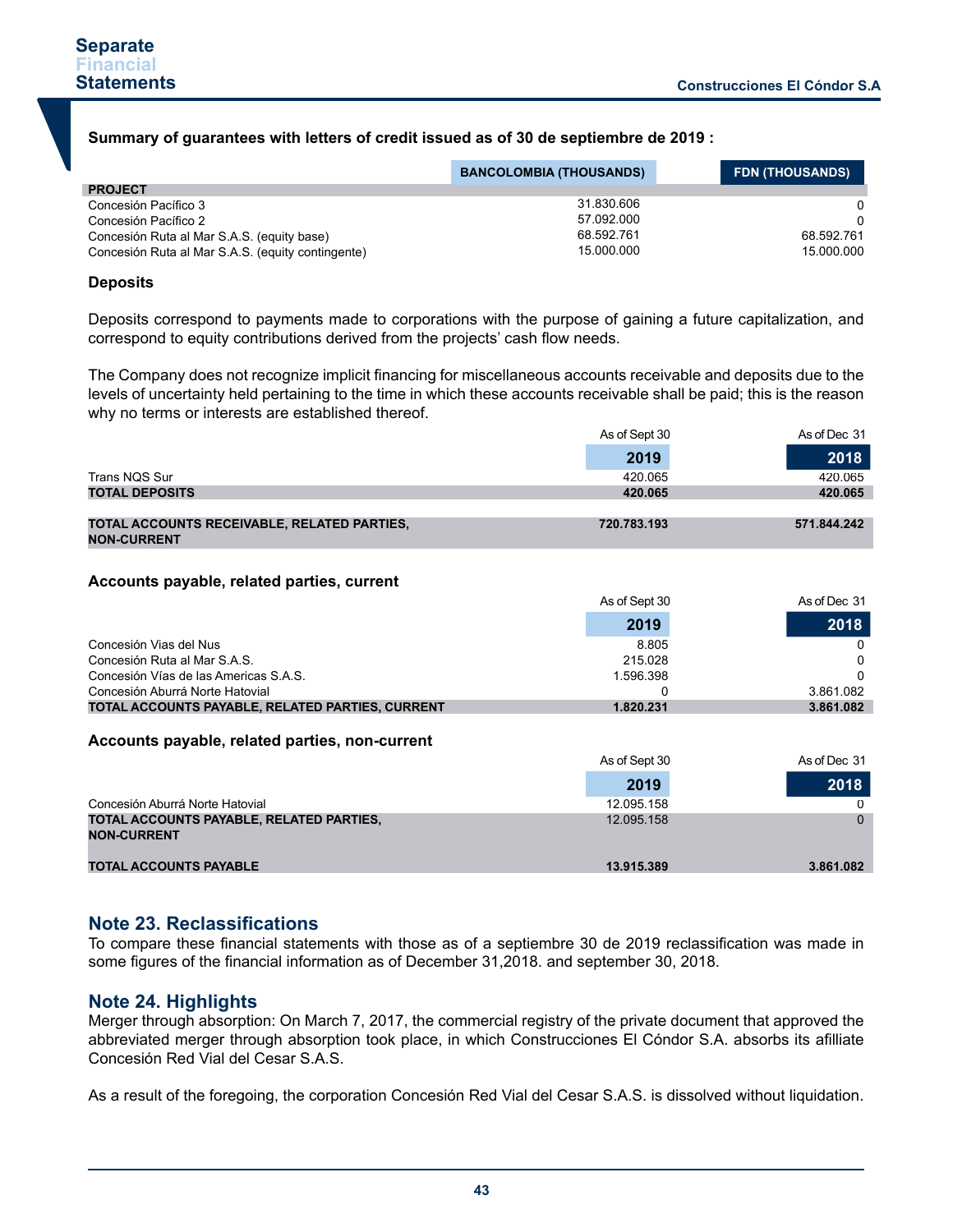The values of the assets and liabilities incorporated in the combination of the merger of Concesión Red Vial del Cesar S.A.S. were:

Assets \$5.488.199 Liabilities \$439

Of the total 2.747.400 ordinary shares, El Cóndor S.A. owned 2.607.282 shares (94,89%); the difference corresponds to own shares reacquired and consequently, Construcciones El Cóndor S.A. incorporated 100% of the Corporation.

(1) Claim presented to the Society Transmilenio NQS Sur S.A.S. for greater permanence in work and other cost overruns during the execution of the mercantile offers for the execution of the NQS Sur to the Transmilenio System, in the amount of \$ 20.280.131.

### **Concesión Cesar Guajira S.A.S.**

Through the minute signed on February 18, 2018 by and between ANI (Agencia Nacional de Infraestructura) and Concesión Cesar Guajira S.A.S. the entire infrastructure associated to Concession Contract 006 of 2015 was reversed; as of this date, the liquidation stage of said Contracts was observed. The purpose of the Contract is "final studies and designs, financing, environmental management, property and social tax, construction, improvement, revamping, operation, maintenance and reversion of the Concesión Cesar – Guajira".

On December 26, 2018, ANI (Agencia Nacional de Infraestructura) and Concesión Cesar-Guajira S.A.S. signed a liquidation minute with reservations of Concession Contract No. 006 of 2005. In said minute, the ANI acknowledged the sum of \$85.235.649.395 for the liquidation; however, the Concessionaire claims \$147.050.560.353. According to the Liquidation Minute, ANI would pay the amount acknowledged with the resources available in the Autonomous Equity managed by Fiduciaria Bancolombia through the PA CESAR-GUAJIRA. On December 27 and 28, 2018 and on January 8 and 14, 2019, the Fiduciary, in compliance with the Liquidation Minute of Concession Contract No. 006 of 2015, made transfers in favor of the Concessionaire for \$70.113.783.646,88, \$461.996.308,00 and \$4.260.807,39 respectively, with the surplus of the subaccounts of the ANI Account and the Subaccounts of Property, Environmental Compensations and Networks.

On October 4, 2018, Concesión Cesar Guajira presented to the Arbitration Court a paper to amend the arbitration claim, involving the recognition of the costs and the resulting figure of the liquidation formula of the Contract. Said claim includes: "To liquidate Concession Contract No. 006 of 2015...as proven in this process and for the Court to establish the sums owned to Concesión Cesar Guajira S.A.S; and consequently, to sentence ANI to pay, as liquidation of Concession Contract 006 of 2015 the sum of one hundred eighty-eight thousand four hundred thirty seven million, nine hundred twenty-three one hundred seven pesos (\$188.437.923.107) from the month of August 2018, or whatever sum is proven in this proceeding. In addition, the Court was asked to sentence ANI to make an updated or corrected payment in money (to avoid the effects of the losses of purchasing power), of the sums derived from thereof since September 2018 to the date the Award is ruled. To date, the Arbitration Court admitted the lawsuit and one of its procedural stages is underway.

### **Tax Reform - Law 1943 of 2018:**

The tax reform included the following premises, among others, which will apply as of January 1, 2019:

Taxes for legal entities.

• Income tax rates

| <b>YEAR</b>  | <b>RATE</b> |
|--------------|-------------|
| 2019         | 33%         |
| 2020         | 32%         |
| 2021         | 31%         |
| 2022 ONWARDS | 30%         |

• Decrease of 1.5% in the presumptive income for the years 2019 and 2020; for 2021, it will be 0%.

• Changes to the reduction of taxes paid, fees and contributions, because those will be 100% deductible as long as they have been actually paid and are causally related, except income tax, ICA will have a 50% tax discount for 2019 and 2020, and the \$X1000 is still 50% deductible.